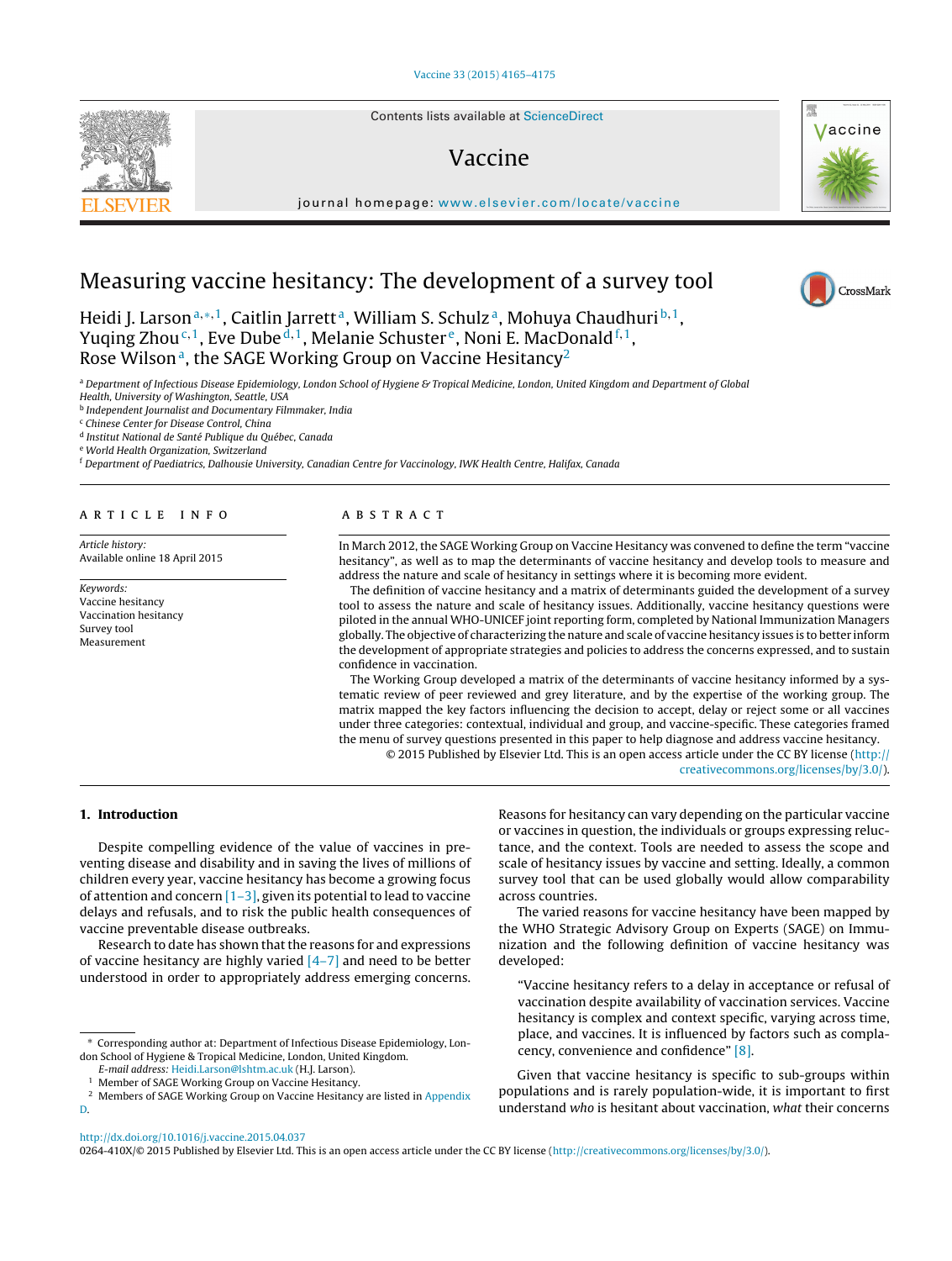<span id="page-1-0"></span>are – i.e. which of the various possible reasons outlined above are driving their hesitancy, and where the hesitant individuals are located, i.e. in which geographic, socio-cultural or political context that may be contributing to the hesitancy. Not all vaccine hesitancy is specific to a vaccine or vaccination, and some influences are well beyond the scope of an immunization programme, however they must be understood in order to know how to best minimize the hesitancy.

This paper presents a set of survey questions which were developed following an initial review of existing vaccine hesitancy surveys, and consultations within the SAGE Vaccine Hesitancy Working Group as well as with SAGE members [\[9\].](#page-8-0) Additionally, proposed vaccine hesitancy questions for inclusion in the WHO-UNICEF Joint Reporting Form (JRF)[\[10\]](#page-8-0) on immunization, which are completed by national immunization programme managers annually, were explored as another opportunity to capture an indication of the nature and scope of vaccine hesitancy at the national level.

In 2003, in order to begin to understand the scale of emerging vaccine concerns, one pilot question was included in the JRF, asking national immunization managers whether they had to manage negative media coverage about vaccines in the previous year. The 2004 JRF report  $[10]$  showed that negative media coverage was reported by countries in all WHO regions except in South-East Asia. The Americas and the European regions reported the highest levels of negative publicity about vaccines (30% of the countries in those regions). This initial survey question pointed to the scale of vaccine hesitancy already emerging over a decade ago. In the context of the Global Vaccine Action Plan (2011–2020) [\[11\]](#page-8-0) and the SAGE work on vaccine hesitancy, new questions were considered and piloted for inclusion in the JRF in 2012, 2013 and 2014. While these JRF questions are limited in scope, they can serve as a valuable routine indicator of vaccine hesitancy in the population and point to areas where more in-depth research is needed.

In the feedback from the regions and countries concerning the 2012 JRF Indicators and the Immunization Managers' Survey [\[12\]](#page-8-0) many countries called for a list of survey questions to help them assess vaccine hesitancy. More detailed survey questions identified through the SAGE process, discussed below, are an additional resource to more specifically understand who is hesitating and what the nature of the concerns are, in order to inform an appropriate response.

# **2. Methods**

As part of the national JRFs completed annually, two indicators for vaccine hesitancy were pilot-tested in the Americas and the European WHO regions. The two indicators were also tested in a self-administered questionnaire distributed at the East, South and Central African Regional Immunization Managers' meetings in 2013. Pilot-testing the feasibility of these indicators within these various regions allowed for input from a broad range of high, middle and low-income countries. The questions were accompanied by the definition of vaccine confidence and prepared in English, French, Russian, and Spanish versions.

In the 2012 JRF pilot test, the focus was on vaccine confidence, rather than on the broader issues driving vaccine hesitancy, in order to be in harmony with the Global Vaccine Action Plan indicators. Specifically, the indicators for Strategic Objective 2: "Individuals and communities understand the value of vaccines and demand immunization both as a right and a responsibility" are: (1) "Percentage of countries that have assessed (or measured) confidence in vaccination at subnational level", and (2) "Percentage of un- and under-vaccinated in whom lack of confidence was a factor that influenced their decision." Modifications to the 2013 JRF included refining the indicators to encompass the wider scope of vaccine

### **Table 1**

| Questions of the PACV survey, by category (adapted from Opel 2011(13)).                                                         |
|---------------------------------------------------------------------------------------------------------------------------------|
| Immunization behaviour                                                                                                          |
| Have you ever delayed having your child get a shot for reasons other than                                                       |
| illness or allergy?                                                                                                             |
| Have you ever decided not to have your child get a shot for reasons other<br>than illness or allergy?                           |
| How sure are you that following the recommended shot schedule is a good<br>idea for your child?                                 |
| Do you agree with the following statement? It is my role as a parent to<br>question shots.                                      |
| If you had another infant today, would you want him/her to get all the<br>recommended shots?                                    |
| Overall, how hesitant about childhood shots would you consider yourself to<br>be?                                               |
| Beliefs about vaccine safety and efficacy                                                                                       |
| Do you agree with the following beliefs about vaccine safety and efficacy?<br>Children get more shots than are good for them.   |
| Many of the illnesses that shots prevent are severe.                                                                            |
| It is better for my child to develop immunity by getting sick than by<br>getting a shot.                                        |
| It is better for children to get fewer vaccines at the same time.                                                               |
| How concerned are you that your child might have a serious side effect from<br>a shot?                                          |
| How concerned are you that any one of the childhood shots might not be<br>safe?                                                 |
| How concerned are you that a shot might not prevent the disease?<br>Do you know of anyone who has had a bad reaction to a shot? |
| General attitudes and trust                                                                                                     |
| Which of the following statements reflect your general attitude and trust<br>towards vaccines?                                  |
| The only reason I have my child get shots is so that they can enter day-care<br>or school.                                      |
| I trust the information I receive about shots.                                                                                  |
| Y chos is followed the control of the company control of company of the constant model of the other than the s                  |

I am able to openly discuss my concerns about shots with my child's doctor.

All things considered, how much do you trust your child's doctor?

hesitancy reasons going beyond confidence to also include convenience and complacency, and to link with the revised Working Group definition of vaccine hesitancy.

#### 2.1. 2013 JRF indicator revisions

#### 2.1.1. Reasons for vaccine hesitancy

Question 1: What are the top three reasons for not accepting vaccines according to the national schedule?

Question 2: Is this response based on or supported by some type of assessment, or is it an opinion based on your knowledge and expertise?

#### 2.1.2. Process indicator

Question 1: Has there been some assessment of vaccine hesitancy or refusal among the public at the national or sub-national level?

Question 2: If yes, please provide assessment title(s) and reference(s) to any publication/report.

Parallel to the piloting of questions in the JRF, additional survey questions were collected to inform a more detailed survey tool.

A review was undertaken to identify all survey questions and tools mentioned in the articles collected in a systematic review of literature conducted on vaccine hesitancy  $[3]$ . A selection of articles  $(n = 2933)$  were re-screened for this purpose.

Keyword searches included: **Search 1**: 'Survey' and any one of 'accept/barrier/refus/trust/missed/delay/confidence/ partial/unsure/timeliness/hesitan'

**Search2**:'Scale/Index/measurement/instrument/Questionnaire' and any one of 'Trust/Confidence/Hesitan'

These keywords were chosen to identify either complete surveys or survey items that reflect the concern of vaccine hesitancy.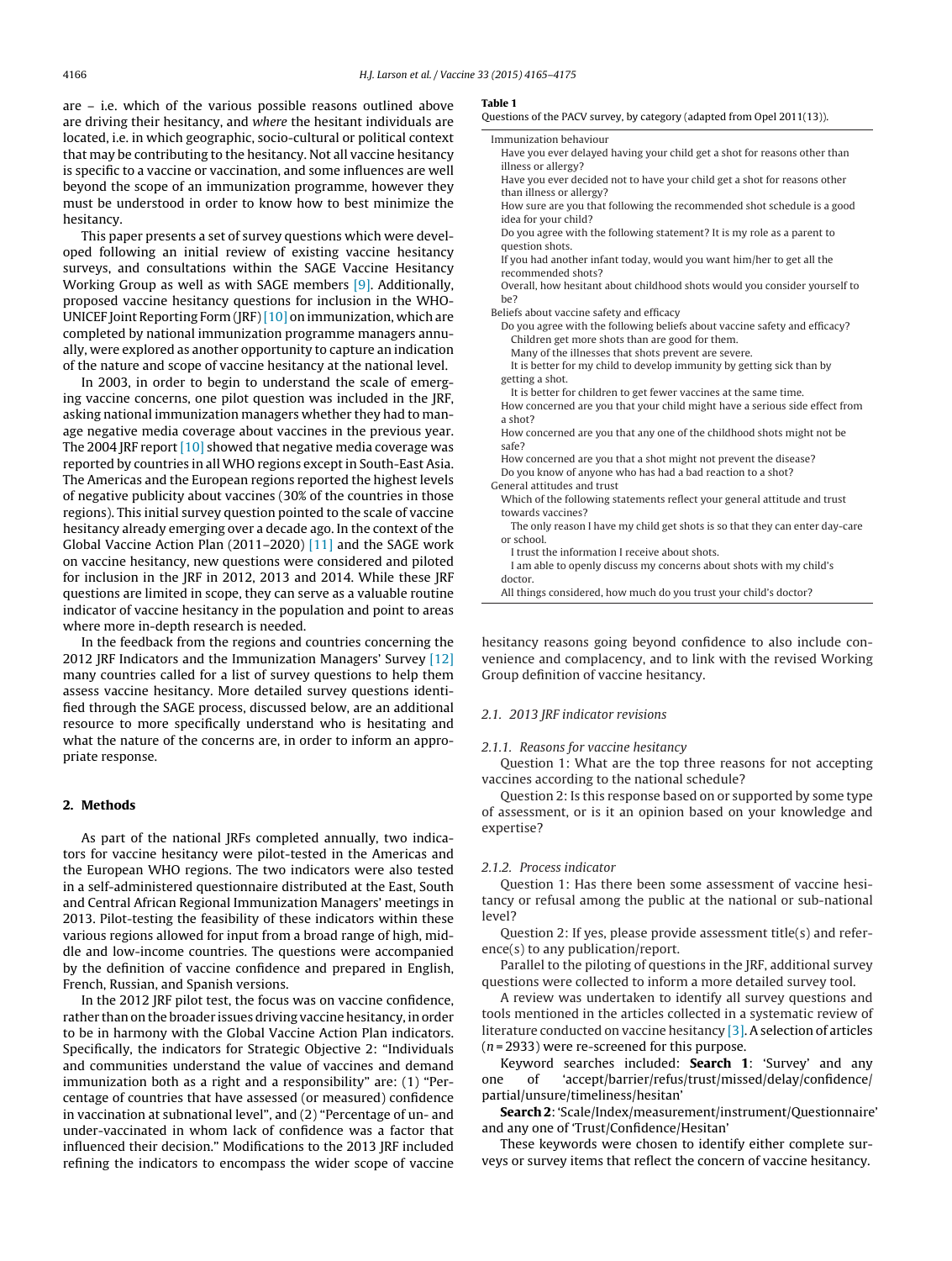# <span id="page-2-0"></span>3.1. The JRF

The response rate to the first JRF pilot in 2012 was sub-optimal with only 14% (13/94) of countries completing the questions. The analysis revealed that 19% of all participating countries had done an assessment of the level of confidence in their country, indicating that vaccine confidence was an issue of concern in their country. In the assessments reported, lack of vaccine confidence ranged from 0% in Cuba, Dominica, Botswana and Sao Tomé & Principe, 1% in Germany and Brazil, 4% in Guatemala and Jamaica, 5% in Burundi, 8% in the Democratic Republic of Congo, and 10% in Romania, to 18% in Czech Republic and 19% in Uganda. These results demonstrate that the lack of confidence can be a significant problem, even in lowincome settings, such as Uganda, where suboptimal availability of services might be presumed to be the reason for under-vaccination rather than lack of confidence.

For the 2013 revision, 69% of countries (31/45) reported on indicator 1, which is a higher response rate to the indicator as compared to 52% (25/48) in the JRF 2012. In the 2013 JRF, 10 countries indicated having undertaken an assessment. This may be due to an increased number of assessments among the countries in the WHO European region, better understanding of the question due to the inclusion of a revised narrative, and/or the inclusion of both

#### **Table 2**

Contextual influences.

a national and a sub-national assessment in the indicator question in comparison to only a sub-national assessment in 2012. For those countries not responding to indicator 1, it remains unclear if nonresponse was a proxy for no assessment, lack of understanding, or lack of willingness to answer the question.

With regard to Indicator 2, in the 2013 pilot test, 36% (16/45) of the countries responded to the question and provided reasons for vaccine hesitancy. The response rate to this newly revised indicator was higher compared to the 2012 indicator where only 6% (3 out of 48) of the European region countries in 2012 had provided a measured or estimated percentage of un- or undervaccinated in whom a lack of confidence in vaccination was a factor.

The top three reasons for vaccine hesitancy reported in the 2013 JRF were (1) beliefs, attitudes, motivation about health and prevention, (2) risk/benefit of vaccines (perceived risks, experiences (heuristics)), and (3) communication and media environment. Major issues were fear of side effects of vaccination and distrust in the vaccine, lack of perceived risk of vaccine-preventable diseases and the influence anti-vaccination reports in the media.

## 3.1.1. Survey tool

One hundred and eight articles were reviewed for survey questions and 10 articles included complete survey tools on vaccine hesitancy, confidence or trust:

| Contextual influences                                                                                                                                     | (a) Communi-<br>cation and<br>media<br>environment                                                                                                                                                              | (b) Influential<br>leaders,<br>gatekeepers<br>and anti- or<br>pro-<br>vaccination<br>lobbies | (c) Historical<br>influences                                                                                                                                    | $(d)$ Reli-<br>gion/culture/<br>gender/socio-<br>economic<br>influences                                                  | (e) Politics or<br>policies                                                                                                                       | (f) Geographic<br><b>barriers</b>                                                                                                                         | (g)<br>Pharmaceutical<br>industry<br>influences                                  |
|-----------------------------------------------------------------------------------------------------------------------------------------------------------|-----------------------------------------------------------------------------------------------------------------------------------------------------------------------------------------------------------------|----------------------------------------------------------------------------------------------|-----------------------------------------------------------------------------------------------------------------------------------------------------------------|--------------------------------------------------------------------------------------------------------------------------|---------------------------------------------------------------------------------------------------------------------------------------------------|-----------------------------------------------------------------------------------------------------------------------------------------------------------|----------------------------------------------------------------------------------|
| Influences arising due<br>to historical.<br>socio-cultural.<br>environmental.<br>health systemic or<br>institutional.<br>economic or political<br>factors | What is the<br>most common<br>information<br>source you turn<br>to for<br>information on<br>vaccines?                                                                                                           | Some groups or<br>leaders do not<br>agree to<br>vaccination for<br>different<br>reasons      | Do you<br>remember any<br>events in the<br>past that would<br>have<br>discouraged<br>you from<br>getting a<br>$vaccine(s)$ for<br>yourself or<br>your children? | Do you know<br>anyone who<br>does not take a<br>vaccine<br>because of<br>religious or<br>cultural<br>reasons?            | Do you trust<br>that your<br>government is<br>making<br>decision in<br>your best<br>interest with<br>respect to what<br>vaccines are<br>provided? | If you have to<br>spend more<br>than one hour<br>in travel time<br>to get a<br>vaccine, do you<br>consider it<br>important<br>enough to<br>travel for it? | Do you believe<br>that vaccine<br>producers are<br>interested in<br>your health? |
|                                                                                                                                                           | When you hear<br>a negative<br>comment<br>about<br>vaccine(s), do<br>you: Ask a<br>friend what<br>they think? Ask<br>a health<br>worker? Ask a<br>family or other<br>relative? Go to<br>the internet?<br>Other? | Do you know of<br>any of these<br>groups or<br>individuals?                                  | If yes, please<br>describe the<br>event(s)                                                                                                                      | Do you think<br>they are risking<br>their health or<br>the health of<br>their child if<br>they do not<br>take a vaccine? | Do you think<br>vaccinations<br>should be<br>compulsory or<br>not?                                                                                | What is the<br>maximum<br>amount of time<br>you would be<br>able or willing<br>to spend to get<br>a vaccine for<br>yourself or<br>your children?          | Do you trust<br>them to<br>provide safe<br>and effective<br>vaccines?            |
|                                                                                                                                                           | Whom do you<br>trust the most<br>for<br>information?                                                                                                                                                            | In general, do<br>you agree or<br>disagree with<br>these groups?                             |                                                                                                                                                                 | Do you think<br>any vaccines<br>are more<br>important for<br>boys/men?                                                   |                                                                                                                                                   | Are there other<br>geographical<br>factors that<br>might prevent<br>you from<br>getting a<br>vaccine?                                                     |                                                                                  |
|                                                                                                                                                           | Whom do you<br>trust the least?                                                                                                                                                                                 |                                                                                              |                                                                                                                                                                 | Do you think<br>any vaccines<br>are more<br>important for<br>girls/women?                                                |                                                                                                                                                   |                                                                                                                                                           |                                                                                  |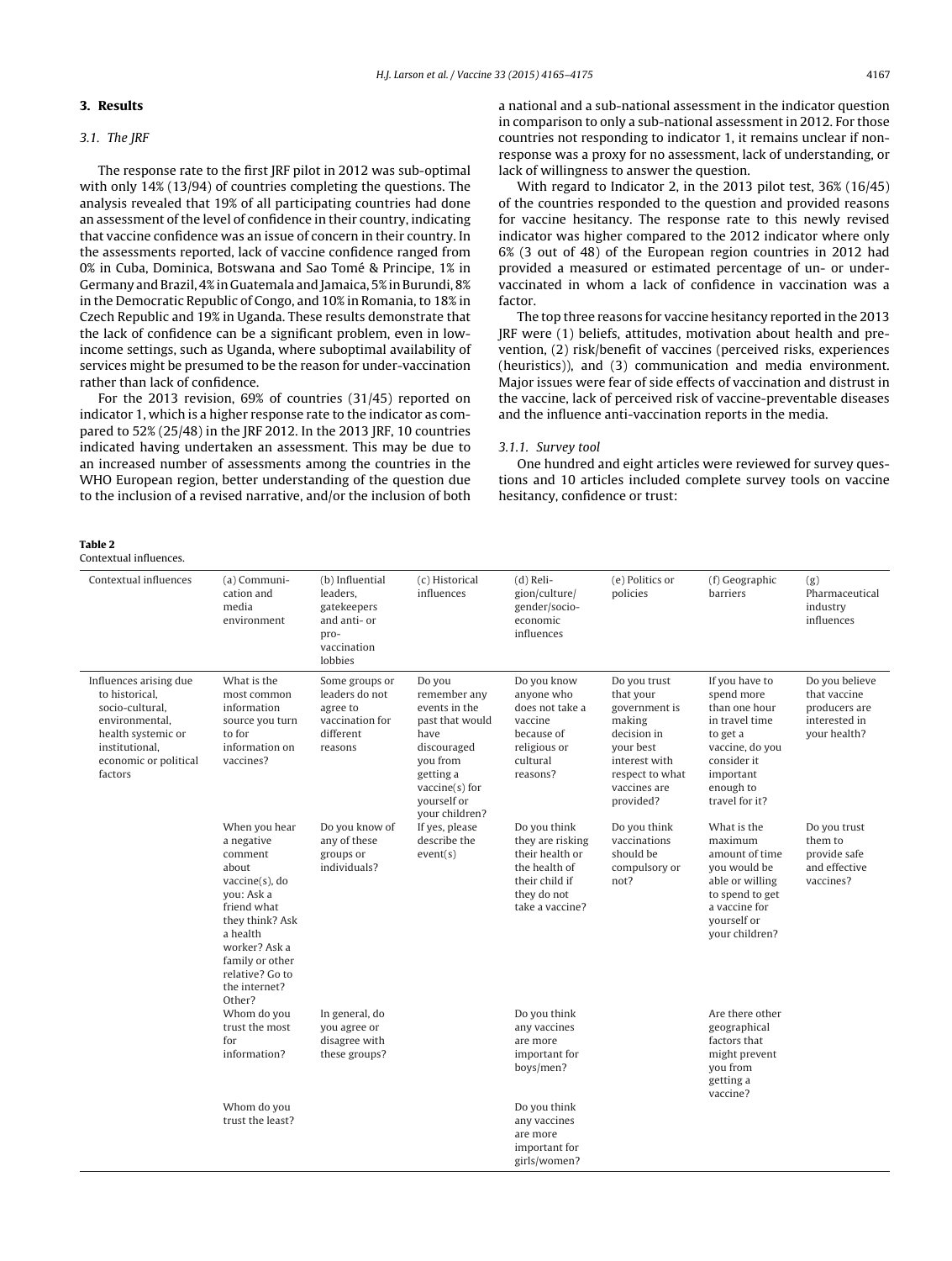#### **Table 3** Individual and Group Influences.

| Individual and group<br>influences                                                                                     | (a) Experience<br>with past<br>vaccination                                                                          | (b) Beliefs,<br>attitudes about<br>health and<br>prevention                                                                                  | (c) Knowledge<br>awareness                                                                          | (d) Health<br>system and<br>providers' trust<br>and personal<br>experience                                                                          | (e) Risk/benefit<br>(perceived,<br>heuristic)                                                                                      | (f)<br>Immunization<br>as a social<br>norm vs. not<br>needed/harmful                                                              |
|------------------------------------------------------------------------------------------------------------------------|---------------------------------------------------------------------------------------------------------------------|----------------------------------------------------------------------------------------------------------------------------------------------|-----------------------------------------------------------------------------------------------------|-----------------------------------------------------------------------------------------------------------------------------------------------------|------------------------------------------------------------------------------------------------------------------------------------|-----------------------------------------------------------------------------------------------------------------------------------|
| Influences arising from<br>personal perception<br>of the vaccine or<br>influences of the<br>social/peer<br>environment | Have you ever<br>not accepted a<br>vaccination for<br>your child?                                                   | Can you tell me<br>what a vaccine<br>is?                                                                                                     | Do you feel<br>that you know<br>which vaccines<br>you should get<br>for yourself?<br>Your children? | Are you<br>satisfied with<br>your health<br>profes-<br>sional/health<br>worker's<br>answers to<br>your questions<br>related to<br>immunization?     | Do you<br>remember<br>which vaccines<br>you have<br>received? Or<br>which diseases<br>you have<br>received<br>vaccinations<br>for? | Do you think it<br>is important for<br>everyone to get<br>the<br>recommended<br>vaccines for<br>themselves and<br>their children? |
|                                                                                                                        | Have you ever<br>decided to not<br>get a<br>vaccination for<br>yourself?                                            | What does it do<br>to the body?                                                                                                              | Have you heard<br>about the HPV<br>vaccines?                                                        | Do you trust<br>the vaccine<br>advice your<br>health care<br>provider gives<br>you?                                                                 | Do you<br>remember<br>which vaccines<br>your children<br>have gotten?<br>Please name<br>them.                                      | If not, please<br>explain.                                                                                                        |
|                                                                                                                        | What was the<br>reason?                                                                                             | Do you believe<br>that there are<br>other (better)<br>ways to<br>prevent<br>diseases which<br>can currently<br>be prevented<br>by a vaccine? | Do you think<br>the polio<br>vaccine is still<br>needed?                                            | Do you feel that<br>your health<br>care provider<br>cares about<br>what is best for<br>your child?                                                  | Which vaccines<br>do you think<br>are the most<br>important?                                                                       |                                                                                                                                   |
|                                                                                                                        | Do you know<br>anyone who<br>has had a bad<br>reaction to a<br>vaccine?                                             | Do you think<br>vaccines<br>strengthen the<br>immune<br>system?                                                                              |                                                                                                     | Did you ever<br>experience an<br>AEFI (adverse<br>event following<br>immunization)<br>and if so, how<br>did the health<br>worker deal<br>with this? | Do you believe<br>vaccine<br>preventable<br>diseases can be<br>serious? Which<br>one(s)?                                           |                                                                                                                                   |
|                                                                                                                        | Do you know<br>anyone who<br>has a child who<br>had a serious<br>disease<br>because they<br>were not<br>vaccinated? | Do you think it<br>is possible to<br>have too many<br>vaccines?                                                                              |                                                                                                     |                                                                                                                                                     | Do you have<br>any concerns<br>about<br>vaccines? If so,<br>what are your<br>concerns?                                             |                                                                                                                                   |

Parent Vaccine Hesitancy – Vaccines

- Attitudes about Childhood Vaccines Survey [\[13,14\].](#page-8-0)
- Immunization Hesitancy Survey [\[15\].](#page-8-0)

Trust – Healthcare and Vaccines

- Measuring Trust in Physicians [\[16\].](#page-8-0)
- Series of surveys with strong focus on trust in the influenza vaccine using the Trust and Confidence Model and Protection Motivation Theory [\[17\].](#page-8-0)
- Nine questions developed to assess patient-health provider trust in post-partum mothers' relationship [\[18\].](#page-8-0)
- The National (US) Network for Immunization Information (NNii) Survey Instrument [\[19\].](#page-8-0)

Confidence – Healthcare and other sectors Healthcare Confidence Index [\[20\]](#page-8-0) All vaccines

• The Vaccine Safety, Attitudes, Training and communication Project (VACSATC) present a list of core questions included in multiple surveys implemented across several European countries [\[21\].](#page-8-0)

The work of Opel et al. was among the first to develop and validate a survey tool specific to vaccine hesitancy, the Parent Attitudes About Childhood Vaccines (PACV) survey. The PACV was originally developed by adapting items from previous surveys on health beliefs, conducting focus groups to produce additional items, submitting these items to a panel of immunization experts to remove items unlikely to be useful, and pre-testing the product on a group of parents. The result of this process was an 18-item survey encompassing the domains: immunization behaviour, beliefs about vaccine safety and efficacy, attitudes and trust [\[22\].](#page-8-0) This was then refined using a cross-sectional survey of parents of 19–35 month old children in a Washington State  $HMO<sup>1</sup>$  to assess the metric's construct validity and reliability [\[23\].](#page-8-0) Below is the set of questions adapted by the Working Group to have more global relevance, given that the tool was developed and validated for a high-income setting [\(Table](#page-1-0) 1).

<sup>&</sup>lt;sup>1</sup> Health Maintenance Organization (USA).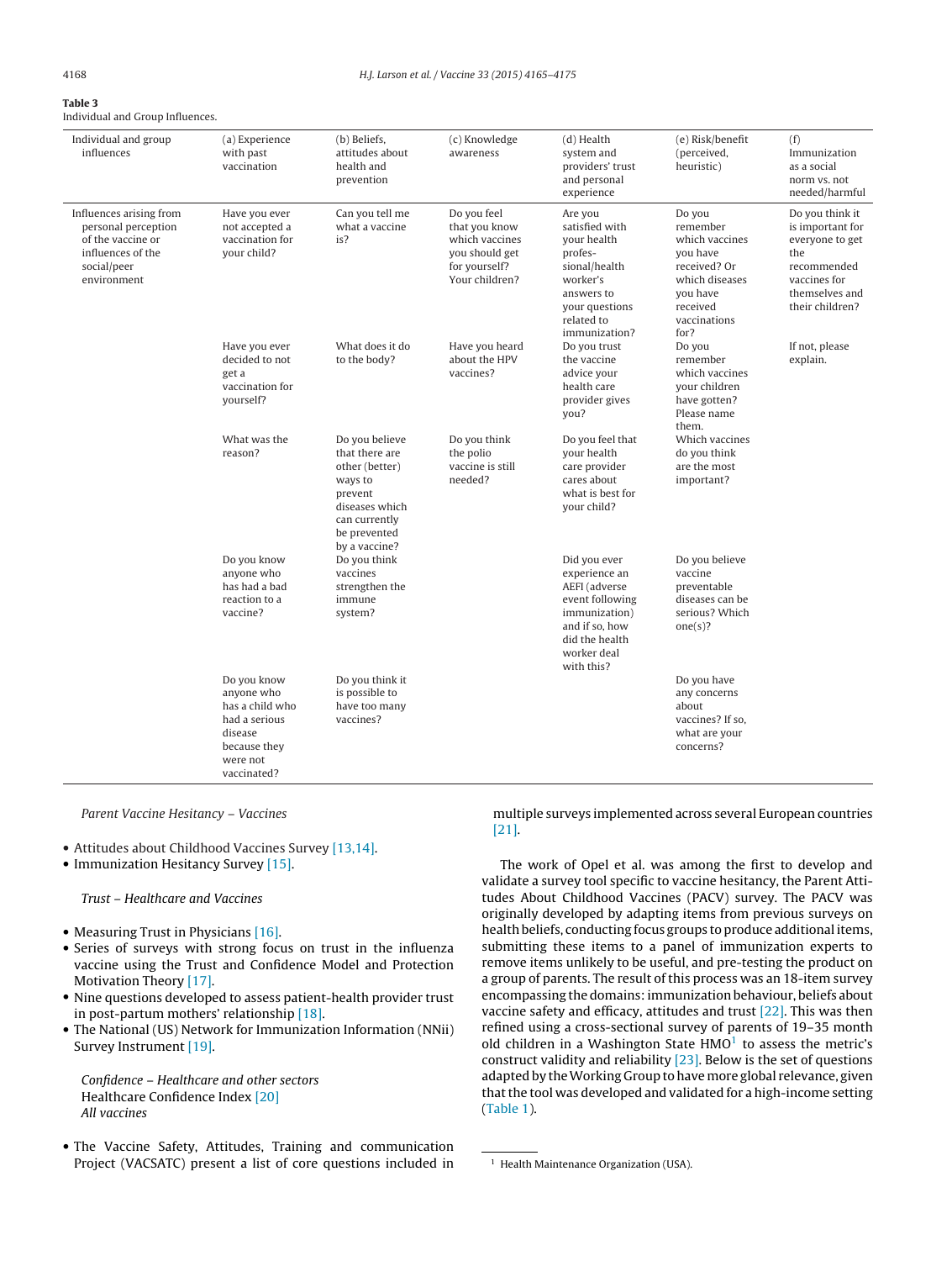#### <span id="page-4-0"></span>**Table 4**

Vaccine/vaccination-specific issues.

| Vaccine/vaccination-<br>specific<br>issues       | (a)<br>Risk/benefit<br>(scientific<br>evidence)                                                                                              | $(b)$ Intro-<br>duction of a<br>new<br>vaccines or<br>a new for-<br>mulation                                                                                     | (c) Mode of<br>administration                                                              | (d) Design of<br>vaccination<br>program/mode<br>of delivery                                                                                         | (e)<br>Reliability<br>and/or<br>source of<br>vaccine<br>supply                                                                                       | (f) Vaccina-<br>tion<br>schedule                                                                                                                                                                                                                                 | $(g)$ Costs                                                                                                                       | (h) Role of<br>healthcare<br>professionals                                                                                                                                                                                                                           |
|--------------------------------------------------|----------------------------------------------------------------------------------------------------------------------------------------------|------------------------------------------------------------------------------------------------------------------------------------------------------------------|--------------------------------------------------------------------------------------------|-----------------------------------------------------------------------------------------------------------------------------------------------------|------------------------------------------------------------------------------------------------------------------------------------------------------|------------------------------------------------------------------------------------------------------------------------------------------------------------------------------------------------------------------------------------------------------------------|-----------------------------------------------------------------------------------------------------------------------------------|----------------------------------------------------------------------------------------------------------------------------------------------------------------------------------------------------------------------------------------------------------------------|
| Directly related to<br>vaccine or<br>vaccination | Do you<br>believe<br>vaccines<br>are safe for<br>yourself?<br>For your<br>child/children? vaccine is<br>For those in<br>your com-<br>munity? | What is the<br>first thing<br>you want<br>to know<br>when a<br>new<br>introduced<br>or<br>announced?                                                             | Do you prefer a<br>vaccine that is<br>injected, taken<br>orally, or with a<br>nasal spray? | Is access to<br>immunization<br>easy? Is it<br>conveniently<br>located? Is the<br>process of<br>being<br>immunized<br>welcoming?                    | Do you feel<br>confident<br>that the<br>health<br>centre or<br>doctor's<br>office will<br>have the<br>vaccine you<br>need, when<br>you need<br>them? | Do you<br>know the<br>recom-<br>mended<br>vaccine<br>schedule?                                                                                                                                                                                                   | Would the<br>cost of a<br>vaccine<br>prevent<br>you from<br>getting it,<br>even if you<br>felt you or<br>your child<br>needed it? | Has a<br>healthcare<br>professional<br>ever treated<br>you without<br>respect (e.g.<br>in regards to<br>your<br>appearance,<br>your<br>education,<br>cultural<br>background,<br>etc.) so that<br>you will<br>hesitate to<br>return to the<br>healthcare<br>facility? |
|                                                  | Do you feel<br>you get<br>enough<br>informa-<br>tion about<br>vaccines<br>and their<br>safety?                                               | When a<br>new<br>vaccine is<br>introduced,<br>do you<br>want to be<br>the first to<br>get it?<br>Would you<br>rather wait<br>and see<br>what other<br>people do? |                                                                                            | Are there any<br>things that<br>could be done<br>to make it<br>easier for you<br>to get vaccines<br>(on time) for<br>yourself and<br>your children? |                                                                                                                                                      | Are there<br>any<br>vaccines<br>that are<br>difficult for<br>you to get<br>because of<br>the<br>schedule?<br>Is it better<br>for a child<br>to have<br>multiple<br>vaccines in<br>one short<br>with fewer<br>injections<br>or to have<br>individual<br>vaccines? | Would you<br>be willing<br>to pay for it<br>privately?                                                                            | Has your<br>healthcare<br>provider ever<br>advised you<br>that a certain<br>vaccine was<br>not<br>necessary?<br>Which<br>vaccine?                                                                                                                                    |



**Fig. 1.** Articles identified with 'survey' only and 'survey' +1 or more Keywords.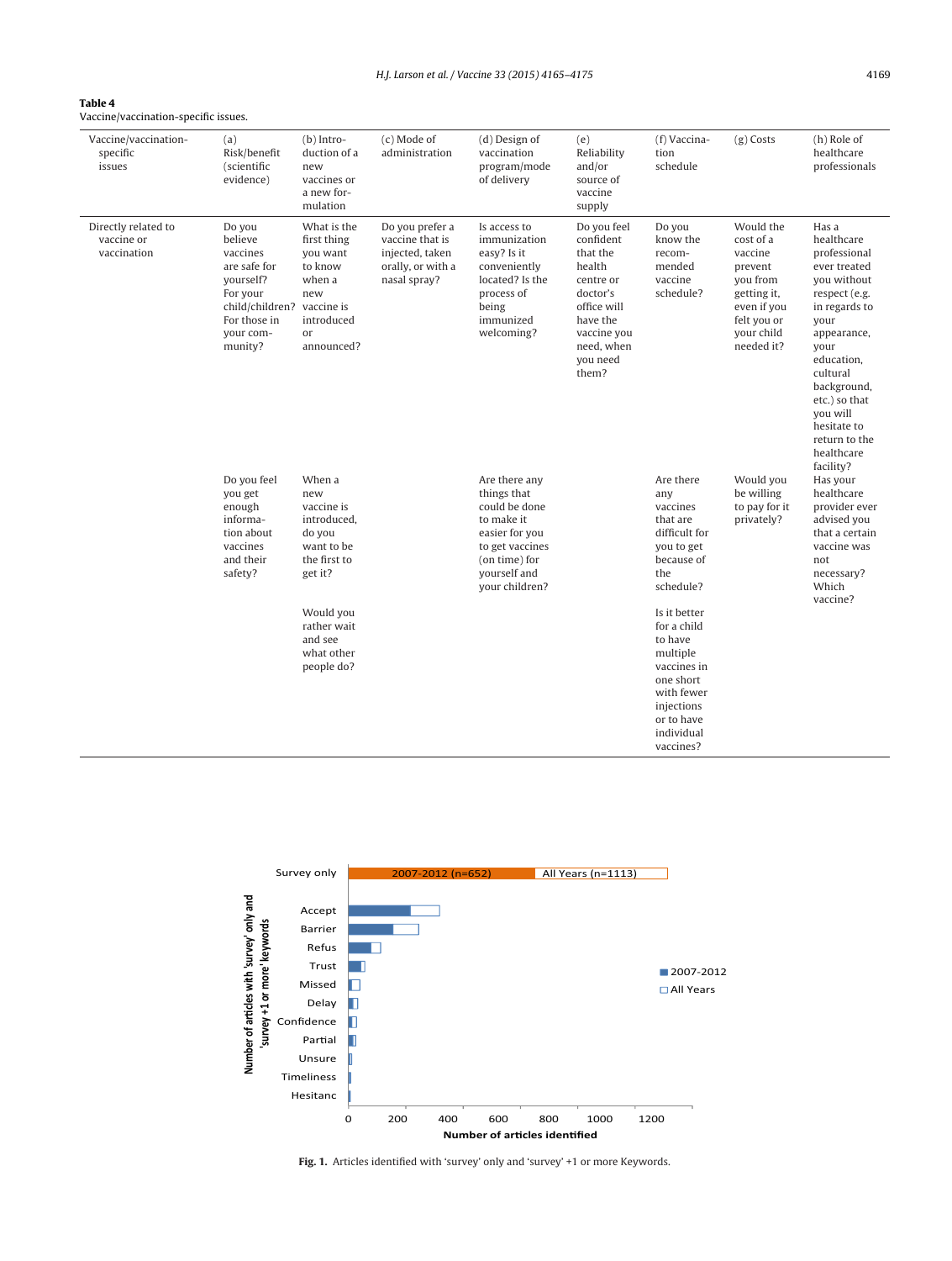Across all years, Search 1 identified 77 articles containing the keywords 'trust', 'confidence', or 'hesitan' [\(Fig.](#page-4-0) 1). Search 2 identified an additional 31 relevant articles. All 108 articles [\[13,15,17–19,21,24–124\]](#page-8-0) were reviewed for survey items pertaining to the components of the SAGE Vaccine Hesitancy Model of determinants.

The review of vaccine hesitancy research to identify specific survey questions revealed that much of the research on this topic is largely on cognition-based features such as knowledge, attitudes and beliefs and draws on two commonly used health behaviour models: the Health belief Model and the Theory of Planned Behaviour. Neither of these models adequately investigate the significance of social, economic and/or environmental factors as determinants of health behaviour, in this case vaccine hesitancy.

Questions that were identified through the literature search were then mapped against the key determinants identified ([Tables](#page-2-0) 2–4) based on feedback from the Working Group, and were presented at a meeting on December 2013 for further discussion and feedback. It was clear that a number of determinants of vaccine hesitancy were not adequately addressed in the identified survey questions documented in the literature review. It was also agreed that while the matrix was a useful approach to identifying gaps in the questions, a more survey-ready format was needed for implementation.

The Working Group developed a compendium of three different types of survey questions (See Appendices): Core Closed Questions (Appendix A); Likert Scale Questions (Appendix B); and a set of Open Ended Questions (Appendix C). Some were derived from previously validated questionnaires, albeit in high-income countries only, some came from experts in the field, and others are newly proposed.

## **4. Discussion**

Routine monitoring of vaccine hesitancy, such as through the JRF, could play a valuable role in identifying vaccine concerns early, in order to address them. Strategies to address any identified concerns, though, need more in-depth understanding of the nature of hesitancy, as well as who is hesitating. This more detailed understanding will need further research which could be initially guided by the menu of survey questions presented here, followed by additional qualitative research in areas where surveys do not provide adequate information to inform appropriate interventions. A standardized compendium of both survey and determinants questions could also enable intra- and inter-country comparison ofthe prevalence of, and the major determinants leading to, vaccine hesitancy, and support global assessment.

When countries use questions presented in this paper to monitor hesitancy, several points must be considered in question selection: (1) Refusal is not the same as hesitancy, i.e. counting only vaccine refusers will not capture hesitancy;(2) Vaccine hesitancy is defined as delay in acceptance or refusal of vaccines despite availability of vaccine services  $[125]$  and it is therefore essential to assess the different reasons why people are under- or unvaccinated in a particular setting to be able tackle vaccine hesitancy as distinct from access issues; and (3) Vaccine hesitancy may be specific to one or some, but not all, vaccines, so interpretation of surveys should not generalize findings to all vaccines unless that is stated in the survey response. All of the survey questions, whether from the general survey or from the determinant examples, need to be pilot tested and validated in all settings and then refined.

Given the dynamic and changing nature of vaccine hesitancy, the importance of ongoing monitoring cannot be overstated. A survey which reveals little hesitancy this year may have a different result next year. These trends need monitoring. Additionally, qualitative research to better understand the contextual and socio-cultural influences that may be contributing to vaccine hesitancy will be important in informing the most relevant strategies to engage hesitant publics, health providers and policy makers.

# **5. Limitations**

As the term "vaccine hesitancy" is relatively new, the availability of existing survey questions is limited. Most are predominately designed for high-income settings, and few have been validated. Furthermore, the questions identified do not address all the determinants in the Vaccine Hesitancy Matrix and additional questions will need to be developed and validated.

## **6. Conclusion**

In the final report on the work on vaccine hesitancy, SAGE "encouraged validation of the developed compendium of survey questions on vaccine hesitancy, which have been assessed and validated only in some high-income countries or not at all." SAGE also urged:

WHO to develop capacity "for gaining behavioural insights that can be applied in an integrated fashion for prevention of many communicable and non-communicable diseases, as well as vaccine hesitancy" and stressed that "this will require a multi-disciplinary approach, involving sociologists, psychologists, anthropologists, experts in social marketing, communication experts, and specific disease and vaccine experts."

The recommendation for bringing multiple disciplines together to understand and address the complex, context specific and dynamic nature of vaccine hesitancy – and its varied drivers of complacency, convenience and confidence – needs to extend to all immunization stakeholders from national immunization programmes and community based organizations to private sector partners and research entities.

Publics are changing, embracing their rights to information, and their rights to choice. A certain amount of questioning by new parents, or parents faced with new vaccines or combinations of vaccines, would be considered responsible. Keeping an open dialogue is fundamental to building trust. These survey tools are primarily aimed to better understand the public concerns and thereby better respond to the issues that are relevant to them.

### **Conflict of interest statements**

The LSHTM research group "Project to monitor public confidence in Immunization Programs" has received research funding from Novartis as well as funding from GSK to host a meeting on vaccine confidence. Heidi Larson has done consulting on vaccine confidence with GSK.

None of the other authors had any potential conflict of interest. Some of the authors are World Health Organization staff members. The opinions expressed in this article are those of the authors and do not necessarily represent the decisions, official policy or opinions of the World Health Organization.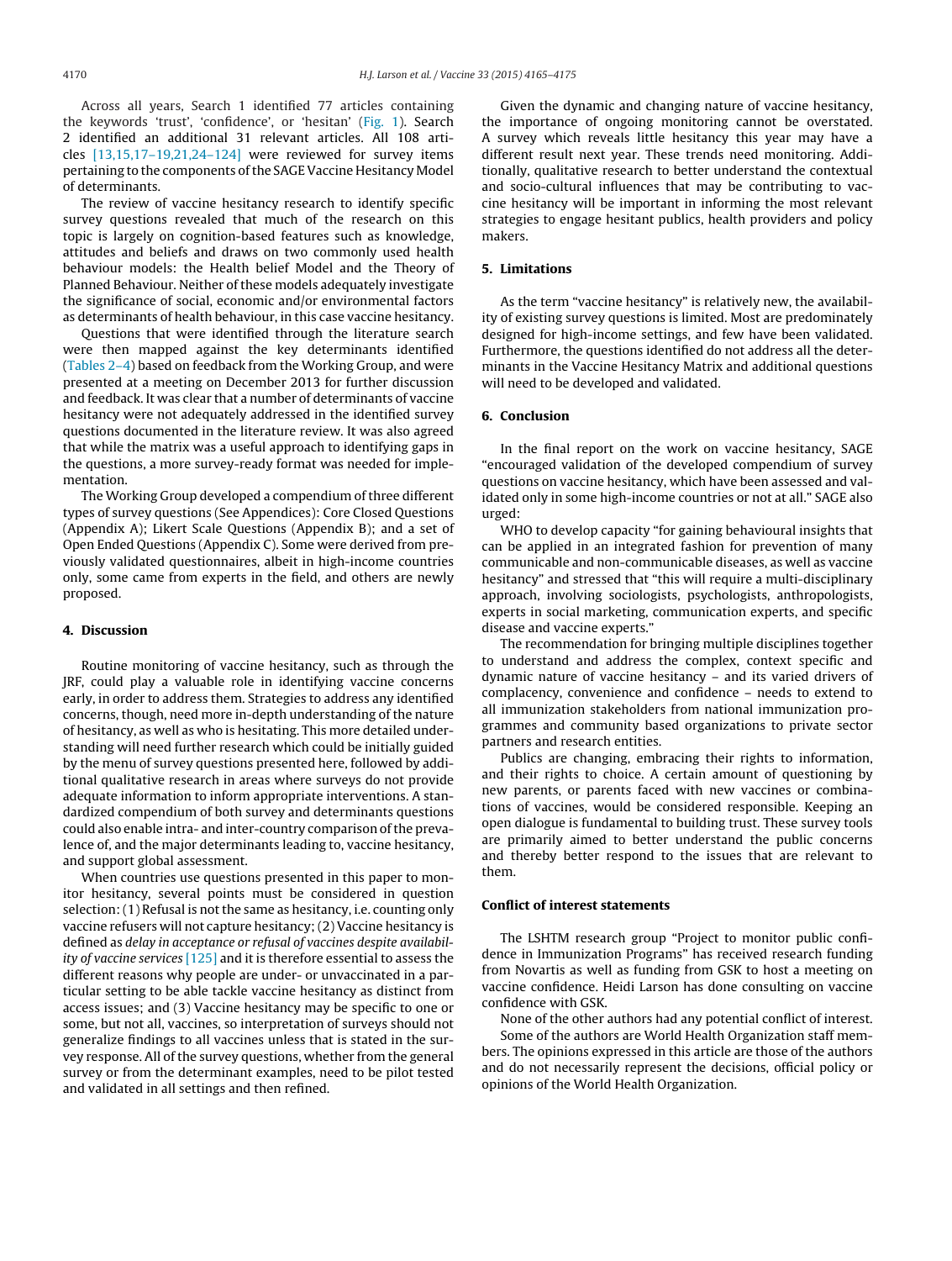# **Appendix A. Vaccine hesitancy survey questions: version 1.0**

| Questions to consider in assessing vaccine hesitancy at a                                                |                                                                                      |         |
|----------------------------------------------------------------------------------------------------------|--------------------------------------------------------------------------------------|---------|
| community level<br>To be asked to parents/caregivers about childhood                                     |                                                                                      |         |
| vaccinations                                                                                             |                                                                                      |         |
| 1.                                                                                                       | Do you believe that vaccines can protect children from serious diseases?             |         |
|                                                                                                          | Y/N                                                                                  |         |
| 2.                                                                                                       | Do you think that most parents like you have their children vaccinated               |         |
|                                                                                                          | with all the recommended vaccines? Y/N                                               |         |
| 3.                                                                                                       | Have you ever been reluctant or hesitated to get a vaccination for your              |         |
|                                                                                                          | child? Y/N                                                                           |         |
| 4.                                                                                                       | Have you ever refused a vaccination for your child? Y/N                              |         |
| 5.                                                                                                       | If response is "yes" to questions 3 or 4:                                            |         |
|                                                                                                          | Please check $(\sqrt{})$ which one(s):                                               |         |
| Vaccine names                                                                                            | Hesitated                                                                            | Refused |
| Chickenpox vaccine                                                                                       |                                                                                      |         |
| Haemophilus influenzae b (Hib) Vaccine<br>Hepatitis B vaccine                                            |                                                                                      |         |
| Human papilloma virus (HPV) vaccine                                                                      |                                                                                      |         |
| Influenza vaccine                                                                                        |                                                                                      |         |
| Polio vaccine                                                                                            |                                                                                      |         |
| Measles vaccine                                                                                          |                                                                                      |         |
| Meningococcal vaccine                                                                                    |                                                                                      |         |
| Mumps vaccine                                                                                            |                                                                                      |         |
| Rubella vaccine                                                                                          |                                                                                      |         |
| "Pentavalent" or other combination infant vaccine                                                        |                                                                                      |         |
| Pneumococcal vaccine                                                                                     |                                                                                      |         |
| Rotavirus vaccine                                                                                        |                                                                                      |         |
| Tetanus, diphtheria, pertussis vaccine<br>What was/were the reason(s)? (Use list below to code response) |                                                                                      |         |
| Reason                                                                                                   | Check $(\sqrt{ } )$ if applicable                                                    |         |
| Did not think it was needed                                                                              |                                                                                      |         |
| Did not know where to get vaccination                                                                    |                                                                                      |         |
| Did not know where to get good/reliable information                                                      |                                                                                      |         |
| Heard or read negative media                                                                             |                                                                                      |         |
| Did not think the vaccine was effective                                                                  |                                                                                      |         |
| Did not think the vaccine was safe/concerned about side effects                                          |                                                                                      |         |
| Someone else told me that the vaccine was not safe                                                       |                                                                                      |         |
| Had a bad experience with previous vaccinator/health clinic                                              |                                                                                      |         |
| Had a bad experience or reaction with previous vaccination                                               |                                                                                      |         |
| Someone else told me they/their child had a bad reaction<br>Fear of needles                              |                                                                                      |         |
| Not possible to leave other work (at home or other)                                                      |                                                                                      |         |
| Religious reasons                                                                                        |                                                                                      |         |
| Other beliefs/traditional medicine                                                                       |                                                                                      |         |
| Other (please specify):                                                                                  |                                                                                      |         |
| 6.                                                                                                       | Has distance, timing of clinic, time needed to get to clinic or wait at clinic,      |         |
|                                                                                                          | and/or costs in getting to clinic prevented you from getting your child              |         |
|                                                                                                          | immunized? Y/N                                                                       |         |
|                                                                                                          | If yes, please explain:                                                              |         |
| 7.                                                                                                       | Are there other pressures in your life that prevent you from getting your            |         |
|                                                                                                          | child immunized on time? Y/N                                                         |         |
|                                                                                                          | If yes, please specify:                                                              |         |
| 8.                                                                                                       | Are there any reasons you can think of why children should not be<br>vaccinated? Y/N |         |
|                                                                                                          | If yes, please specify:                                                              |         |
| 9.                                                                                                       | Do you think that it is difficult for some ethnic or religious groups in your        |         |
|                                                                                                          | community/region to get vaccinations for their children? Y/N                         |         |
|                                                                                                          | If yes, what do you think are the reason( $s$ )?                                     |         |
| Reason                                                                                                   | Check $(\sqrt{ } )$ if applicable                                                    |         |
| They choose not to vaccinate                                                                             |                                                                                      |         |
| They do not feel welcome at the health service                                                           |                                                                                      |         |
| Health services do not reach them                                                                        |                                                                                      |         |
| 9.                                                                                                       | Have you ever received or heard negative information about vaccinations?             |         |
|                                                                                                          | Y/N                                                                                  |         |
|                                                                                                          | If yes,<br>a. Please give an example:                                                |         |
|                                                                                                          | ab. Did you still take your child to get vaccinated after you heard the negative     |         |
|                                                                                                          | information? Y/N                                                                     |         |
| 11.                                                                                                      | Do leaders (religious or political leaders, teachers, health care workers) in        |         |
|                                                                                                          | your community support vaccines for infants and children? Please indicate            |         |
|                                                                                                          | below:                                                                               |         |
| <b>Leaders</b>                                                                                           | Check $(\sqrt{ } )$ if applicable                                                    |         |
| Religious                                                                                                |                                                                                      |         |
| Political                                                                                                |                                                                                      |         |
| Teachers                                                                                                 |                                                                                      |         |
| Health care workers                                                                                      |                                                                                      |         |
| Other, please specify:                                                                                   |                                                                                      |         |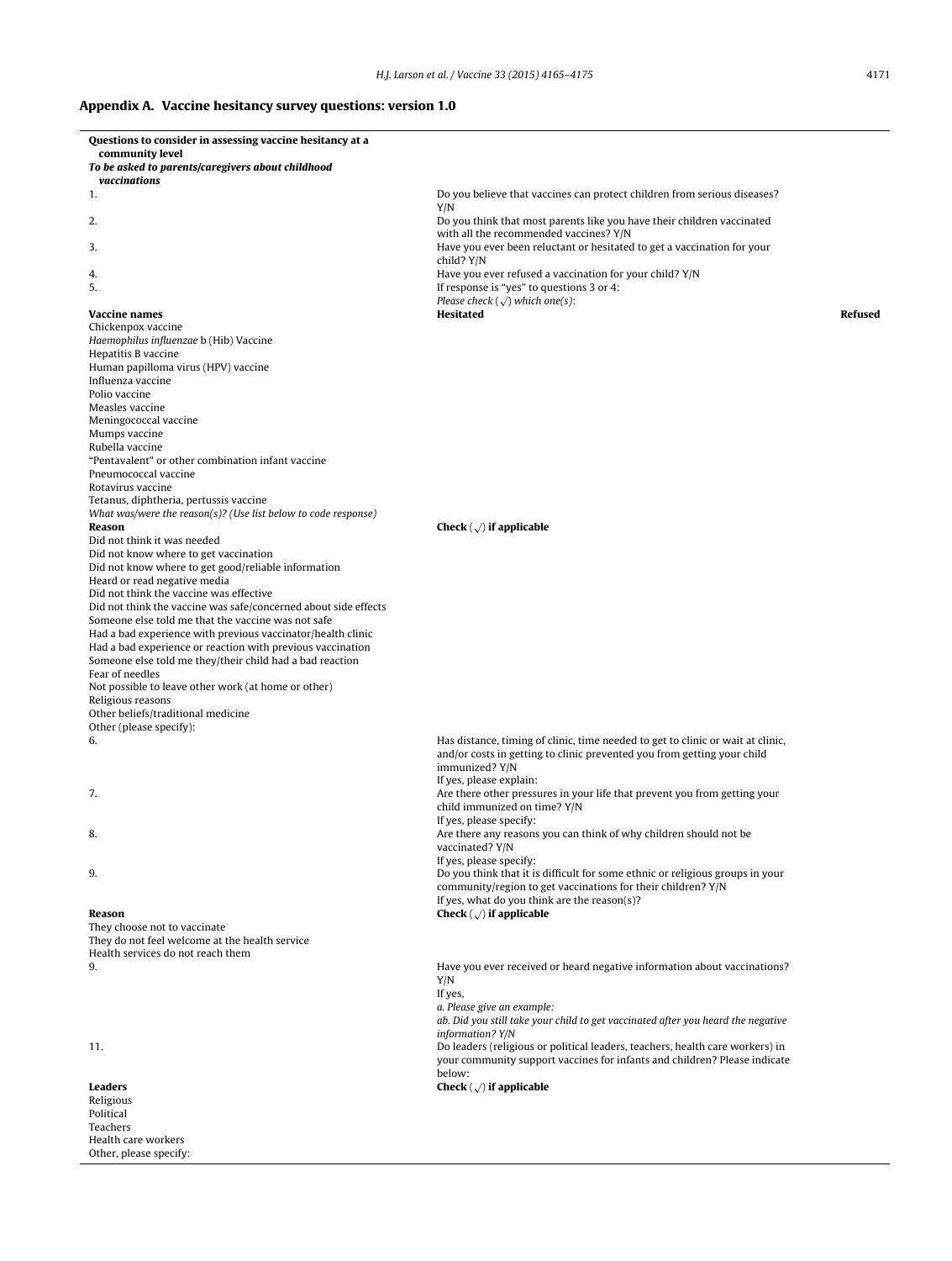# **Appendix B. Vaccine hesitancy 5 point likert scale questions**

| Vaccine Hesitancy 5 point Likert<br>scale questions:<br>How much do you agree with the<br>each of the following<br>statement on vaccinations?<br>Please indicate your response<br>with a check mark $(\sqrt{ } )$ in the<br>appropriate box, using the<br>scale below:<br><b>SCALE:</b><br>$1 =$ strongly disagree<br>$2 =$ disagree<br><b>3</b> = neither agree nor disagree<br>$4 = \text{agree}$<br>$5 =$ strongly agree |                                                                                                                                                                                                                                                                                                                                                                                                                                                                                                                                                                                                                                                                                                                                                                                                                                                                                                            |              |              |   |   |   |
|-----------------------------------------------------------------------------------------------------------------------------------------------------------------------------------------------------------------------------------------------------------------------------------------------------------------------------------------------------------------------------------------------------------------------------|------------------------------------------------------------------------------------------------------------------------------------------------------------------------------------------------------------------------------------------------------------------------------------------------------------------------------------------------------------------------------------------------------------------------------------------------------------------------------------------------------------------------------------------------------------------------------------------------------------------------------------------------------------------------------------------------------------------------------------------------------------------------------------------------------------------------------------------------------------------------------------------------------------|--------------|--------------|---|---|---|
|                                                                                                                                                                                                                                                                                                                                                                                                                             | L1. Childhood vaccines are<br>important for my child's<br>health<br>L2. Childhood vaccines are<br>effective<br>L3. Having my child<br>vaccinated is important for<br>the health of others in my<br>community<br>L4. All childhood vaccines<br>offered by the government<br>programme in my<br>community are beneficial.<br>L5. New vaccines carry<br>more risks than older<br>vaccines<br>L6. The information I<br>receive about vaccines<br>from the vaccine program<br>is reliable and trustworthy.<br>L7. Getting vaccines is a<br>good way to protect my<br>child/children from<br>disease.<br>L8. Generally I do what my<br>doctor or health care<br>provider recommends<br>about vaccines for my<br>child/children.<br>L9. I am concerned about<br>serious adverse effects of<br>vaccines.<br>L10. My child/children<br>does or do not need<br>vaccines for diseases that<br>are not common anymore. | $\mathbf{1}$ | $\mathbf{2}$ | 3 | 4 | 5 |

# **Appendix C. Vaccine hesitancy open ended survey questions**

**Vaccine Hesitancy Open Ended Survey Questions**

Name of Respondent (Parent/Guardian): \_\_\_\_\_\_\_\_\_\_\_\_\_Name of Reviewer: \_\_\_\_\_\_

Respondent's Age: \_\_\_\_\_\_\_\_\_\_\_\_\_\_ Respondent's Gender: \_\_\_\_\_\_

Number of children under the care of the Respondent:

Age of the youngest child under the care of the Respondent:

**Immunization status of the youngest child under the care of the Respondent:** Fully vaccinated for age/Partially vaccinated for age/Unvaccinated

**Question 1:** Dear Parent/Guardian, what are the 3 major reasons why you should immunize your child? (Reviewer, please list them below in the order of priority).

**Question 2:** Dear Parent/Guardian, Do you have any worries or concerns when you take your child for immunization? Y/N

If yes, what are they? (Please list them below in the order of priority).

Question 3: (ask this question only for Parent/Guardians who are known to have accepted immunization in the last 1 year) Dear Parent/Guardian, in your family, what was the reason behind your decision to vaccinate your child (Name XYZ) last week/month/year? (Please list them below in the order of priority).

Question 4: (ask this question only for Parent/Guardians who are known to have refused immunization in the last 1 year) Dear Parent/Guardian, in your family, what was the reason behind your decision NOT to vaccinate your child (Name XYZ) last week/month/year? (Please list them below in the order of priority).

**Question 5:** Dear Parent/Guardian, in your personal opinion, why do some persons refuse to vaccinate their children?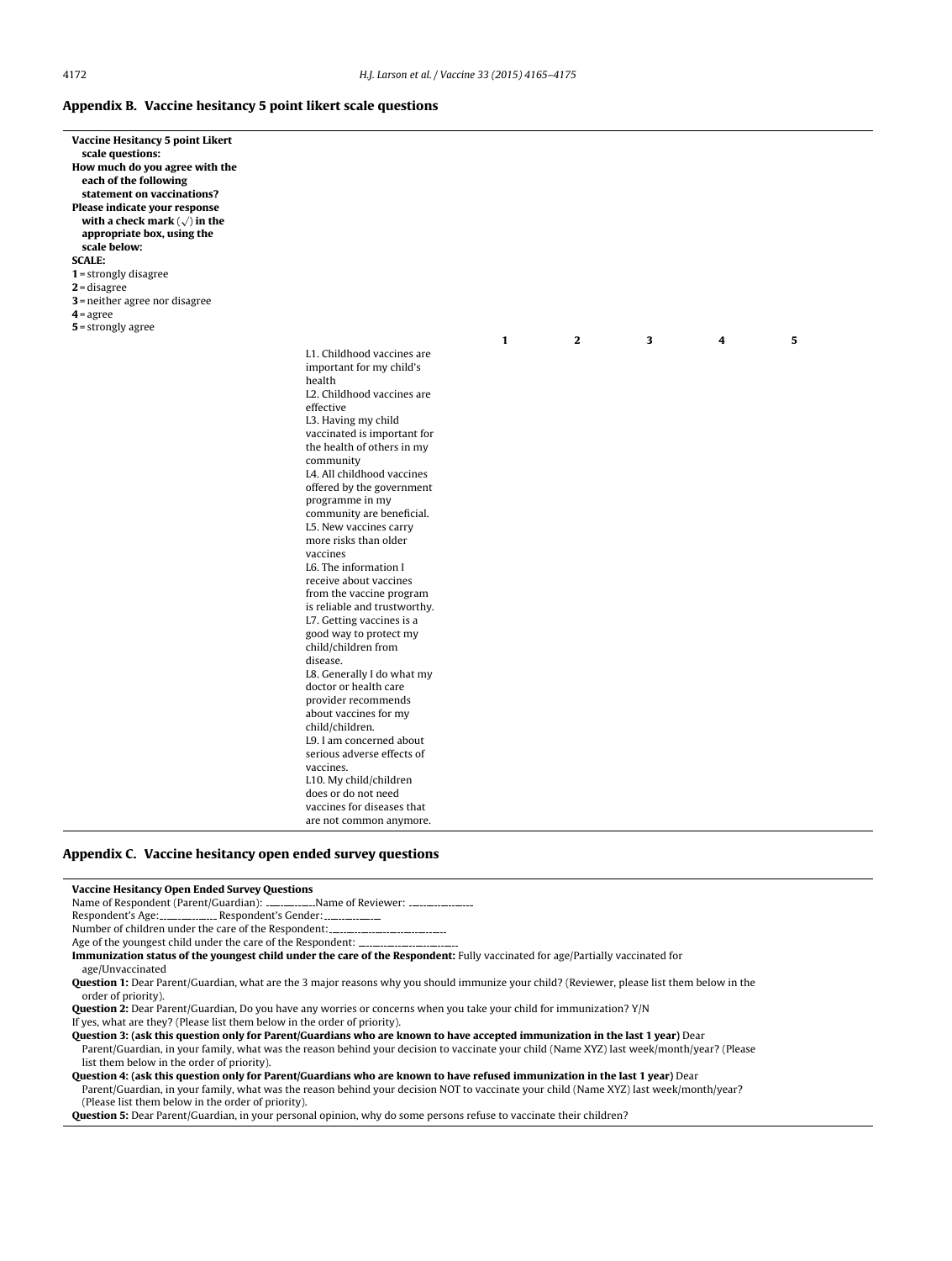## <span id="page-8-0"></span>**Appendix D. SAGE Working Group on Vaccine Hesitancy**

Juhani Eskola, National Institute for Health and Welfare, Finland (Chair of Working Group since April 2014); Xiaofeng Liang, Chinese Center for Disease Control, China (Member of SAGE until 2014, Chair of Working Group from March 2012 to April 2014); Mohuya Chaudhuri, Independent Journalist and Documentary Filmmaker, India; Eve Dubé, Institut National de Santé Publique du Québec, Canada; Bruce Gellin, Department of Health and Human Services, U.S.A.; Susan Goldstein, Soul City: Institute for Health and Development Communication, South Africa; Heidi Larson, London School of Hygiene and Tropical Medicine, U.K.; Noni MacDonald, Dalhousie University, Canada; Mahamane Laouali Manzo, Ministry of Health, Niger; Arthur Reingold, University of California at Berkeley, U.S.A.; Kinzang Tshering, Jigme Dorji Wangchuck National Referral Hospital, Bhutan; Yuqing Zhou, Chinese Center for Disease Control, China with the WHO/UNICEF Secretariat: Robb Butler, World Health Organization, Denmark; Philippe Duclos, World Health Organization, Switzerland; Sherine Guirguis, UNICEF, U.S.A.; Ben Hickler, UNICEF, U.S.A.; Melanie Schuster, World Health Organization, Switzerland.

#### **References**

- [1] [Black](http://refhub.elsevier.com/S0264-410X(15)00501-0/sbref0630) [S,](http://refhub.elsevier.com/S0264-410X(15)00501-0/sbref0630) [Rappuoli](http://refhub.elsevier.com/S0264-410X(15)00501-0/sbref0630) [R.](http://refhub.elsevier.com/S0264-410X(15)00501-0/sbref0630) [A](http://refhub.elsevier.com/S0264-410X(15)00501-0/sbref0630) [crisis](http://refhub.elsevier.com/S0264-410X(15)00501-0/sbref0630) [of](http://refhub.elsevier.com/S0264-410X(15)00501-0/sbref0630) [public](http://refhub.elsevier.com/S0264-410X(15)00501-0/sbref0630) [confidence](http://refhub.elsevier.com/S0264-410X(15)00501-0/sbref0630) [in](http://refhub.elsevier.com/S0264-410X(15)00501-0/sbref0630) [vaccines.](http://refhub.elsevier.com/S0264-410X(15)00501-0/sbref0630) [Sci](http://refhub.elsevier.com/S0264-410X(15)00501-0/sbref0630) [Transl](http://refhub.elsevier.com/S0264-410X(15)00501-0/sbref0630) [Med](http://refhub.elsevier.com/S0264-410X(15)00501-0/sbref0630) [2010;2\(61\):61mr1.](http://refhub.elsevier.com/S0264-410X(15)00501-0/sbref0630)
- [Leask](http://refhub.elsevier.com/S0264-410X(15)00501-0/sbref0635) [J.](http://refhub.elsevier.com/S0264-410X(15)00501-0/sbref0635) [Target](http://refhub.elsevier.com/S0264-410X(15)00501-0/sbref0635) [the](http://refhub.elsevier.com/S0264-410X(15)00501-0/sbref0635) [fence-sitters.](http://refhub.elsevier.com/S0264-410X(15)00501-0/sbref0635) [Nature](http://refhub.elsevier.com/S0264-410X(15)00501-0/sbref0635) 2011;473(7348):443-5
- [Larson](http://refhub.elsevier.com/S0264-410X(15)00501-0/sbref0640) [H,](http://refhub.elsevier.com/S0264-410X(15)00501-0/sbref0640) [Jarrett](http://refhub.elsevier.com/S0264-410X(15)00501-0/sbref0640) [C,](http://refhub.elsevier.com/S0264-410X(15)00501-0/sbref0640) [Eckersberger](http://refhub.elsevier.com/S0264-410X(15)00501-0/sbref0640) [E,](http://refhub.elsevier.com/S0264-410X(15)00501-0/sbref0640) [Smith](http://refhub.elsevier.com/S0264-410X(15)00501-0/sbref0640) [D,](http://refhub.elsevier.com/S0264-410X(15)00501-0/sbref0640) [Paterson](http://refhub.elsevier.com/S0264-410X(15)00501-0/sbref0640) [P.](http://refhub.elsevier.com/S0264-410X(15)00501-0/sbref0640) [Understanding](http://refhub.elsevier.com/S0264-410X(15)00501-0/sbref0640) [vaccine](http://refhub.elsevier.com/S0264-410X(15)00501-0/sbref0640) [hesitancy](http://refhub.elsevier.com/S0264-410X(15)00501-0/sbref0640) [around](http://refhub.elsevier.com/S0264-410X(15)00501-0/sbref0640) [vaccines](http://refhub.elsevier.com/S0264-410X(15)00501-0/sbref0640) [and](http://refhub.elsevier.com/S0264-410X(15)00501-0/sbref0640) [vaccination](http://refhub.elsevier.com/S0264-410X(15)00501-0/sbref0640) [from](http://refhub.elsevier.com/S0264-410X(15)00501-0/sbref0640) [a](http://refhub.elsevier.com/S0264-410X(15)00501-0/sbref0640) [global](http://refhub.elsevier.com/S0264-410X(15)00501-0/sbref0640) [per](http://refhub.elsevier.com/S0264-410X(15)00501-0/sbref0640)[spective:](http://refhub.elsevier.com/S0264-410X(15)00501-0/sbref0640) [a](http://refhub.elsevier.com/S0264-410X(15)00501-0/sbref0640) [systematic](http://refhub.elsevier.com/S0264-410X(15)00501-0/sbref0640) [review](http://refhub.elsevier.com/S0264-410X(15)00501-0/sbref0640) [of](http://refhub.elsevier.com/S0264-410X(15)00501-0/sbref0640) [published](http://refhub.elsevier.com/S0264-410X(15)00501-0/sbref0640) [literature,](http://refhub.elsevier.com/S0264-410X(15)00501-0/sbref0640) [2007–2012.](http://refhub.elsevier.com/S0264-410X(15)00501-0/sbref0640) [Vaccine](http://refhub.elsevier.com/S0264-410X(15)00501-0/sbref0640) [2014;32\(19\):2150–9.](http://refhub.elsevier.com/S0264-410X(15)00501-0/sbref0640)
- [4] [Cooper](http://refhub.elsevier.com/S0264-410X(15)00501-0/sbref0645) [LZ,](http://refhub.elsevier.com/S0264-410X(15)00501-0/sbref0645) [Larson](http://refhub.elsevier.com/S0264-410X(15)00501-0/sbref0645) [HJ,](http://refhub.elsevier.com/S0264-410X(15)00501-0/sbref0645) [Katz](http://refhub.elsevier.com/S0264-410X(15)00501-0/sbref0645) [SL.](http://refhub.elsevier.com/S0264-410X(15)00501-0/sbref0645) [Protecting](http://refhub.elsevier.com/S0264-410X(15)00501-0/sbref0645) [public](http://refhub.elsevier.com/S0264-410X(15)00501-0/sbref0645) [trust](http://refhub.elsevier.com/S0264-410X(15)00501-0/sbref0645) [in](http://refhub.elsevier.com/S0264-410X(15)00501-0/sbref0645) [immunization.](http://refhub.elsevier.com/S0264-410X(15)00501-0/sbref0645) [Pedi](http://refhub.elsevier.com/S0264-410X(15)00501-0/sbref0645)[atrics](http://refhub.elsevier.com/S0264-410X(15)00501-0/sbref0645) [2008;122\(1\):149](http://refhub.elsevier.com/S0264-410X(15)00501-0/sbref0645)–[53.](http://refhub.elsevier.com/S0264-410X(15)00501-0/sbref0645)
- [5] [Bloom](http://refhub.elsevier.com/S0264-410X(15)00501-0/sbref0650) [BEMSM.](http://refhub.elsevier.com/S0264-410X(15)00501-0/sbref0650) [Addressing](http://refhub.elsevier.com/S0264-410X(15)00501-0/sbref0650) [vaccine](http://refhub.elsevier.com/S0264-410X(15)00501-0/sbref0650) [hesitancy.](http://refhub.elsevier.com/S0264-410X(15)00501-0/sbref0650) [Science](http://refhub.elsevier.com/S0264-410X(15)00501-0/sbref0650) [2014;344\(6182\):339.](http://refhub.elsevier.com/S0264-410X(15)00501-0/sbref0650) [6] [Larson](http://refhub.elsevier.com/S0264-410X(15)00501-0/sbref0655) [HJ,](http://refhub.elsevier.com/S0264-410X(15)00501-0/sbref0655) [Cooper](http://refhub.elsevier.com/S0264-410X(15)00501-0/sbref0655) [LZ,](http://refhub.elsevier.com/S0264-410X(15)00501-0/sbref0655) [Eskola](http://refhub.elsevier.com/S0264-410X(15)00501-0/sbref0655) [J,](http://refhub.elsevier.com/S0264-410X(15)00501-0/sbref0655) [Katz](http://refhub.elsevier.com/S0264-410X(15)00501-0/sbref0655) [SL,](http://refhub.elsevier.com/S0264-410X(15)00501-0/sbref0655) [Ratzan](http://refhub.elsevier.com/S0264-410X(15)00501-0/sbref0655) [S.](http://refhub.elsevier.com/S0264-410X(15)00501-0/sbref0655) [Addressing](http://refhub.elsevier.com/S0264-410X(15)00501-0/sbref0655) [the](http://refhub.elsevier.com/S0264-410X(15)00501-0/sbref0655) [vaccine](http://refhub.elsevier.com/S0264-410X(15)00501-0/sbref0655) [con](http://refhub.elsevier.com/S0264-410X(15)00501-0/sbref0655)[fidence](http://refhub.elsevier.com/S0264-410X(15)00501-0/sbref0655) [gap.](http://refhub.elsevier.com/S0264-410X(15)00501-0/sbref0655) [Lancet](http://refhub.elsevier.com/S0264-410X(15)00501-0/sbref0655) [2011;378\(9790\):526](http://refhub.elsevier.com/S0264-410X(15)00501-0/sbref0655)–[35.](http://refhub.elsevier.com/S0264-410X(15)00501-0/sbref0655)
- [7] [Dube](http://refhub.elsevier.com/S0264-410X(15)00501-0/sbref0660) [E,](http://refhub.elsevier.com/S0264-410X(15)00501-0/sbref0660) [Laberge](http://refhub.elsevier.com/S0264-410X(15)00501-0/sbref0660) [C,](http://refhub.elsevier.com/S0264-410X(15)00501-0/sbref0660) [Guay](http://refhub.elsevier.com/S0264-410X(15)00501-0/sbref0660) [M,](http://refhub.elsevier.com/S0264-410X(15)00501-0/sbref0660) [Bramadat](http://refhub.elsevier.com/S0264-410X(15)00501-0/sbref0660) [P,](http://refhub.elsevier.com/S0264-410X(15)00501-0/sbref0660) [Roy](http://refhub.elsevier.com/S0264-410X(15)00501-0/sbref0660) [R,](http://refhub.elsevier.com/S0264-410X(15)00501-0/sbref0660) [Bettinger](http://refhub.elsevier.com/S0264-410X(15)00501-0/sbref0660) [J.](http://refhub.elsevier.com/S0264-410X(15)00501-0/sbref0660) [Vaccine](http://refhub.elsevier.com/S0264-410X(15)00501-0/sbref0660) [hesitancy:](http://refhub.elsevier.com/S0264-410X(15)00501-0/sbref0660) [an](http://refhub.elsevier.com/S0264-410X(15)00501-0/sbref0660) [overview.](http://refhub.elsevier.com/S0264-410X(15)00501-0/sbref0660) [Hum](http://refhub.elsevier.com/S0264-410X(15)00501-0/sbref0660) [Vaccin](http://refhub.elsevier.com/S0264-410X(15)00501-0/sbref0660) [Immunother](http://refhub.elsevier.com/S0264-410X(15)00501-0/sbref0660) [2013;9\(8\):1763–73.](http://refhub.elsevier.com/S0264-410X(15)00501-0/sbref0660)
- [8] Meeting ofthe Strategic Advisory Group of Experts on immunization, October 2014 – conclusions and recommendations. 2014 Contract No.: 50.
- [9] Strategic Advisory Group of Experts (SAGE) on Immunization: WHO; 2014 [cited 2014 9 December]. Available from: [http://www.who.int/](http://www.who.int/immunization/policy/sage/en/) [immunization/policy/sage/en/](http://www.who.int/immunization/policy/sage/en/)
- [10] Global status of immunization safety: report based on the WHO/UNICEF Joint Reporting Form; 2004 update. WHO, 2005 Contract No.: 42.
- [11] Global Vaccine Action Plan 2011-2020: WHO: 2014 [cited 3 December 2014]. Available from: [http://www.who.int/immunization/global](http://www.who.int/immunization/global_vaccine_action_plan/en/) [vaccine](http://www.who.int/immunization/global_vaccine_action_plan/en/) [action](http://www.who.int/immunization/global_vaccine_action_plan/en/)\_[plan/en/](http://www.who.int/immunization/global_vaccine_action_plan/en/)
- [12] [Dube](http://refhub.elsevier.com/S0264-410X(15)00501-0/sbref0685) [E,](http://refhub.elsevier.com/S0264-410X(15)00501-0/sbref0685) [Gagnon](http://refhub.elsevier.com/S0264-410X(15)00501-0/sbref0685) [D,](http://refhub.elsevier.com/S0264-410X(15)00501-0/sbref0685) [Nickels](http://refhub.elsevier.com/S0264-410X(15)00501-0/sbref0685) [E,](http://refhub.elsevier.com/S0264-410X(15)00501-0/sbref0685) [Jeram](http://refhub.elsevier.com/S0264-410X(15)00501-0/sbref0685) [S,](http://refhub.elsevier.com/S0264-410X(15)00501-0/sbref0685) [Schuster](http://refhub.elsevier.com/S0264-410X(15)00501-0/sbref0685) [M.](http://refhub.elsevier.com/S0264-410X(15)00501-0/sbref0685) [Mapping](http://refhub.elsevier.com/S0264-410X(15)00501-0/sbref0685) [vaccine](http://refhub.elsevier.com/S0264-410X(15)00501-0/sbref0685) [hes](http://refhub.elsevier.com/S0264-410X(15)00501-0/sbref0685)[itancy](http://refhub.elsevier.com/S0264-410X(15)00501-0/sbref0685) – [country-specific](http://refhub.elsevier.com/S0264-410X(15)00501-0/sbref0685) [characteristics](http://refhub.elsevier.com/S0264-410X(15)00501-0/sbref0685) [of](http://refhub.elsevier.com/S0264-410X(15)00501-0/sbref0685) [a](http://refhub.elsevier.com/S0264-410X(15)00501-0/sbref0685) [global](http://refhub.elsevier.com/S0264-410X(15)00501-0/sbref0685) [phenomenon.](http://refhub.elsevier.com/S0264-410X(15)00501-0/sbref0685) [Vaccine](http://refhub.elsevier.com/S0264-410X(15)00501-0/sbref0685) [2014;32\(49\):6649–54.](http://refhub.elsevier.com/S0264-410X(15)00501-0/sbref0685)
- [13] [Opel](http://refhub.elsevier.com/S0264-410X(15)00501-0/sbref0690) [DJ,](http://refhub.elsevier.com/S0264-410X(15)00501-0/sbref0690) [Mangione-Smith](http://refhub.elsevier.com/S0264-410X(15)00501-0/sbref0690) [R,](http://refhub.elsevier.com/S0264-410X(15)00501-0/sbref0690) [Taylor](http://refhub.elsevier.com/S0264-410X(15)00501-0/sbref0690) [JA,](http://refhub.elsevier.com/S0264-410X(15)00501-0/sbref0690) [Korfiatis](http://refhub.elsevier.com/S0264-410X(15)00501-0/sbref0690) [C,](http://refhub.elsevier.com/S0264-410X(15)00501-0/sbref0690) [Wiese](http://refhub.elsevier.com/S0264-410X(15)00501-0/sbref0690) [C,](http://refhub.elsevier.com/S0264-410X(15)00501-0/sbref0690) [Catz](http://refhub.elsevier.com/S0264-410X(15)00501-0/sbref0690) [S,](http://refhub.elsevier.com/S0264-410X(15)00501-0/sbref0690) [et](http://refhub.elsevier.com/S0264-410X(15)00501-0/sbref0690) [al.](http://refhub.elsevier.com/S0264-410X(15)00501-0/sbref0690) [Devel](http://refhub.elsevier.com/S0264-410X(15)00501-0/sbref0690)[opment](http://refhub.elsevier.com/S0264-410X(15)00501-0/sbref0690) [of](http://refhub.elsevier.com/S0264-410X(15)00501-0/sbref0690) [a](http://refhub.elsevier.com/S0264-410X(15)00501-0/sbref0690) [survey](http://refhub.elsevier.com/S0264-410X(15)00501-0/sbref0690) [to](http://refhub.elsevier.com/S0264-410X(15)00501-0/sbref0690) [identify](http://refhub.elsevier.com/S0264-410X(15)00501-0/sbref0690) [vaccine-hesitant](http://refhub.elsevier.com/S0264-410X(15)00501-0/sbref0690) [parents:](http://refhub.elsevier.com/S0264-410X(15)00501-0/sbref0690) [the](http://refhub.elsevier.com/S0264-410X(15)00501-0/sbref0690) [parent](http://refhub.elsevier.com/S0264-410X(15)00501-0/sbref0690) [attitudes](http://refhub.elsevier.com/S0264-410X(15)00501-0/sbref0690) [about](http://refhub.elsevier.com/S0264-410X(15)00501-0/sbref0690) [childhood](http://refhub.elsevier.com/S0264-410X(15)00501-0/sbref0690) [vaccines](http://refhub.elsevier.com/S0264-410X(15)00501-0/sbref0690) [survey.](http://refhub.elsevier.com/S0264-410X(15)00501-0/sbref0690) [Hum](http://refhub.elsevier.com/S0264-410X(15)00501-0/sbref0690) [Vaccinol](http://refhub.elsevier.com/S0264-410X(15)00501-0/sbref0690) [2011;7\(4\):419–25.](http://refhub.elsevier.com/S0264-410X(15)00501-0/sbref0690)
- [14] [Brown](http://refhub.elsevier.com/S0264-410X(15)00501-0/sbref0695) [K,](http://refhub.elsevier.com/S0264-410X(15)00501-0/sbref0695) [Fraser](http://refhub.elsevier.com/S0264-410X(15)00501-0/sbref0695) [G,](http://refhub.elsevier.com/S0264-410X(15)00501-0/sbref0695) [Ramsay](http://refhub.elsevier.com/S0264-410X(15)00501-0/sbref0695) [M,](http://refhub.elsevier.com/S0264-410X(15)00501-0/sbref0695) [Shanley](http://refhub.elsevier.com/S0264-410X(15)00501-0/sbref0695) [R,](http://refhub.elsevier.com/S0264-410X(15)00501-0/sbref0695) [Cowley](http://refhub.elsevier.com/S0264-410X(15)00501-0/sbref0695) [N,](http://refhub.elsevier.com/S0264-410X(15)00501-0/sbref0695) [van](http://refhub.elsevier.com/S0264-410X(15)00501-0/sbref0695) [Wijgerden](http://refhub.elsevier.com/S0264-410X(15)00501-0/sbref0695) [J,](http://refhub.elsevier.com/S0264-410X(15)00501-0/sbref0695) [et](http://refhub.elsevier.com/S0264-410X(15)00501-0/sbref0695) [al.](http://refhub.elsevier.com/S0264-410X(15)00501-0/sbref0695) [Attitudinal](http://refhub.elsevier.com/S0264-410X(15)00501-0/sbref0695) [and](http://refhub.elsevier.com/S0264-410X(15)00501-0/sbref0695) [demographic](http://refhub.elsevier.com/S0264-410X(15)00501-0/sbref0695) [predictors](http://refhub.elsevier.com/S0264-410X(15)00501-0/sbref0695) [of](http://refhub.elsevier.com/S0264-410X(15)00501-0/sbref0695) [measles-mumps-rubella](http://refhub.elsevier.com/S0264-410X(15)00501-0/sbref0695) [vaccine](http://refhub.elsevier.com/S0264-410X(15)00501-0/sbref0695) [\(MMR\)](http://refhub.elsevier.com/S0264-410X(15)00501-0/sbref0695) [uptake](http://refhub.elsevier.com/S0264-410X(15)00501-0/sbref0695) [during](http://refhub.elsevier.com/S0264-410X(15)00501-0/sbref0695) [the](http://refhub.elsevier.com/S0264-410X(15)00501-0/sbref0695) [UK](http://refhub.elsevier.com/S0264-410X(15)00501-0/sbref0695) [catch-up](http://refhub.elsevier.com/S0264-410X(15)00501-0/sbref0695) [campaign](http://refhub.elsevier.com/S0264-410X(15)00501-0/sbref0695) [2008–09:](http://refhub.elsevier.com/S0264-410X(15)00501-0/sbref0695) [cross-sectional](http://refhub.elsevier.com/S0264-410X(15)00501-0/sbref0695) [survey.](http://refhub.elsevier.com/S0264-410X(15)00501-0/sbref0695) [PLoS](http://refhub.elsevier.com/S0264-410X(15)00501-0/sbref0695) [ONE](http://refhub.elsevier.com/S0264-410X(15)00501-0/sbref0695) [2011;6\(5\):e9381.](http://refhub.elsevier.com/S0264-410X(15)00501-0/sbref0695)
- [15] [Luthy](http://refhub.elsevier.com/S0264-410X(15)00501-0/sbref0700) [KE,](http://refhub.elsevier.com/S0264-410X(15)00501-0/sbref0700) [Beckstrand](http://refhub.elsevier.com/S0264-410X(15)00501-0/sbref0700) [RL,](http://refhub.elsevier.com/S0264-410X(15)00501-0/sbref0700) [Callister](http://refhub.elsevier.com/S0264-410X(15)00501-0/sbref0700) [LC.](http://refhub.elsevier.com/S0264-410X(15)00501-0/sbref0700) [Parental](http://refhub.elsevier.com/S0264-410X(15)00501-0/sbref0700) [hesitation](http://refhub.elsevier.com/S0264-410X(15)00501-0/sbref0700) [in](http://refhub.elsevier.com/S0264-410X(15)00501-0/sbref0700) [immunizing](http://refhub.elsevier.com/S0264-410X(15)00501-0/sbref0700) [chil](http://refhub.elsevier.com/S0264-410X(15)00501-0/sbref0700)[dren](http://refhub.elsevier.com/S0264-410X(15)00501-0/sbref0700) [in](http://refhub.elsevier.com/S0264-410X(15)00501-0/sbref0700) [Utah.](http://refhub.elsevier.com/S0264-410X(15)00501-0/sbref0700) [Public](http://refhub.elsevier.com/S0264-410X(15)00501-0/sbref0700) [Health](http://refhub.elsevier.com/S0264-410X(15)00501-0/sbref0700) [Nurs](http://refhub.elsevier.com/S0264-410X(15)00501-0/sbref0700) [2010;27\(1\):25–31.](http://refhub.elsevier.com/S0264-410X(15)00501-0/sbref0700)
- [16] Hall J, Kenny P, King M, [Louviere](http://refhub.elsevier.com/S0264-410X(15)00501-0/sbref0705) J, Viney R, Yeoh A. [Using](http://refhub.elsevier.com/S0264-410X(15)00501-0/sbref0705) stated preference dis[crete](http://refhub.elsevier.com/S0264-410X(15)00501-0/sbref0705) [choice](http://refhub.elsevier.com/S0264-410X(15)00501-0/sbref0705) [modelling](http://refhub.elsevier.com/S0264-410X(15)00501-0/sbref0705) [to](http://refhub.elsevier.com/S0264-410X(15)00501-0/sbref0705) [evaluate](http://refhub.elsevier.com/S0264-410X(15)00501-0/sbref0705) [the](http://refhub.elsevier.com/S0264-410X(15)00501-0/sbref0705) [introduction](http://refhub.elsevier.com/S0264-410X(15)00501-0/sbref0705) [of](http://refhub.elsevier.com/S0264-410X(15)00501-0/sbref0705) [varicella](http://refhub.elsevier.com/S0264-410X(15)00501-0/sbref0705) [vaccination.](http://refhub.elsevier.com/S0264-410X(15)00501-0/sbref0705) [Health](http://refhub.elsevier.com/S0264-410X(15)00501-0/sbref0705) [Econ](http://refhub.elsevier.com/S0264-410X(15)00501-0/sbref0705) [2002;11\(5\):457–65.](http://refhub.elsevier.com/S0264-410X(15)00501-0/sbref0705)
- [17] [van](http://refhub.elsevier.com/S0264-410X(15)00501-0/sbref0710) [der](http://refhub.elsevier.com/S0264-410X(15)00501-0/sbref0710) [Weerd](http://refhub.elsevier.com/S0264-410X(15)00501-0/sbref0710) [W,](http://refhub.elsevier.com/S0264-410X(15)00501-0/sbref0710) [Timmermans](http://refhub.elsevier.com/S0264-410X(15)00501-0/sbref0710) [DR,](http://refhub.elsevier.com/S0264-410X(15)00501-0/sbref0710) [Beaujean](http://refhub.elsevier.com/S0264-410X(15)00501-0/sbref0710) [DJ,](http://refhub.elsevier.com/S0264-410X(15)00501-0/sbref0710) [Oudhoff](http://refhub.elsevier.com/S0264-410X(15)00501-0/sbref0710) [J,](http://refhub.elsevier.com/S0264-410X(15)00501-0/sbref0710) [van](http://refhub.elsevier.com/S0264-410X(15)00501-0/sbref0710) [Steenbergen](http://refhub.elsevier.com/S0264-410X(15)00501-0/sbref0710) [JE.](http://refhub.elsevier.com/S0264-410X(15)00501-0/sbref0710) [Monitoring](http://refhub.elsevier.com/S0264-410X(15)00501-0/sbref0710) [the](http://refhub.elsevier.com/S0264-410X(15)00501-0/sbref0710) [level](http://refhub.elsevier.com/S0264-410X(15)00501-0/sbref0710) [of](http://refhub.elsevier.com/S0264-410X(15)00501-0/sbref0710) [government](http://refhub.elsevier.com/S0264-410X(15)00501-0/sbref0710) [trust,](http://refhub.elsevier.com/S0264-410X(15)00501-0/sbref0710) [risk](http://refhub.elsevier.com/S0264-410X(15)00501-0/sbref0710) [perception](http://refhub.elsevier.com/S0264-410X(15)00501-0/sbref0710) [and](http://refhub.elsevier.com/S0264-410X(15)00501-0/sbref0710) [intention](http://refhub.elsevier.com/S0264-410X(15)00501-0/sbref0710) [of](http://refhub.elsevier.com/S0264-410X(15)00501-0/sbref0710) [the](http://refhub.elsevier.com/S0264-410X(15)00501-0/sbref0710) [general](http://refhub.elsevier.com/S0264-410X(15)00501-0/sbref0710) [public](http://refhub.elsevier.com/S0264-410X(15)00501-0/sbref0710) [to](http://refhub.elsevier.com/S0264-410X(15)00501-0/sbref0710) [adopt](http://refhub.elsevier.com/S0264-410X(15)00501-0/sbref0710) [protective](http://refhub.elsevier.com/S0264-410X(15)00501-0/sbref0710) [measures](http://refhub.elsevier.com/S0264-410X(15)00501-0/sbref0710) [during](http://refhub.elsevier.com/S0264-410X(15)00501-0/sbref0710) [the](http://refhub.elsevier.com/S0264-410X(15)00501-0/sbref0710) [influenza](http://refhub.elsevier.com/S0264-410X(15)00501-0/sbref0710) [A](http://refhub.elsevier.com/S0264-410X(15)00501-0/sbref0710) [\(H1N1\)](http://refhub.elsevier.com/S0264-410X(15)00501-0/sbref0710) [pandemic](http://refhub.elsevier.com/S0264-410X(15)00501-0/sbref0710) [in](http://refhub.elsevier.com/S0264-410X(15)00501-0/sbref0710) [The](http://refhub.elsevier.com/S0264-410X(15)00501-0/sbref0710) [Netherlands.](http://refhub.elsevier.com/S0264-410X(15)00501-0/sbref0710) [BMC](http://refhub.elsevier.com/S0264-410X(15)00501-0/sbref0710) [Public](http://refhub.elsevier.com/S0264-410X(15)00501-0/sbref0710) [Health](http://refhub.elsevier.com/S0264-410X(15)00501-0/sbref0710) [2011;11:575.](http://refhub.elsevier.com/S0264-410X(15)00501-0/sbref0710)
- [18] [Wu](http://refhub.elsevier.com/S0264-410X(15)00501-0/sbref0715) [AC,](http://refhub.elsevier.com/S0264-410X(15)00501-0/sbref0715) [Wisler-Sher](http://refhub.elsevier.com/S0264-410X(15)00501-0/sbref0715) [DJ,](http://refhub.elsevier.com/S0264-410X(15)00501-0/sbref0715) [Griswold](http://refhub.elsevier.com/S0264-410X(15)00501-0/sbref0715) [K,](http://refhub.elsevier.com/S0264-410X(15)00501-0/sbref0715) [Colson](http://refhub.elsevier.com/S0264-410X(15)00501-0/sbref0715) [E,](http://refhub.elsevier.com/S0264-410X(15)00501-0/sbref0715) [Shapiro](http://refhub.elsevier.com/S0264-410X(15)00501-0/sbref0715) [ED,](http://refhub.elsevier.com/S0264-410X(15)00501-0/sbref0715) [Holmboe](http://refhub.elsevier.com/S0264-410X(15)00501-0/sbref0715) [ES,](http://refhub.elsevier.com/S0264-410X(15)00501-0/sbref0715) [et](http://refhub.elsevier.com/S0264-410X(15)00501-0/sbref0715) [al.](http://refhub.elsevier.com/S0264-410X(15)00501-0/sbref0715) [Postpartum](http://refhub.elsevier.com/S0264-410X(15)00501-0/sbref0715) [mothers'](http://refhub.elsevier.com/S0264-410X(15)00501-0/sbref0715) [attitudes,](http://refhub.elsevier.com/S0264-410X(15)00501-0/sbref0715) [knowledge,](http://refhub.elsevier.com/S0264-410X(15)00501-0/sbref0715) [and](http://refhub.elsevier.com/S0264-410X(15)00501-0/sbref0715) [trust](http://refhub.elsevier.com/S0264-410X(15)00501-0/sbref0715) [regarding](http://refhub.elsevier.com/S0264-410X(15)00501-0/sbref0715) [vaccination.](http://refhub.elsevier.com/S0264-410X(15)00501-0/sbref0715) [Matern](http://refhub.elsevier.com/S0264-410X(15)00501-0/sbref0715) [Child](http://refhub.elsevier.com/S0264-410X(15)00501-0/sbref0715) [Health](http://refhub.elsevier.com/S0264-410X(15)00501-0/sbref0715) [J](http://refhub.elsevier.com/S0264-410X(15)00501-0/sbref0715) [2008;12\(6\):766–73.](http://refhub.elsevier.com/S0264-410X(15)00501-0/sbref0715)
- [19] [Gellin](http://refhub.elsevier.com/S0264-410X(15)00501-0/sbref0720) [BG,](http://refhub.elsevier.com/S0264-410X(15)00501-0/sbref0720) [Maibach](http://refhub.elsevier.com/S0264-410X(15)00501-0/sbref0720) [EW,](http://refhub.elsevier.com/S0264-410X(15)00501-0/sbref0720) [Marcuse](http://refhub.elsevier.com/S0264-410X(15)00501-0/sbref0720) [EK.](http://refhub.elsevier.com/S0264-410X(15)00501-0/sbref0720) [Do](http://refhub.elsevier.com/S0264-410X(15)00501-0/sbref0720) [parents](http://refhub.elsevier.com/S0264-410X(15)00501-0/sbref0720) [understand](http://refhub.elsevier.com/S0264-410X(15)00501-0/sbref0720) [immunizations?](http://refhub.elsevier.com/S0264-410X(15)00501-0/sbref0720) [A](http://refhub.elsevier.com/S0264-410X(15)00501-0/sbref0720) [national](http://refhub.elsevier.com/S0264-410X(15)00501-0/sbref0720) [telephone](http://refhub.elsevier.com/S0264-410X(15)00501-0/sbref0720) [survey.](http://refhub.elsevier.com/S0264-410X(15)00501-0/sbref0720) [Pediatrics](http://refhub.elsevier.com/S0264-410X(15)00501-0/sbref0720) [2000;106\(5\):1097](http://refhub.elsevier.com/S0264-410X(15)00501-0/sbref0720)–[102.](http://refhub.elsevier.com/S0264-410X(15)00501-0/sbref0720)
- [20] Healthcare Confidence Index: Lloyds Bank; 2014 [cited 14 December 2014]. Available from: [http://www.lloydsbank.com/business/industry-focus/](http://www.lloydsbank.com/business/industry-focus/healthcare/healthcare-confidence-index.asp) [healthcare/healthcare-confidence-index.asp](http://www.lloydsbank.com/business/industry-focus/healthcare/healthcare-confidence-index.asp)
- [21] [Stefanoff](http://refhub.elsevier.com/S0264-410X(15)00501-0/sbref0730) [P,](http://refhub.elsevier.com/S0264-410X(15)00501-0/sbref0730) [Mamelund](http://refhub.elsevier.com/S0264-410X(15)00501-0/sbref0730) [SE,](http://refhub.elsevier.com/S0264-410X(15)00501-0/sbref0730) [Robinson](http://refhub.elsevier.com/S0264-410X(15)00501-0/sbref0730) [M,](http://refhub.elsevier.com/S0264-410X(15)00501-0/sbref0730) [Netterlid](http://refhub.elsevier.com/S0264-410X(15)00501-0/sbref0730) [E,](http://refhub.elsevier.com/S0264-410X(15)00501-0/sbref0730) [Tuells](http://refhub.elsevier.com/S0264-410X(15)00501-0/sbref0730) [J,](http://refhub.elsevier.com/S0264-410X(15)00501-0/sbref0730) [Bergsaker](http://refhub.elsevier.com/S0264-410X(15)00501-0/sbref0730) [MAR,](http://refhub.elsevier.com/S0264-410X(15)00501-0/sbref0730) [et](http://refhub.elsevier.com/S0264-410X(15)00501-0/sbref0730) [al.](http://refhub.elsevier.com/S0264-410X(15)00501-0/sbref0730) [Tracking](http://refhub.elsevier.com/S0264-410X(15)00501-0/sbref0730) [parental](http://refhub.elsevier.com/S0264-410X(15)00501-0/sbref0730) [attitudes](http://refhub.elsevier.com/S0264-410X(15)00501-0/sbref0730) [on](http://refhub.elsevier.com/S0264-410X(15)00501-0/sbref0730) [vaccination](http://refhub.elsevier.com/S0264-410X(15)00501-0/sbref0730) [across](http://refhub.elsevier.com/S0264-410X(15)00501-0/sbref0730) [European](http://refhub.elsevier.com/S0264-410X(15)00501-0/sbref0730) [countries:](http://refhub.elsevier.com/S0264-410X(15)00501-0/sbref0730)

[The](http://refhub.elsevier.com/S0264-410X(15)00501-0/sbref0730) [Vaccine](http://refhub.elsevier.com/S0264-410X(15)00501-0/sbref0730) [Safety,](http://refhub.elsevier.com/S0264-410X(15)00501-0/sbref0730) [Attitudes,](http://refhub.elsevier.com/S0264-410X(15)00501-0/sbref0730) [Training](http://refhub.elsevier.com/S0264-410X(15)00501-0/sbref0730) [and](http://refhub.elsevier.com/S0264-410X(15)00501-0/sbref0730) [Communication](http://refhub.elsevier.com/S0264-410X(15)00501-0/sbref0730) [Project](http://refhub.elsevier.com/S0264-410X(15)00501-0/sbref0730) [\(VAC-](http://refhub.elsevier.com/S0264-410X(15)00501-0/sbref0730)[SATC\).](http://refhub.elsevier.com/S0264-410X(15)00501-0/sbref0730) [Vaccine](http://refhub.elsevier.com/S0264-410X(15)00501-0/sbref0730) [2010;28\(35\):5731–7.](http://refhub.elsevier.com/S0264-410X(15)00501-0/sbref0730)

- [22] [Opel](http://refhub.elsevier.com/S0264-410X(15)00501-0/sbref0735) [DJ,](http://refhub.elsevier.com/S0264-410X(15)00501-0/sbref0735) [Taylor](http://refhub.elsevier.com/S0264-410X(15)00501-0/sbref0735) [JA,](http://refhub.elsevier.com/S0264-410X(15)00501-0/sbref0735) [Mangione-Smith](http://refhub.elsevier.com/S0264-410X(15)00501-0/sbref0735) [R,](http://refhub.elsevier.com/S0264-410X(15)00501-0/sbref0735) [Solomon](http://refhub.elsevier.com/S0264-410X(15)00501-0/sbref0735) [C,](http://refhub.elsevier.com/S0264-410X(15)00501-0/sbref0735) [Zhao](http://refhub.elsevier.com/S0264-410X(15)00501-0/sbref0735) [C,](http://refhub.elsevier.com/S0264-410X(15)00501-0/sbref0735) [Catz](http://refhub.elsevier.com/S0264-410X(15)00501-0/sbref0735) [S,](http://refhub.elsevier.com/S0264-410X(15)00501-0/sbref0735) [et](http://refhub.elsevier.com/S0264-410X(15)00501-0/sbref0735) [al.](http://refhub.elsevier.com/S0264-410X(15)00501-0/sbref0735) [Valid](http://refhub.elsevier.com/S0264-410X(15)00501-0/sbref0735)[ity](http://refhub.elsevier.com/S0264-410X(15)00501-0/sbref0735) [and](http://refhub.elsevier.com/S0264-410X(15)00501-0/sbref0735) [reliability](http://refhub.elsevier.com/S0264-410X(15)00501-0/sbref0735) [of](http://refhub.elsevier.com/S0264-410X(15)00501-0/sbref0735) [a](http://refhub.elsevier.com/S0264-410X(15)00501-0/sbref0735) [survey](http://refhub.elsevier.com/S0264-410X(15)00501-0/sbref0735) [to](http://refhub.elsevier.com/S0264-410X(15)00501-0/sbref0735) [identify](http://refhub.elsevier.com/S0264-410X(15)00501-0/sbref0735) [vaccine-hesitant](http://refhub.elsevier.com/S0264-410X(15)00501-0/sbref0735) [parents.](http://refhub.elsevier.com/S0264-410X(15)00501-0/sbref0735) [Vaccine](http://refhub.elsevier.com/S0264-410X(15)00501-0/sbref0735) [2011;29\(38\):6598](http://refhub.elsevier.com/S0264-410X(15)00501-0/sbref0735)–[605.](http://refhub.elsevier.com/S0264-410X(15)00501-0/sbref0735)
- [23] SAGE meeting of April 2013: WHO; 2013 [cited 9 July 2014]. Available from: [http://www.who.int/immunization/sage/meetings/2013/april/](http://www.who.int/immunization/sage/meetings/2013/april/presentations_background_docs/en/) [presentations](http://www.who.int/immunization/sage/meetings/2013/april/presentations_background_docs/en/) [background](http://www.who.int/immunization/sage/meetings/2013/april/presentations_background_docs/en/) [docs/en/](http://www.who.int/immunization/sage/meetings/2013/april/presentations_background_docs/en/)
- [24] [Chin-Yee](http://refhub.elsevier.com/S0264-410X(15)00501-0/sbref0745) [BH,](http://refhub.elsevier.com/S0264-410X(15)00501-0/sbref0745) [Monkman](http://refhub.elsevier.com/S0264-410X(15)00501-0/sbref0745) [K,](http://refhub.elsevier.com/S0264-410X(15)00501-0/sbref0745) [Hussain](http://refhub.elsevier.com/S0264-410X(15)00501-0/sbref0745) [Z,](http://refhub.elsevier.com/S0264-410X(15)00501-0/sbref0745) [Minuk](http://refhub.elsevier.com/S0264-410X(15)00501-0/sbref0745) [LA.](http://refhub.elsevier.com/S0264-410X(15)00501-0/sbref0745) [Attitudes](http://refhub.elsevier.com/S0264-410X(15)00501-0/sbref0745) [toward](http://refhub.elsevier.com/S0264-410X(15)00501-0/sbref0745) [vaccina](http://refhub.elsevier.com/S0264-410X(15)00501-0/sbref0745)[tion](http://refhub.elsevier.com/S0264-410X(15)00501-0/sbref0745) [for](http://refhub.elsevier.com/S0264-410X(15)00501-0/sbref0745) [pandemic](http://refhub.elsevier.com/S0264-410X(15)00501-0/sbref0745) [H1N1](http://refhub.elsevier.com/S0264-410X(15)00501-0/sbref0745) [and](http://refhub.elsevier.com/S0264-410X(15)00501-0/sbref0745) [seasonal](http://refhub.elsevier.com/S0264-410X(15)00501-0/sbref0745) [influenza](http://refhub.elsevier.com/S0264-410X(15)00501-0/sbref0745) [in](http://refhub.elsevier.com/S0264-410X(15)00501-0/sbref0745) [patients](http://refhub.elsevier.com/S0264-410X(15)00501-0/sbref0745) [with](http://refhub.elsevier.com/S0264-410X(15)00501-0/sbref0745) [hematologic](http://refhub.elsevier.com/S0264-410X(15)00501-0/sbref0745) [malignancies.](http://refhub.elsevier.com/S0264-410X(15)00501-0/sbref0745) [J](http://refhub.elsevier.com/S0264-410X(15)00501-0/sbref0745) [Support](http://refhub.elsevier.com/S0264-410X(15)00501-0/sbref0745) [Oncol](http://refhub.elsevier.com/S0264-410X(15)00501-0/sbref0745) [2011;9\(4\):156–60.](http://refhub.elsevier.com/S0264-410X(15)00501-0/sbref0745)
- [25] [Williams](http://refhub.elsevier.com/S0264-410X(15)00501-0/sbref0750) [K,](http://refhub.elsevier.com/S0264-410X(15)00501-0/sbref0750) [Forster](http://refhub.elsevier.com/S0264-410X(15)00501-0/sbref0750) [A,](http://refhub.elsevier.com/S0264-410X(15)00501-0/sbref0750) [Marlow](http://refhub.elsevier.com/S0264-410X(15)00501-0/sbref0750) [L,](http://refhub.elsevier.com/S0264-410X(15)00501-0/sbref0750) [Waller](http://refhub.elsevier.com/S0264-410X(15)00501-0/sbref0750) [J.](http://refhub.elsevier.com/S0264-410X(15)00501-0/sbref0750) [Attitudes](http://refhub.elsevier.com/S0264-410X(15)00501-0/sbref0750) [towards](http://refhub.elsevier.com/S0264-410X(15)00501-0/sbref0750) [human](http://refhub.elsevier.com/S0264-410X(15)00501-0/sbref0750) [papil](http://refhub.elsevier.com/S0264-410X(15)00501-0/sbref0750)[lomavirus](http://refhub.elsevier.com/S0264-410X(15)00501-0/sbref0750) [vaccination:](http://refhub.elsevier.com/S0264-410X(15)00501-0/sbref0750) [a](http://refhub.elsevier.com/S0264-410X(15)00501-0/sbref0750) [qualitative](http://refhub.elsevier.com/S0264-410X(15)00501-0/sbref0750) [study](http://refhub.elsevier.com/S0264-410X(15)00501-0/sbref0750) [of](http://refhub.elsevier.com/S0264-410X(15)00501-0/sbref0750) [vaccinated](http://refhub.elsevier.com/S0264-410X(15)00501-0/sbref0750) [and](http://refhub.elsevier.com/S0264-410X(15)00501-0/sbref0750) [unvaccinated](http://refhub.elsevier.com/S0264-410X(15)00501-0/sbref0750) [girls](http://refhub.elsevier.com/S0264-410X(15)00501-0/sbref0750) [aged](http://refhub.elsevier.com/S0264-410X(15)00501-0/sbref0750) [17–18](http://refhub.elsevier.com/S0264-410X(15)00501-0/sbref0750) [years.](http://refhub.elsevier.com/S0264-410X(15)00501-0/sbref0750) [J](http://refhub.elsevier.com/S0264-410X(15)00501-0/sbref0750) [Fam](http://refhub.elsevier.com/S0264-410X(15)00501-0/sbref0750) [Plann](http://refhub.elsevier.com/S0264-410X(15)00501-0/sbref0750) [Reprod](http://refhub.elsevier.com/S0264-410X(15)00501-0/sbref0750) [Health](http://refhub.elsevier.com/S0264-410X(15)00501-0/sbref0750) [Care](http://refhub.elsevier.com/S0264-410X(15)00501-0/sbref0750) [2011;37\(1\):](http://refhub.elsevier.com/S0264-410X(15)00501-0/sbref0750)  $22-5$
- [26] [Tan](http://refhub.elsevier.com/S0264-410X(15)00501-0/sbref0755) [TQ,](http://refhub.elsevier.com/S0264-410X(15)00501-0/sbref0755) [Bhattacharya](http://refhub.elsevier.com/S0264-410X(15)00501-0/sbref0755) [L,](http://refhub.elsevier.com/S0264-410X(15)00501-0/sbref0755) [Gerbie](http://refhub.elsevier.com/S0264-410X(15)00501-0/sbref0755) [MV.](http://refhub.elsevier.com/S0264-410X(15)00501-0/sbref0755) [Awareness,](http://refhub.elsevier.com/S0264-410X(15)00501-0/sbref0755) [perceptions](http://refhub.elsevier.com/S0264-410X(15)00501-0/sbref0755) [and](http://refhub.elsevier.com/S0264-410X(15)00501-0/sbref0755) [knowledge](http://refhub.elsevier.com/S0264-410X(15)00501-0/sbref0755) [of](http://refhub.elsevier.com/S0264-410X(15)00501-0/sbref0755) [recommended](http://refhub.elsevier.com/S0264-410X(15)00501-0/sbref0755) [adult](http://refhub.elsevier.com/S0264-410X(15)00501-0/sbref0755) [vaccines](http://refhub.elsevier.com/S0264-410X(15)00501-0/sbref0755) [among](http://refhub.elsevier.com/S0264-410X(15)00501-0/sbref0755) [a](http://refhub.elsevier.com/S0264-410X(15)00501-0/sbref0755) [nationwide](http://refhub.elsevier.com/S0264-410X(15)00501-0/sbref0755) [sample](http://refhub.elsevier.com/S0264-410X(15)00501-0/sbref0755) [of](http://refhub.elsevier.com/S0264-410X(15)00501-0/sbref0755) [adult](http://refhub.elsevier.com/S0264-410X(15)00501-0/sbref0755) [primary](http://refhub.elsevier.com/S0264-410X(15)00501-0/sbref0755) [care](http://refhub.elsevier.com/S0264-410X(15)00501-0/sbref0755) [providers.](http://refhub.elsevier.com/S0264-410X(15)00501-0/sbref0755) [J](http://refhub.elsevier.com/S0264-410X(15)00501-0/sbref0755) [Reprod](http://refhub.elsevier.com/S0264-410X(15)00501-0/sbref0755) [Med](http://refhub.elsevier.com/S0264-410X(15)00501-0/sbref0755)  $2011:56(7-8):301-7$ .
- [27] [Kennedy](http://refhub.elsevier.com/S0264-410X(15)00501-0/sbref0760) [A,](http://refhub.elsevier.com/S0264-410X(15)00501-0/sbref0760) [LaVail](http://refhub.elsevier.com/S0264-410X(15)00501-0/sbref0760) [K,](http://refhub.elsevier.com/S0264-410X(15)00501-0/sbref0760) [Nowak](http://refhub.elsevier.com/S0264-410X(15)00501-0/sbref0760) [G,](http://refhub.elsevier.com/S0264-410X(15)00501-0/sbref0760) [Basket](http://refhub.elsevier.com/S0264-410X(15)00501-0/sbref0760) [M,](http://refhub.elsevier.com/S0264-410X(15)00501-0/sbref0760) [Landry](http://refhub.elsevier.com/S0264-410X(15)00501-0/sbref0760) [S.](http://refhub.elsevier.com/S0264-410X(15)00501-0/sbref0760) [Confidence](http://refhub.elsevier.com/S0264-410X(15)00501-0/sbref0760) [about](http://refhub.elsevier.com/S0264-410X(15)00501-0/sbref0760) [vac](http://refhub.elsevier.com/S0264-410X(15)00501-0/sbref0760)[cines](http://refhub.elsevier.com/S0264-410X(15)00501-0/sbref0760) [in](http://refhub.elsevier.com/S0264-410X(15)00501-0/sbref0760) [the](http://refhub.elsevier.com/S0264-410X(15)00501-0/sbref0760) [united](http://refhub.elsevier.com/S0264-410X(15)00501-0/sbref0760) [states:](http://refhub.elsevier.com/S0264-410X(15)00501-0/sbref0760) [understanding](http://refhub.elsevier.com/S0264-410X(15)00501-0/sbref0760) [parents'](http://refhub.elsevier.com/S0264-410X(15)00501-0/sbref0760) [perceptions.](http://refhub.elsevier.com/S0264-410X(15)00501-0/sbref0760) [Health](http://refhub.elsevier.com/S0264-410X(15)00501-0/sbref0760) [Aff](http://refhub.elsevier.com/S0264-410X(15)00501-0/sbref0760) [2011;30\(6\):1151–9.](http://refhub.elsevier.com/S0264-410X(15)00501-0/sbref0760)
- [28] [Painter](http://refhub.elsevier.com/S0264-410X(15)00501-0/sbref0765) [JE,](http://refhub.elsevier.com/S0264-410X(15)00501-0/sbref0765) [Gargano](http://refhub.elsevier.com/S0264-410X(15)00501-0/sbref0765) [LM,](http://refhub.elsevier.com/S0264-410X(15)00501-0/sbref0765) [Sales](http://refhub.elsevier.com/S0264-410X(15)00501-0/sbref0765) [JM,](http://refhub.elsevier.com/S0264-410X(15)00501-0/sbref0765) [Morfaw](http://refhub.elsevier.com/S0264-410X(15)00501-0/sbref0765) [C,](http://refhub.elsevier.com/S0264-410X(15)00501-0/sbref0765) [Jones](http://refhub.elsevier.com/S0264-410X(15)00501-0/sbref0765) [LM,](http://refhub.elsevier.com/S0264-410X(15)00501-0/sbref0765) [Murray](http://refhub.elsevier.com/S0264-410X(15)00501-0/sbref0765) [D,](http://refhub.elsevier.com/S0264-410X(15)00501-0/sbref0765) [et](http://refhub.elsevier.com/S0264-410X(15)00501-0/sbref0765) [al.](http://refhub.elsevier.com/S0264-410X(15)00501-0/sbref0765) [Corre](http://refhub.elsevier.com/S0264-410X(15)00501-0/sbref0765)[lates](http://refhub.elsevier.com/S0264-410X(15)00501-0/sbref0765) [of](http://refhub.elsevier.com/S0264-410X(15)00501-0/sbref0765) [2009](http://refhub.elsevier.com/S0264-410X(15)00501-0/sbref0765) [H1N1](http://refhub.elsevier.com/S0264-410X(15)00501-0/sbref0765) [influenza](http://refhub.elsevier.com/S0264-410X(15)00501-0/sbref0765) [vaccine](http://refhub.elsevier.com/S0264-410X(15)00501-0/sbref0765) [acceptability](http://refhub.elsevier.com/S0264-410X(15)00501-0/sbref0765) [among](http://refhub.elsevier.com/S0264-410X(15)00501-0/sbref0765) [parents](http://refhub.elsevier.com/S0264-410X(15)00501-0/sbref0765) [and](http://refhub.elsevier.com/S0264-410X(15)00501-0/sbref0765) [their](http://refhub.elsevier.com/S0264-410X(15)00501-0/sbref0765) [adolescent](http://refhub.elsevier.com/S0264-410X(15)00501-0/sbref0765) [children.](http://refhub.elsevier.com/S0264-410X(15)00501-0/sbref0765) [Health](http://refhub.elsevier.com/S0264-410X(15)00501-0/sbref0765) [Educ](http://refhub.elsevier.com/S0264-410X(15)00501-0/sbref0765) [Res](http://refhub.elsevier.com/S0264-410X(15)00501-0/sbref0765) [2011;26\(5\):751–60.](http://refhub.elsevier.com/S0264-410X(15)00501-0/sbref0765)
- [29] [Parry](http://refhub.elsevier.com/S0264-410X(15)00501-0/sbref0770) [HM,](http://refhub.elsevier.com/S0264-410X(15)00501-0/sbref0770) [Damery](http://refhub.elsevier.com/S0264-410X(15)00501-0/sbref0770) [S,](http://refhub.elsevier.com/S0264-410X(15)00501-0/sbref0770) [Fergusson](http://refhub.elsevier.com/S0264-410X(15)00501-0/sbref0770) [A,](http://refhub.elsevier.com/S0264-410X(15)00501-0/sbref0770) [Draper](http://refhub.elsevier.com/S0264-410X(15)00501-0/sbref0770) [H,](http://refhub.elsevier.com/S0264-410X(15)00501-0/sbref0770) [Bion](http://refhub.elsevier.com/S0264-410X(15)00501-0/sbref0770) [J,](http://refhub.elsevier.com/S0264-410X(15)00501-0/sbref0770) [Low](http://refhub.elsevier.com/S0264-410X(15)00501-0/sbref0770) [AE.](http://refhub.elsevier.com/S0264-410X(15)00501-0/sbref0770) [Pandemic](http://refhub.elsevier.com/S0264-410X(15)00501-0/sbref0770) [influenza](http://refhub.elsevier.com/S0264-410X(15)00501-0/sbref0770) [A](http://refhub.elsevier.com/S0264-410X(15)00501-0/sbref0770) [\(H1N1\)](http://refhub.elsevier.com/S0264-410X(15)00501-0/sbref0770) [2009](http://refhub.elsevier.com/S0264-410X(15)00501-0/sbref0770) [in](http://refhub.elsevier.com/S0264-410X(15)00501-0/sbref0770) [a](http://refhub.elsevier.com/S0264-410X(15)00501-0/sbref0770) [critical](http://refhub.elsevier.com/S0264-410X(15)00501-0/sbref0770) [care](http://refhub.elsevier.com/S0264-410X(15)00501-0/sbref0770) [and](http://refhub.elsevier.com/S0264-410X(15)00501-0/sbref0770) [theatre](http://refhub.elsevier.com/S0264-410X(15)00501-0/sbref0770) [setting:](http://refhub.elsevier.com/S0264-410X(15)00501-0/sbref0770) [beliefs](http://refhub.elsevier.com/S0264-410X(15)00501-0/sbref0770) [and](http://refhub.elsevier.com/S0264-410X(15)00501-0/sbref0770) [attitudes](http://refhub.elsevier.com/S0264-410X(15)00501-0/sbref0770) [towards](http://refhub.elsevier.com/S0264-410X(15)00501-0/sbref0770) [staff](http://refhub.elsevier.com/S0264-410X(15)00501-0/sbref0770) [vaccination.](http://refhub.elsevier.com/S0264-410X(15)00501-0/sbref0770) [J](http://refhub.elsevier.com/S0264-410X(15)00501-0/sbref0770) [Hosp](http://refhub.elsevier.com/S0264-410X(15)00501-0/sbref0770) [Infect](http://refhub.elsevier.com/S0264-410X(15)00501-0/sbref0770) [2011;78\(4\):302](http://refhub.elsevier.com/S0264-410X(15)00501-0/sbref0770)–[7.](http://refhub.elsevier.com/S0264-410X(15)00501-0/sbref0770)
- [30] [Freed](http://refhub.elsevier.com/S0264-410X(15)00501-0/sbref0775) [GL,](http://refhub.elsevier.com/S0264-410X(15)00501-0/sbref0775) [Clark](http://refhub.elsevier.com/S0264-410X(15)00501-0/sbref0775) [SJ,](http://refhub.elsevier.com/S0264-410X(15)00501-0/sbref0775) [Butchart](http://refhub.elsevier.com/S0264-410X(15)00501-0/sbref0775) [AT,](http://refhub.elsevier.com/S0264-410X(15)00501-0/sbref0775) [Singer](http://refhub.elsevier.com/S0264-410X(15)00501-0/sbref0775) [DC,](http://refhub.elsevier.com/S0264-410X(15)00501-0/sbref0775) [Davis](http://refhub.elsevier.com/S0264-410X(15)00501-0/sbref0775) [MM.](http://refhub.elsevier.com/S0264-410X(15)00501-0/sbref0775) [Sources](http://refhub.elsevier.com/S0264-410X(15)00501-0/sbref0775) [and](http://refhub.elsevier.com/S0264-410X(15)00501-0/sbref0775) [per](http://refhub.elsevier.com/S0264-410X(15)00501-0/sbref0775)[ceived](http://refhub.elsevier.com/S0264-410X(15)00501-0/sbref0775) [credibility](http://refhub.elsevier.com/S0264-410X(15)00501-0/sbref0775) [of](http://refhub.elsevier.com/S0264-410X(15)00501-0/sbref0775) [vaccine-safety](http://refhub.elsevier.com/S0264-410X(15)00501-0/sbref0775) [information](http://refhub.elsevier.com/S0264-410X(15)00501-0/sbref0775) [for](http://refhub.elsevier.com/S0264-410X(15)00501-0/sbref0775) [parents.](http://refhub.elsevier.com/S0264-410X(15)00501-0/sbref0775) [Pediatrics](http://refhub.elsevier.com/S0264-410X(15)00501-0/sbref0775) [2011:S107](http://refhub.elsevier.com/S0264-410X(15)00501-0/sbref0775)–[12.](http://refhub.elsevier.com/S0264-410X(15)00501-0/sbref0775)
- [31] Hilton S, Bedford H, Calnan M, Hunt K. Competency, confidence and conflicting evidence: key issues affecting health visitors' use of research evidence in practice. BMC Nurs 2009;8:4, [http://dx.doi.org/10.1186/1472-6955-8-4.](dx.doi.org/10.1186/1472-6955-8-4)
- [32] [Torun](http://refhub.elsevier.com/S0264-410X(15)00501-0/sbref0785) [SD,](http://refhub.elsevier.com/S0264-410X(15)00501-0/sbref0785) Torun [F,](http://refhub.elsevier.com/S0264-410X(15)00501-0/sbref0785) [Catak](http://refhub.elsevier.com/S0264-410X(15)00501-0/sbref0785) [B.](http://refhub.elsevier.com/S0264-410X(15)00501-0/sbref0785) [Healthcare](http://refhub.elsevier.com/S0264-410X(15)00501-0/sbref0785) [workers](http://refhub.elsevier.com/S0264-410X(15)00501-0/sbref0785) [as](http://refhub.elsevier.com/S0264-410X(15)00501-0/sbref0785) [parents:](http://refhub.elsevier.com/S0264-410X(15)00501-0/sbref0785) [attitudes](http://refhub.elsevier.com/S0264-410X(15)00501-0/sbref0785) [toward](http://refhub.elsevier.com/S0264-410X(15)00501-0/sbref0785) [vaccinating](http://refhub.elsevier.com/S0264-410X(15)00501-0/sbref0785) [their](http://refhub.elsevier.com/S0264-410X(15)00501-0/sbref0785) [children](http://refhub.elsevier.com/S0264-410X(15)00501-0/sbref0785) [against](http://refhub.elsevier.com/S0264-410X(15)00501-0/sbref0785) [pandemic](http://refhub.elsevier.com/S0264-410X(15)00501-0/sbref0785) [influenza](http://refhub.elsevier.com/S0264-410X(15)00501-0/sbref0785) [A/H1N1.](http://refhub.elsevier.com/S0264-410X(15)00501-0/sbref0785) [BMC](http://refhub.elsevier.com/S0264-410X(15)00501-0/sbref0785) [Public](http://refhub.elsevier.com/S0264-410X(15)00501-0/sbref0785) [Health](http://refhub.elsevier.com/S0264-410X(15)00501-0/sbref0785) [2010;10:596.](http://refhub.elsevier.com/S0264-410X(15)00501-0/sbref0785)
- [33] [Kumar](http://refhub.elsevier.com/S0264-410X(15)00501-0/sbref0790) [D,](http://refhub.elsevier.com/S0264-410X(15)00501-0/sbref0790) [Aggarwal](http://refhub.elsevier.com/S0264-410X(15)00501-0/sbref0790) [A,](http://refhub.elsevier.com/S0264-410X(15)00501-0/sbref0790) [Gomber](http://refhub.elsevier.com/S0264-410X(15)00501-0/sbref0790) [S.](http://refhub.elsevier.com/S0264-410X(15)00501-0/sbref0790) [Immunization](http://refhub.elsevier.com/S0264-410X(15)00501-0/sbref0790) [status](http://refhub.elsevier.com/S0264-410X(15)00501-0/sbref0790) [of](http://refhub.elsevier.com/S0264-410X(15)00501-0/sbref0790) [children](http://refhub.elsevier.com/S0264-410X(15)00501-0/sbref0790) [admitted](http://refhub.elsevier.com/S0264-410X(15)00501-0/sbref0790) [to](http://refhub.elsevier.com/S0264-410X(15)00501-0/sbref0790) [a](http://refhub.elsevier.com/S0264-410X(15)00501-0/sbref0790) [tertiary-care](http://refhub.elsevier.com/S0264-410X(15)00501-0/sbref0790) [hospital](http://refhub.elsevier.com/S0264-410X(15)00501-0/sbref0790) [of](http://refhub.elsevier.com/S0264-410X(15)00501-0/sbref0790) [north](http://refhub.elsevier.com/S0264-410X(15)00501-0/sbref0790) [India:](http://refhub.elsevier.com/S0264-410X(15)00501-0/sbref0790) [reasons](http://refhub.elsevier.com/S0264-410X(15)00501-0/sbref0790) [for](http://refhub.elsevier.com/S0264-410X(15)00501-0/sbref0790) [partial](http://refhub.elsevier.com/S0264-410X(15)00501-0/sbref0790) [immunization](http://refhub.elsevier.com/S0264-410X(15)00501-0/sbref0790) [or](http://refhub.elsevier.com/S0264-410X(15)00501-0/sbref0790) [non-immunization.](http://refhub.elsevier.com/S0264-410X(15)00501-0/sbref0790) [J](http://refhub.elsevier.com/S0264-410X(15)00501-0/sbref0790) [Health](http://refhub.elsevier.com/S0264-410X(15)00501-0/sbref0790) [Popul](http://refhub.elsevier.com/S0264-410X(15)00501-0/sbref0790) [Nutr](http://refhub.elsevier.com/S0264-410X(15)00501-0/sbref0790) 2010;28(3):300-4.
- [34] [Savas](http://refhub.elsevier.com/S0264-410X(15)00501-0/sbref0795) [E,](http://refhub.elsevier.com/S0264-410X(15)00501-0/sbref0795) [Tanriverdi](http://refhub.elsevier.com/S0264-410X(15)00501-0/sbref0795) [D.](http://refhub.elsevier.com/S0264-410X(15)00501-0/sbref0795) [Knowledge,](http://refhub.elsevier.com/S0264-410X(15)00501-0/sbref0795) [attitudes](http://refhub.elsevier.com/S0264-410X(15)00501-0/sbref0795) [and](http://refhub.elsevier.com/S0264-410X(15)00501-0/sbref0795) [anxiety](http://refhub.elsevier.com/S0264-410X(15)00501-0/sbref0795) [towards](http://refhub.elsevier.com/S0264-410X(15)00501-0/sbref0795) [influenza](http://refhub.elsevier.com/S0264-410X(15)00501-0/sbref0795) [A/H1N1](http://refhub.elsevier.com/S0264-410X(15)00501-0/sbref0795) [vaccination](http://refhub.elsevier.com/S0264-410X(15)00501-0/sbref0795) [of](http://refhub.elsevier.com/S0264-410X(15)00501-0/sbref0795) [healthcare](http://refhub.elsevier.com/S0264-410X(15)00501-0/sbref0795) [workers](http://refhub.elsevier.com/S0264-410X(15)00501-0/sbref0795) [in](http://refhub.elsevier.com/S0264-410X(15)00501-0/sbref0795) [Turkey.](http://refhub.elsevier.com/S0264-410X(15)00501-0/sbref0795) [BMC](http://refhub.elsevier.com/S0264-410X(15)00501-0/sbref0795) [Infect](http://refhub.elsevier.com/S0264-410X(15)00501-0/sbref0795) [Dis](http://refhub.elsevier.com/S0264-410X(15)00501-0/sbref0795) [2010;10:281.](http://refhub.elsevier.com/S0264-410X(15)00501-0/sbref0795)
- [35] Luthy KE, Beckstr[a](http://refhub.elsevier.com/S0264-410X(15)00501-0/sbref0800)nd RL, Peterson NE. Parental hesitation as a [factor](http://refhub.elsevier.com/S0264-410X(15)00501-0/sbref0800) in delayed [childhood](http://refhub.elsevier.com/S0264-410X(15)00501-0/sbref0800) [immunization.](http://refhub.elsevier.com/S0264-410X(15)00501-0/sbref0800) [J](http://refhub.elsevier.com/S0264-410X(15)00501-0/sbref0800) [Pediatr](http://refhub.elsevier.com/S0264-410X(15)00501-0/sbref0800) [Healthc](http://refhub.elsevier.com/S0264-410X(15)00501-0/sbref0800) [2009;23\(6\):388](http://refhub.elsevier.com/S0264-410X(15)00501-0/sbref0800)–[93.](http://refhub.elsevier.com/S0264-410X(15)00501-0/sbref0800)
- [36] [Gust](http://refhub.elsevier.com/S0264-410X(15)00501-0/sbref0805) [DA,](http://refhub.elsevier.com/S0264-410X(15)00501-0/sbref0805) [Darling](http://refhub.elsevier.com/S0264-410X(15)00501-0/sbref0805) [N,](http://refhub.elsevier.com/S0264-410X(15)00501-0/sbref0805) [Kennedy](http://refhub.elsevier.com/S0264-410X(15)00501-0/sbref0805) [A,](http://refhub.elsevier.com/S0264-410X(15)00501-0/sbref0805) [Schwartz](http://refhub.elsevier.com/S0264-410X(15)00501-0/sbref0805) [B.](http://refhub.elsevier.com/S0264-410X(15)00501-0/sbref0805) [Parents](http://refhub.elsevier.com/S0264-410X(15)00501-0/sbref0805) [with](http://refhub.elsevier.com/S0264-410X(15)00501-0/sbref0805) [doubts](http://refhub.elsevier.com/S0264-410X(15)00501-0/sbref0805) [about](http://refhub.elsevier.com/S0264-410X(15)00501-0/sbref0805) [vac](http://refhub.elsevier.com/S0264-410X(15)00501-0/sbref0805)[cines:](http://refhub.elsevier.com/S0264-410X(15)00501-0/sbref0805) [which](http://refhub.elsevier.com/S0264-410X(15)00501-0/sbref0805) [vaccines](http://refhub.elsevier.com/S0264-410X(15)00501-0/sbref0805) [and](http://refhub.elsevier.com/S0264-410X(15)00501-0/sbref0805) [reasons](http://refhub.elsevier.com/S0264-410X(15)00501-0/sbref0805) [why.](http://refhub.elsevier.com/S0264-410X(15)00501-0/sbref0805) [Pediatrics](http://refhub.elsevier.com/S0264-410X(15)00501-0/sbref0805) [2008;122\(4\):718](http://refhub.elsevier.com/S0264-410X(15)00501-0/sbref0805)–[25.](http://refhub.elsevier.com/S0264-410X(15)00501-0/sbref0805)
- [37] Pitts M, Smith A, [Croy](http://refhub.elsevier.com/S0264-410X(15)00501-0/sbref0810) [S,](http://refhub.elsevier.com/S0264-410X(15)00501-0/sbref0810) Lyons A, Ryall R, [Garland](http://refhub.elsevier.com/S0264-410X(15)00501-0/sbref0810) S, [et](http://refhub.elsevier.com/S0264-410X(15)00501-0/sbref0810) [al.](http://refhub.elsevier.com/S0264-410X(15)00501-0/sbref0810) [Singaporean](http://refhub.elsevier.com/S0264-410X(15)00501-0/sbref0810) [women's](http://refhub.elsevier.com/S0264-410X(15)00501-0/sbref0810) [knowledge](http://refhub.elsevier.com/S0264-410X(15)00501-0/sbref0810) [of](http://refhub.elsevier.com/S0264-410X(15)00501-0/sbref0810) [human](http://refhub.elsevier.com/S0264-410X(15)00501-0/sbref0810) [papillomavirus](http://refhub.elsevier.com/S0264-410X(15)00501-0/sbref0810) [\(HPV\)](http://refhub.elsevier.com/S0264-410X(15)00501-0/sbref0810) [and](http://refhub.elsevier.com/S0264-410X(15)00501-0/sbref0810) [attitudes](http://refhub.elsevier.com/S0264-410X(15)00501-0/sbref0810) [toward](http://refhub.elsevier.com/S0264-410X(15)00501-0/sbref0810) [HPV](http://refhub.elsevier.com/S0264-410X(15)00501-0/sbref0810) [vacci](http://refhub.elsevier.com/S0264-410X(15)00501-0/sbref0810)[nation.](http://refhub.elsevier.com/S0264-410X(15)00501-0/sbref0810) [Women](http://refhub.elsevier.com/S0264-410X(15)00501-0/sbref0810) [Health](http://refhub.elsevier.com/S0264-410X(15)00501-0/sbref0810) [2009;49\(4\):334–51.](http://refhub.elsevier.com/S0264-410X(15)00501-0/sbref0810)
- [38] [Cameron](http://refhub.elsevier.com/S0264-410X(15)00501-0/sbref0815) [KA,](http://refhub.elsevier.com/S0264-410X(15)00501-0/sbref0815) [Rintamaki](http://refhub.elsevier.com/S0264-410X(15)00501-0/sbref0815) [LS,](http://refhub.elsevier.com/S0264-410X(15)00501-0/sbref0815) [Kamanda-Kosseh](http://refhub.elsevier.com/S0264-410X(15)00501-0/sbref0815) [M,](http://refhub.elsevier.com/S0264-410X(15)00501-0/sbref0815) [Noskin](http://refhub.elsevier.com/S0264-410X(15)00501-0/sbref0815) [GA,](http://refhub.elsevier.com/S0264-410X(15)00501-0/sbref0815) [Baker](http://refhub.elsevier.com/S0264-410X(15)00501-0/sbref0815) [DW,](http://refhub.elsevier.com/S0264-410X(15)00501-0/sbref0815) [Mak](http://refhub.elsevier.com/S0264-410X(15)00501-0/sbref0815)[oul](http://refhub.elsevier.com/S0264-410X(15)00501-0/sbref0815) [G.](http://refhub.elsevier.com/S0264-410X(15)00501-0/sbref0815) [Using](http://refhub.elsevier.com/S0264-410X(15)00501-0/sbref0815) [theoretical](http://refhub.elsevier.com/S0264-410X(15)00501-0/sbref0815) [constructs](http://refhub.elsevier.com/S0264-410X(15)00501-0/sbref0815) [to](http://refhub.elsevier.com/S0264-410X(15)00501-0/sbref0815) [identify](http://refhub.elsevier.com/S0264-410X(15)00501-0/sbref0815) [key](http://refhub.elsevier.com/S0264-410X(15)00501-0/sbref0815) [issues](http://refhub.elsevier.com/S0264-410X(15)00501-0/sbref0815) [for](http://refhub.elsevier.com/S0264-410X(15)00501-0/sbref0815) [targeted](http://refhub.elsevier.com/S0264-410X(15)00501-0/sbref0815) [message](http://refhub.elsevier.com/S0264-410X(15)00501-0/sbref0815) [design:](http://refhub.elsevier.com/S0264-410X(15)00501-0/sbref0815) [African](http://refhub.elsevier.com/S0264-410X(15)00501-0/sbref0815) [American](http://refhub.elsevier.com/S0264-410X(15)00501-0/sbref0815) [seniors'](http://refhub.elsevier.com/S0264-410X(15)00501-0/sbref0815) [perceptions](http://refhub.elsevier.com/S0264-410X(15)00501-0/sbref0815) [about](http://refhub.elsevier.com/S0264-410X(15)00501-0/sbref0815) [influenza](http://refhub.elsevier.com/S0264-410X(15)00501-0/sbref0815) [and](http://refhub.elsevier.com/S0264-410X(15)00501-0/sbref0815) [influenza](http://refhub.elsevier.com/S0264-410X(15)00501-0/sbref0815) [vaccination.](http://refhub.elsevier.com/S0264-410X(15)00501-0/sbref0815) [Health](http://refhub.elsevier.com/S0264-410X(15)00501-0/sbref0815) [Commun](http://refhub.elsevier.com/S0264-410X(15)00501-0/sbref0815) [2009;24\(4\):316](http://refhub.elsevier.com/S0264-410X(15)00501-0/sbref0815)–[26.](http://refhub.elsevier.com/S0264-410X(15)00501-0/sbref0815)
- [39] [Woodhall](http://refhub.elsevier.com/S0264-410X(15)00501-0/sbref0820) [SC,](http://refhub.elsevier.com/S0264-410X(15)00501-0/sbref0820) [Lehtinen](http://refhub.elsevier.com/S0264-410X(15)00501-0/sbref0820) [M,](http://refhub.elsevier.com/S0264-410X(15)00501-0/sbref0820) [Verho](http://refhub.elsevier.com/S0264-410X(15)00501-0/sbref0820) [T,](http://refhub.elsevier.com/S0264-410X(15)00501-0/sbref0820) [Huhtala](http://refhub.elsevier.com/S0264-410X(15)00501-0/sbref0820) [H,](http://refhub.elsevier.com/S0264-410X(15)00501-0/sbref0820) [Hokkanen](http://refhub.elsevier.com/S0264-410X(15)00501-0/sbref0820) [M,](http://refhub.elsevier.com/S0264-410X(15)00501-0/sbref0820) [Kosunen](http://refhub.elsevier.com/S0264-410X(15)00501-0/sbref0820) [E.](http://refhub.elsevier.com/S0264-410X(15)00501-0/sbref0820) [Antic](http://refhub.elsevier.com/S0264-410X(15)00501-0/sbref0820)[ipated](http://refhub.elsevier.com/S0264-410X(15)00501-0/sbref0820) [acceptance](http://refhub.elsevier.com/S0264-410X(15)00501-0/sbref0820) [of](http://refhub.elsevier.com/S0264-410X(15)00501-0/sbref0820) [HPV](http://refhub.elsevier.com/S0264-410X(15)00501-0/sbref0820) [vaccination](http://refhub.elsevier.com/S0264-410X(15)00501-0/sbref0820) [at](http://refhub.elsevier.com/S0264-410X(15)00501-0/sbref0820) [the](http://refhub.elsevier.com/S0264-410X(15)00501-0/sbref0820) [baseline](http://refhub.elsevier.com/S0264-410X(15)00501-0/sbref0820) [of](http://refhub.elsevier.com/S0264-410X(15)00501-0/sbref0820) [implementation:](http://refhub.elsevier.com/S0264-410X(15)00501-0/sbref0820) [a](http://refhub.elsevier.com/S0264-410X(15)00501-0/sbref0820) [survey](http://refhub.elsevier.com/S0264-410X(15)00501-0/sbref0820) [of](http://refhub.elsevier.com/S0264-410X(15)00501-0/sbref0820) [parental](http://refhub.elsevier.com/S0264-410X(15)00501-0/sbref0820) [and](http://refhub.elsevier.com/S0264-410X(15)00501-0/sbref0820) [adolescent](http://refhub.elsevier.com/S0264-410X(15)00501-0/sbref0820) [knowledge](http://refhub.elsevier.com/S0264-410X(15)00501-0/sbref0820) [and](http://refhub.elsevier.com/S0264-410X(15)00501-0/sbref0820) [attitudes](http://refhub.elsevier.com/S0264-410X(15)00501-0/sbref0820) [in](http://refhub.elsevier.com/S0264-410X(15)00501-0/sbref0820) [Finland.](http://refhub.elsevier.com/S0264-410X(15)00501-0/sbref0820) [J](http://refhub.elsevier.com/S0264-410X(15)00501-0/sbref0820) [Adolesc](http://refhub.elsevier.com/S0264-410X(15)00501-0/sbref0820) [Health](http://refhub.elsevier.com/S0264-410X(15)00501-0/sbref0820) [2007;40\(5\):466–9.](http://refhub.elsevier.com/S0264-410X(15)00501-0/sbref0820)
- [40] [Riddle](http://refhub.elsevier.com/S0264-410X(15)00501-0/sbref0825) [MS,](http://refhub.elsevier.com/S0264-410X(15)00501-0/sbref0825) [Patel](http://refhub.elsevier.com/S0264-410X(15)00501-0/sbref0825) [SS,](http://refhub.elsevier.com/S0264-410X(15)00501-0/sbref0825) [Sanders](http://refhub.elsevier.com/S0264-410X(15)00501-0/sbref0825) [JW,](http://refhub.elsevier.com/S0264-410X(15)00501-0/sbref0825) [Armstrong](http://refhub.elsevier.com/S0264-410X(15)00501-0/sbref0825) [AW,](http://refhub.elsevier.com/S0264-410X(15)00501-0/sbref0825) [Putnam](http://refhub.elsevier.com/S0264-410X(15)00501-0/sbref0825) [SD,](http://refhub.elsevier.com/S0264-410X(15)00501-0/sbref0825) [Schlett](http://refhub.elsevier.com/S0264-410X(15)00501-0/sbref0825) [CD,](http://refhub.elsevier.com/S0264-410X(15)00501-0/sbref0825) [et](http://refhub.elsevier.com/S0264-410X(15)00501-0/sbref0825) [al.](http://refhub.elsevier.com/S0264-410X(15)00501-0/sbref0825) [Attitudes](http://refhub.elsevier.com/S0264-410X(15)00501-0/sbref0825) [toward](http://refhub.elsevier.com/S0264-410X(15)00501-0/sbref0825) [predeployment](http://refhub.elsevier.com/S0264-410X(15)00501-0/sbref0825) [and](http://refhub.elsevier.com/S0264-410X(15)00501-0/sbref0825) [experimental](http://refhub.elsevier.com/S0264-410X(15)00501-0/sbref0825) [vaccinations](http://refhub.elsevier.com/S0264-410X(15)00501-0/sbref0825) [among](http://refhub.elsevier.com/S0264-410X(15)00501-0/sbref0825) [troops](http://refhub.elsevier.com/S0264-410X(15)00501-0/sbref0825) [deployed](http://refhub.elsevier.com/S0264-410X(15)00501-0/sbref0825) [to](http://refhub.elsevier.com/S0264-410X(15)00501-0/sbref0825) [Operation](http://refhub.elsevier.com/S0264-410X(15)00501-0/sbref0825) [Iraqi](http://refhub.elsevier.com/S0264-410X(15)00501-0/sbref0825) [Freedom](http://refhub.elsevier.com/S0264-410X(15)00501-0/sbref0825) [and](http://refhub.elsevier.com/S0264-410X(15)00501-0/sbref0825) [Operation](http://refhub.elsevier.com/S0264-410X(15)00501-0/sbref0825) [Enduring](http://refhub.elsevier.com/S0264-410X(15)00501-0/sbref0825) [Free](http://refhub.elsevier.com/S0264-410X(15)00501-0/sbref0825)[dom.](http://refhub.elsevier.com/S0264-410X(15)00501-0/sbref0825) [J](http://refhub.elsevier.com/S0264-410X(15)00501-0/sbref0825) [Travel](http://refhub.elsevier.com/S0264-410X(15)00501-0/sbref0825) [Med](http://refhub.elsevier.com/S0264-410X(15)00501-0/sbref0825) [2008;15\(2\):68–76.](http://refhub.elsevier.com/S0264-410X(15)00501-0/sbref0825)
- [41] [Chen](http://refhub.elsevier.com/S0264-410X(15)00501-0/sbref0830) [JY,](http://refhub.elsevier.com/S0264-410X(15)00501-0/sbref0830) [Fox](http://refhub.elsevier.com/S0264-410X(15)00501-0/sbref0830) [SA,](http://refhub.elsevier.com/S0264-410X(15)00501-0/sbref0830) [Cantrell](http://refhub.elsevier.com/S0264-410X(15)00501-0/sbref0830) [CH,](http://refhub.elsevier.com/S0264-410X(15)00501-0/sbref0830) [Stockdale](http://refhub.elsevier.com/S0264-410X(15)00501-0/sbref0830) [SE,](http://refhub.elsevier.com/S0264-410X(15)00501-0/sbref0830) [Kagawa-Singer](http://refhub.elsevier.com/S0264-410X(15)00501-0/sbref0830) [M.](http://refhub.elsevier.com/S0264-410X(15)00501-0/sbref0830) [Health](http://refhub.elsevier.com/S0264-410X(15)00501-0/sbref0830) [dispar](http://refhub.elsevier.com/S0264-410X(15)00501-0/sbref0830)[ities](http://refhub.elsevier.com/S0264-410X(15)00501-0/sbref0830) [and](http://refhub.elsevier.com/S0264-410X(15)00501-0/sbref0830) [prevention:](http://refhub.elsevier.com/S0264-410X(15)00501-0/sbref0830) [racial/ethnic](http://refhub.elsevier.com/S0264-410X(15)00501-0/sbref0830) [barriers](http://refhub.elsevier.com/S0264-410X(15)00501-0/sbref0830) [to](http://refhub.elsevier.com/S0264-410X(15)00501-0/sbref0830) [flu](http://refhub.elsevier.com/S0264-410X(15)00501-0/sbref0830) [vaccinations.](http://refhub.elsevier.com/S0264-410X(15)00501-0/sbref0830) [J](http://refhub.elsevier.com/S0264-410X(15)00501-0/sbref0830) [Community](http://refhub.elsevier.com/S0264-410X(15)00501-0/sbref0830) [Health](http://refhub.elsevier.com/S0264-410X(15)00501-0/sbref0830) [2007;32\(1\):5–20.](http://refhub.elsevier.com/S0264-410X(15)00501-0/sbref0830)
- [42] [Leask](http://refhub.elsevier.com/S0264-410X(15)00501-0/sbref0835) [J,](http://refhub.elsevier.com/S0264-410X(15)00501-0/sbref0835) [Quinn](http://refhub.elsevier.com/S0264-410X(15)00501-0/sbref0835) [HE,](http://refhub.elsevier.com/S0264-410X(15)00501-0/sbref0835) [Macartney](http://refhub.elsevier.com/S0264-410X(15)00501-0/sbref0835) [K,](http://refhub.elsevier.com/S0264-410X(15)00501-0/sbref0835) [Trent](http://refhub.elsevier.com/S0264-410X(15)00501-0/sbref0835) [M,](http://refhub.elsevier.com/S0264-410X(15)00501-0/sbref0835) [Massey](http://refhub.elsevier.com/S0264-410X(15)00501-0/sbref0835) [P,](http://refhub.elsevier.com/S0264-410X(15)00501-0/sbref0835) [Carr](http://refhub.elsevier.com/S0264-410X(15)00501-0/sbref0835) [C,](http://refhub.elsevier.com/S0264-410X(15)00501-0/sbref0835) [et](http://refhub.elsevier.com/S0264-410X(15)00501-0/sbref0835) [al.](http://refhub.elsevier.com/S0264-410X(15)00501-0/sbref0835) [Immunisation](http://refhub.elsevier.com/S0264-410X(15)00501-0/sbref0835) [attitudes,](http://refhub.elsevier.com/S0264-410X(15)00501-0/sbref0835) [knowledge](http://refhub.elsevier.com/S0264-410X(15)00501-0/sbref0835) [and](http://refhub.elsevier.com/S0264-410X(15)00501-0/sbref0835) [practices](http://refhub.elsevier.com/S0264-410X(15)00501-0/sbref0835) [of](http://refhub.elsevier.com/S0264-410X(15)00501-0/sbref0835) [health](http://refhub.elsevier.com/S0264-410X(15)00501-0/sbref0835) [professionals](http://refhub.elsevier.com/S0264-410X(15)00501-0/sbref0835) [in](http://refhub.elsevier.com/S0264-410X(15)00501-0/sbref0835) [regional](http://refhub.elsevier.com/S0264-410X(15)00501-0/sbref0835) [NSW.](http://refhub.elsevier.com/S0264-410X(15)00501-0/sbref0835) [Aust](http://refhub.elsevier.com/S0264-410X(15)00501-0/sbref0835) [N](http://refhub.elsevier.com/S0264-410X(15)00501-0/sbref0835) [Z](http://refhub.elsevier.com/S0264-410X(15)00501-0/sbref0835) [J](http://refhub.elsevier.com/S0264-410X(15)00501-0/sbref0835) [Public](http://refhub.elsevier.com/S0264-410X(15)00501-0/sbref0835) [Health](http://refhub.elsevier.com/S0264-410X(15)00501-0/sbref0835) [2008;32\(3\):224–9.](http://refhub.elsevier.com/S0264-410X(15)00501-0/sbref0835)
- [43] [Smedley](http://refhub.elsevier.com/S0264-410X(15)00501-0/sbref0840) [J,](http://refhub.elsevier.com/S0264-410X(15)00501-0/sbref0840) [Poole](http://refhub.elsevier.com/S0264-410X(15)00501-0/sbref0840) [J,Waclawski](http://refhub.elsevier.com/S0264-410X(15)00501-0/sbref0840) [E,](http://refhub.elsevier.com/S0264-410X(15)00501-0/sbref0840) [StevensA,](http://refhub.elsevier.com/S0264-410X(15)00501-0/sbref0840) [Harrison](http://refhub.elsevier.com/S0264-410X(15)00501-0/sbref0840) [J,Watson](http://refhub.elsevier.com/S0264-410X(15)00501-0/sbref0840) [J,](http://refhub.elsevier.com/S0264-410X(15)00501-0/sbref0840) [et](http://refhub.elsevier.com/S0264-410X(15)00501-0/sbref0840) [al.](http://refhub.elsevier.com/S0264-410X(15)00501-0/sbref0840) [Influenza](http://refhub.elsevier.com/S0264-410X(15)00501-0/sbref0840) [immunisation:](http://refhub.elsevier.com/S0264-410X(15)00501-0/sbref0840) [attitudes](http://refhub.elsevier.com/S0264-410X(15)00501-0/sbref0840) [and](http://refhub.elsevier.com/S0264-410X(15)00501-0/sbref0840) [beliefs](http://refhub.elsevier.com/S0264-410X(15)00501-0/sbref0840) [of](http://refhub.elsevier.com/S0264-410X(15)00501-0/sbref0840) [UK](http://refhub.elsevier.com/S0264-410X(15)00501-0/sbref0840) [healthcare](http://refhub.elsevier.com/S0264-410X(15)00501-0/sbref0840) [workers.](http://refhub.elsevier.com/S0264-410X(15)00501-0/sbref0840) [Occup](http://refhub.elsevier.com/S0264-410X(15)00501-0/sbref0840) [Environ](http://refhub.elsevier.com/S0264-410X(15)00501-0/sbref0840) [Med](http://refhub.elsevier.com/S0264-410X(15)00501-0/sbref0840) [2007;64\(4\):223–7.](http://refhub.elsevier.com/S0264-410X(15)00501-0/sbref0840)
- [44] [Colley](http://refhub.elsevier.com/S0264-410X(15)00501-0/sbref0845) [E.](http://refhub.elsevier.com/S0264-410X(15)00501-0/sbref0845) [Influenza](http://refhub.elsevier.com/S0264-410X(15)00501-0/sbref0845) [vaccination](http://refhub.elsevier.com/S0264-410X(15)00501-0/sbref0845) [in](http://refhub.elsevier.com/S0264-410X(15)00501-0/sbref0845) [adults](http://refhub.elsevier.com/S0264-410X(15)00501-0/sbref0845) [with](http://refhub.elsevier.com/S0264-410X(15)00501-0/sbref0845) [a](http://refhub.elsevier.com/S0264-410X(15)00501-0/sbref0845) [long-term](http://refhub.elsevier.com/S0264-410X(15)00501-0/sbref0845) [condition.](http://refhub.elsevier.com/S0264-410X(15)00501-0/sbref0845) [Commu](http://refhub.elsevier.com/S0264-410X(15)00501-0/sbref0845)[nity](http://refhub.elsevier.com/S0264-410X(15)00501-0/sbref0845) [Pract](http://refhub.elsevier.com/S0264-410X(15)00501-0/sbref0845) [2008;81\(4\):25–8.](http://refhub.elsevier.com/S0264-410X(15)00501-0/sbref0845)
- [45] [Daniels](http://refhub.elsevier.com/S0264-410X(15)00501-0/sbref0850) [NA,](http://refhub.elsevier.com/S0264-410X(15)00501-0/sbref0850) [Gouveia](http://refhub.elsevier.com/S0264-410X(15)00501-0/sbref0850) [S,](http://refhub.elsevier.com/S0264-410X(15)00501-0/sbref0850) [Null](http://refhub.elsevier.com/S0264-410X(15)00501-0/sbref0850) [D,](http://refhub.elsevier.com/S0264-410X(15)00501-0/sbref0850) [Gildengorin](http://refhub.elsevier.com/S0264-410X(15)00501-0/sbref0850) [GL,](http://refhub.elsevier.com/S0264-410X(15)00501-0/sbref0850) [Winston](http://refhub.elsevier.com/S0264-410X(15)00501-0/sbref0850) [CA.](http://refhub.elsevier.com/S0264-410X(15)00501-0/sbref0850) [Acceptance](http://refhub.elsevier.com/S0264-410X(15)00501-0/sbref0850) [of](http://refhub.elsevier.com/S0264-410X(15)00501-0/sbref0850) [pneumococcal](http://refhub.elsevier.com/S0264-410X(15)00501-0/sbref0850) [vaccine](http://refhub.elsevier.com/S0264-410X(15)00501-0/sbref0850) [under](http://refhub.elsevier.com/S0264-410X(15)00501-0/sbref0850) [standing](http://refhub.elsevier.com/S0264-410X(15)00501-0/sbref0850) [orders](http://refhub.elsevier.com/S0264-410X(15)00501-0/sbref0850) [by](http://refhub.elsevier.com/S0264-410X(15)00501-0/sbref0850) [race](http://refhub.elsevier.com/S0264-410X(15)00501-0/sbref0850) [and](http://refhub.elsevier.com/S0264-410X(15)00501-0/sbref0850) [ethnicity.](http://refhub.elsevier.com/S0264-410X(15)00501-0/sbref0850) [J](http://refhub.elsevier.com/S0264-410X(15)00501-0/sbref0850) [Natl](http://refhub.elsevier.com/S0264-410X(15)00501-0/sbref0850) [Med](http://refhub.elsevier.com/S0264-410X(15)00501-0/sbref0850) [Assoc](http://refhub.elsevier.com/S0264-410X(15)00501-0/sbref0850) [2006;98\(7\):1089](http://refhub.elsevier.com/S0264-410X(15)00501-0/sbref0850)–[94.](http://refhub.elsevier.com/S0264-410X(15)00501-0/sbref0850)
- [46] [Bardenheier](http://refhub.elsevier.com/S0264-410X(15)00501-0/sbref0855) [B,](http://refhub.elsevier.com/S0264-410X(15)00501-0/sbref0855) [Yusuf](http://refhub.elsevier.com/S0264-410X(15)00501-0/sbref0855) [H,](http://refhub.elsevier.com/S0264-410X(15)00501-0/sbref0855) [Schwartz](http://refhub.elsevier.com/S0264-410X(15)00501-0/sbref0855) [B,](http://refhub.elsevier.com/S0264-410X(15)00501-0/sbref0855) [Gust](http://refhub.elsevier.com/S0264-410X(15)00501-0/sbref0855) [D,](http://refhub.elsevier.com/S0264-410X(15)00501-0/sbref0855) [Barker](http://refhub.elsevier.com/S0264-410X(15)00501-0/sbref0855) [L,](http://refhub.elsevier.com/S0264-410X(15)00501-0/sbref0855) [Rodewald](http://refhub.elsevier.com/S0264-410X(15)00501-0/sbref0855) [L.](http://refhub.elsevier.com/S0264-410X(15)00501-0/sbref0855) [Are](http://refhub.elsevier.com/S0264-410X(15)00501-0/sbref0855) [parental](http://refhub.elsevier.com/S0264-410X(15)00501-0/sbref0855) [vaccine](http://refhub.elsevier.com/S0264-410X(15)00501-0/sbref0855) [safety](http://refhub.elsevier.com/S0264-410X(15)00501-0/sbref0855) [concerns](http://refhub.elsevier.com/S0264-410X(15)00501-0/sbref0855) [associated](http://refhub.elsevier.com/S0264-410X(15)00501-0/sbref0855) [with](http://refhub.elsevier.com/S0264-410X(15)00501-0/sbref0855) [receipt](http://refhub.elsevier.com/S0264-410X(15)00501-0/sbref0855) [of](http://refhub.elsevier.com/S0264-410X(15)00501-0/sbref0855) [measles-mumps-rubella,](http://refhub.elsevier.com/S0264-410X(15)00501-0/sbref0855) [diphtheria](http://refhub.elsevier.com/S0264-410X(15)00501-0/sbref0855) [and](http://refhub.elsevier.com/S0264-410X(15)00501-0/sbref0855) [tetanus](http://refhub.elsevier.com/S0264-410X(15)00501-0/sbref0855) [toxoids](http://refhub.elsevier.com/S0264-410X(15)00501-0/sbref0855) [with](http://refhub.elsevier.com/S0264-410X(15)00501-0/sbref0855) [acellular](http://refhub.elsevier.com/S0264-410X(15)00501-0/sbref0855) [pertussis,](http://refhub.elsevier.com/S0264-410X(15)00501-0/sbref0855) [or](http://refhub.elsevier.com/S0264-410X(15)00501-0/sbref0855) [hepatitis](http://refhub.elsevier.com/S0264-410X(15)00501-0/sbref0855) [B](http://refhub.elsevier.com/S0264-410X(15)00501-0/sbref0855) [vaccines](http://refhub.elsevier.com/S0264-410X(15)00501-0/sbref0855) [by](http://refhub.elsevier.com/S0264-410X(15)00501-0/sbref0855) [children?](http://refhub.elsevier.com/S0264-410X(15)00501-0/sbref0855) [Arch](http://refhub.elsevier.com/S0264-410X(15)00501-0/sbref0855) [Pediatr](http://refhub.elsevier.com/S0264-410X(15)00501-0/sbref0855) [Adolesc](http://refhub.elsevier.com/S0264-410X(15)00501-0/sbref0855) [Med](http://refhub.elsevier.com/S0264-410X(15)00501-0/sbref0855) [2004;158\(6\):569](http://refhub.elsevier.com/S0264-410X(15)00501-0/sbref0855)–[75.](http://refhub.elsevier.com/S0264-410X(15)00501-0/sbref0855)
- [47] [Maconachie](http://refhub.elsevier.com/S0264-410X(15)00501-0/sbref0860) [M,](http://refhub.elsevier.com/S0264-410X(15)00501-0/sbref0860) [Lewendon](http://refhub.elsevier.com/S0264-410X(15)00501-0/sbref0860) [G.](http://refhub.elsevier.com/S0264-410X(15)00501-0/sbref0860) [Immunising](http://refhub.elsevier.com/S0264-410X(15)00501-0/sbref0860) [children](http://refhub.elsevier.com/S0264-410X(15)00501-0/sbref0860) [in](http://refhub.elsevier.com/S0264-410X(15)00501-0/sbref0860) [primary](http://refhub.elsevier.com/S0264-410X(15)00501-0/sbref0860) [care](http://refhub.elsevier.com/S0264-410X(15)00501-0/sbref0860) [in](http://refhub.elsevier.com/S0264-410X(15)00501-0/sbref0860) [the](http://refhub.elsevier.com/S0264-410X(15)00501-0/sbref0860) [UK](http://refhub.elsevier.com/S0264-410X(15)00501-0/sbref0860) – [what](http://refhub.elsevier.com/S0264-410X(15)00501-0/sbref0860) [are](http://refhub.elsevier.com/S0264-410X(15)00501-0/sbref0860) [the](http://refhub.elsevier.com/S0264-410X(15)00501-0/sbref0860) [concerns](http://refhub.elsevier.com/S0264-410X(15)00501-0/sbref0860) [of](http://refhub.elsevier.com/S0264-410X(15)00501-0/sbref0860) [principal](http://refhub.elsevier.com/S0264-410X(15)00501-0/sbref0860) [immunisers?](http://refhub.elsevier.com/S0264-410X(15)00501-0/sbref0860) [Health](http://refhub.elsevier.com/S0264-410X(15)00501-0/sbref0860) [Educ](http://refhub.elsevier.com/S0264-410X(15)00501-0/sbref0860) [J](http://refhub.elsevier.com/S0264-410X(15)00501-0/sbref0860) [2004;63\(1\):40–9.](http://refhub.elsevier.com/S0264-410X(15)00501-0/sbref0860)
- [48] [Daley](http://refhub.elsevier.com/S0264-410X(15)00501-0/sbref0865) [MF,](http://refhub.elsevier.com/S0264-410X(15)00501-0/sbref0865) [Crane](http://refhub.elsevier.com/S0264-410X(15)00501-0/sbref0865) [LA,](http://refhub.elsevier.com/S0264-410X(15)00501-0/sbref0865) [Chandramouli](http://refhub.elsevier.com/S0264-410X(15)00501-0/sbref0865) [V,](http://refhub.elsevier.com/S0264-410X(15)00501-0/sbref0865) [Beaty](http://refhub.elsevier.com/S0264-410X(15)00501-0/sbref0865) [BL,](http://refhub.elsevier.com/S0264-410X(15)00501-0/sbref0865) [Barrow](http://refhub.elsevier.com/S0264-410X(15)00501-0/sbref0865) [J,](http://refhub.elsevier.com/S0264-410X(15)00501-0/sbref0865) [Allred](http://refhub.elsevier.com/S0264-410X(15)00501-0/sbref0865) [N,](http://refhub.elsevier.com/S0264-410X(15)00501-0/sbref0865) [et](http://refhub.elsevier.com/S0264-410X(15)00501-0/sbref0865) [al.](http://refhub.elsevier.com/S0264-410X(15)00501-0/sbref0865) [Influenza](http://refhub.elsevier.com/S0264-410X(15)00501-0/sbref0865) [among](http://refhub.elsevier.com/S0264-410X(15)00501-0/sbref0865) [healthy](http://refhub.elsevier.com/S0264-410X(15)00501-0/sbref0865) [young](http://refhub.elsevier.com/S0264-410X(15)00501-0/sbref0865) [children:](http://refhub.elsevier.com/S0264-410X(15)00501-0/sbref0865) [changes](http://refhub.elsevier.com/S0264-410X(15)00501-0/sbref0865) [in](http://refhub.elsevier.com/S0264-410X(15)00501-0/sbref0865) [parental](http://refhub.elsevier.com/S0264-410X(15)00501-0/sbref0865) [attitudes](http://refhub.elsevier.com/S0264-410X(15)00501-0/sbref0865) [and](http://refhub.elsevier.com/S0264-410X(15)00501-0/sbref0865) [predictors](http://refhub.elsevier.com/S0264-410X(15)00501-0/sbref0865) [of](http://refhub.elsevier.com/S0264-410X(15)00501-0/sbref0865) [immunization](http://refhub.elsevier.com/S0264-410X(15)00501-0/sbref0865) [during](http://refhub.elsevier.com/S0264-410X(15)00501-0/sbref0865) [the](http://refhub.elsevier.com/S0264-410X(15)00501-0/sbref0865) [2003](http://refhub.elsevier.com/S0264-410X(15)00501-0/sbref0865) [and](http://refhub.elsevier.com/S0264-410X(15)00501-0/sbref0865) [2004](http://refhub.elsevier.com/S0264-410X(15)00501-0/sbref0865) [influenza](http://refhub.elsevier.com/S0264-410X(15)00501-0/sbref0865) [season.](http://refhub.elsevier.com/S0264-410X(15)00501-0/sbref0865) [Pedi](http://refhub.elsevier.com/S0264-410X(15)00501-0/sbref0865)[atrics](http://refhub.elsevier.com/S0264-410X(15)00501-0/sbref0865) [2006;117\(2\):e268](http://refhub.elsevier.com/S0264-410X(15)00501-0/sbref0865)–[77.](http://refhub.elsevier.com/S0264-410X(15)00501-0/sbref0865)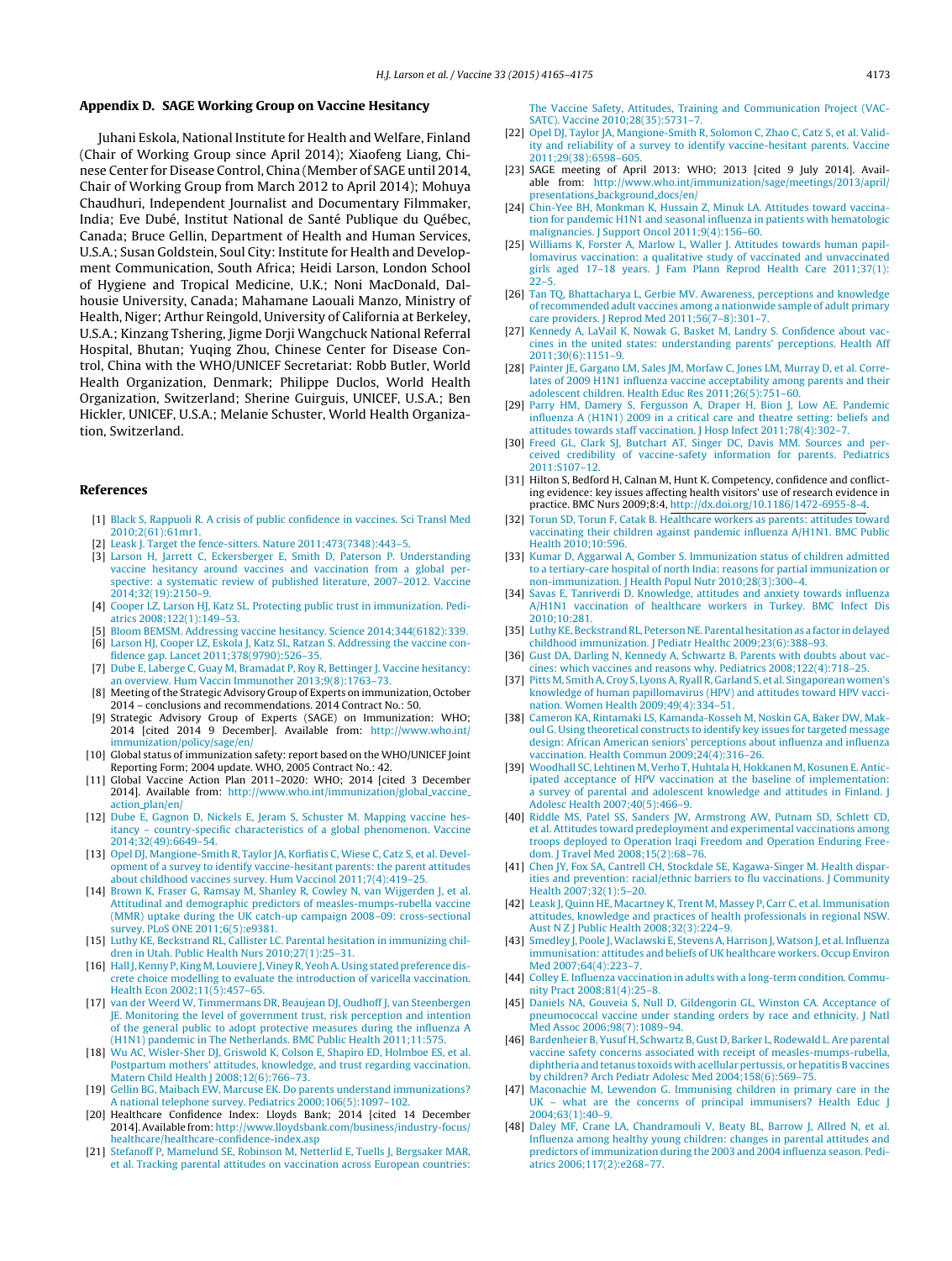- [49] [Bedford](http://refhub.elsevier.com/S0264-410X(15)00501-0/sbref0870) [H,](http://refhub.elsevier.com/S0264-410X(15)00501-0/sbref0870) [Lansley](http://refhub.elsevier.com/S0264-410X(15)00501-0/sbref0870) [M.](http://refhub.elsevier.com/S0264-410X(15)00501-0/sbref0870) [Information](http://refhub.elsevier.com/S0264-410X(15)00501-0/sbref0870) [on](http://refhub.elsevier.com/S0264-410X(15)00501-0/sbref0870) [childhood](http://refhub.elsevier.com/S0264-410X(15)00501-0/sbref0870) [immunisation:](http://refhub.elsevier.com/S0264-410X(15)00501-0/sbref0870) [parents'](http://refhub.elsevier.com/S0264-410X(15)00501-0/sbref0870) [views.](http://refhub.elsevier.com/S0264-410X(15)00501-0/sbref0870) [Community](http://refhub.elsevier.com/S0264-410X(15)00501-0/sbref0870) [Pract](http://refhub.elsevier.com/S0264-410X(15)00501-0/sbref0870) [2006;79\(8\):252](http://refhub.elsevier.com/S0264-410X(15)00501-0/sbref0870)–[5.](http://refhub.elsevier.com/S0264-410X(15)00501-0/sbref0870)
- [50] [Salmon](http://refhub.elsevier.com/S0264-410X(15)00501-0/sbref0875) [DA,](http://refhub.elsevier.com/S0264-410X(15)00501-0/sbref0875) [Moulton](http://refhub.elsevier.com/S0264-410X(15)00501-0/sbref0875) [LH,](http://refhub.elsevier.com/S0264-410X(15)00501-0/sbref0875) [Omer](http://refhub.elsevier.com/S0264-410X(15)00501-0/sbref0875) [SB,](http://refhub.elsevier.com/S0264-410X(15)00501-0/sbref0875) [Chace](http://refhub.elsevier.com/S0264-410X(15)00501-0/sbref0875) [LM,](http://refhub.elsevier.com/S0264-410X(15)00501-0/sbref0875) [Klassen](http://refhub.elsevier.com/S0264-410X(15)00501-0/sbref0875) [A,](http://refhub.elsevier.com/S0264-410X(15)00501-0/sbref0875) [Talebian](http://refhub.elsevier.com/S0264-410X(15)00501-0/sbref0875) [P,](http://refhub.elsevier.com/S0264-410X(15)00501-0/sbref0875) [et](http://refhub.elsevier.com/S0264-410X(15)00501-0/sbref0875) [al.](http://refhub.elsevier.com/S0264-410X(15)00501-0/sbref0875) [Knowledge,](http://refhub.elsevier.com/S0264-410X(15)00501-0/sbref0875) [attitudes,](http://refhub.elsevier.com/S0264-410X(15)00501-0/sbref0875) [beliefs](http://refhub.elsevier.com/S0264-410X(15)00501-0/sbref0875) [of](http://refhub.elsevier.com/S0264-410X(15)00501-0/sbref0875) [school](http://refhub.elsevier.com/S0264-410X(15)00501-0/sbref0875) [nurses](http://refhub.elsevier.com/S0264-410X(15)00501-0/sbref0875) [and](http://refhub.elsevier.com/S0264-410X(15)00501-0/sbref0875) [personnel](http://refhub.elsevier.com/S0264-410X(15)00501-0/sbref0875) [and](http://refhub.elsevier.com/S0264-410X(15)00501-0/sbref0875) [associations](http://refhub.elsevier.com/S0264-410X(15)00501-0/sbref0875) [with](http://refhub.elsevier.com/S0264-410X(15)00501-0/sbref0875) [nonmedical](http://refhub.elsevier.com/S0264-410X(15)00501-0/sbref0875) [immunization](http://refhub.elsevier.com/S0264-410X(15)00501-0/sbref0875) [exemptions.](http://refhub.elsevier.com/S0264-410X(15)00501-0/sbref0875) [Pediatrics](http://refhub.elsevier.com/S0264-410X(15)00501-0/sbref0875) [2004;113\(6\):e552–9.](http://refhub.elsevier.com/S0264-410X(15)00501-0/sbref0875)
- [51] [Macdonald](http://refhub.elsevier.com/S0264-410X(15)00501-0/sbref0880) [H,](http://refhub.elsevier.com/S0264-410X(15)00501-0/sbref0880) [Henderson](http://refhub.elsevier.com/S0264-410X(15)00501-0/sbref0880) [R,](http://refhub.elsevier.com/S0264-410X(15)00501-0/sbref0880) [Oates](http://refhub.elsevier.com/S0264-410X(15)00501-0/sbref0880) [K.](http://refhub.elsevier.com/S0264-410X(15)00501-0/sbref0880) [Low](http://refhub.elsevier.com/S0264-410X(15)00501-0/sbref0880) [uptake](http://refhub.elsevier.com/S0264-410X(15)00501-0/sbref0880) [of](http://refhub.elsevier.com/S0264-410X(15)00501-0/sbref0880) [immunisation:](http://refhub.elsevier.com/S0264-410X(15)00501-0/sbref0880) [contribut](http://refhub.elsevier.com/S0264-410X(15)00501-0/sbref0880)[ing](http://refhub.elsevier.com/S0264-410X(15)00501-0/sbref0880) [factors.](http://refhub.elsevier.com/S0264-410X(15)00501-0/sbref0880) [Community](http://refhub.elsevier.com/S0264-410X(15)00501-0/sbref0880) [Pract](http://refhub.elsevier.com/S0264-410X(15)00501-0/sbref0880) [2004;77\(3\):95](http://refhub.elsevier.com/S0264-410X(15)00501-0/sbref0880)–[100.](http://refhub.elsevier.com/S0264-410X(15)00501-0/sbref0880)
- [52] [Flynn](http://refhub.elsevier.com/S0264-410X(15)00501-0/sbref0885) [M,](http://refhub.elsevier.com/S0264-410X(15)00501-0/sbref0885) [Ogden](http://refhub.elsevier.com/S0264-410X(15)00501-0/sbref0885) [J.](http://refhub.elsevier.com/S0264-410X(15)00501-0/sbref0885) [Predicting](http://refhub.elsevier.com/S0264-410X(15)00501-0/sbref0885) [uptake](http://refhub.elsevier.com/S0264-410X(15)00501-0/sbref0885) [of](http://refhub.elsevier.com/S0264-410X(15)00501-0/sbref0885) [MMR](http://refhub.elsevier.com/S0264-410X(15)00501-0/sbref0885) [vaccination:](http://refhub.elsevier.com/S0264-410X(15)00501-0/sbref0885) [a](http://refhub.elsevier.com/S0264-410X(15)00501-0/sbref0885) [prospective](http://refhub.elsevier.com/S0264-410X(15)00501-0/sbref0885) [ques](http://refhub.elsevier.com/S0264-410X(15)00501-0/sbref0885)[tionnaire](http://refhub.elsevier.com/S0264-410X(15)00501-0/sbref0885) [study.](http://refhub.elsevier.com/S0264-410X(15)00501-0/sbref0885) [Br](http://refhub.elsevier.com/S0264-410X(15)00501-0/sbref0885) [J](http://refhub.elsevier.com/S0264-410X(15)00501-0/sbref0885) [Gen](http://refhub.elsevier.com/S0264-410X(15)00501-0/sbref0885) [Pract](http://refhub.elsevier.com/S0264-410X(15)00501-0/sbref0885) [2004;54\(504\):526–30.](http://refhub.elsevier.com/S0264-410X(15)00501-0/sbref0885)
- [53] [Samoff](http://refhub.elsevier.com/S0264-410X(15)00501-0/sbref0890) [E,](http://refhub.elsevier.com/S0264-410X(15)00501-0/sbref0890) [Dunn](http://refhub.elsevier.com/S0264-410X(15)00501-0/sbref0890) [A,](http://refhub.elsevier.com/S0264-410X(15)00501-0/sbref0890) [Vandevanter](http://refhub.elsevier.com/S0264-410X(15)00501-0/sbref0890) [N,](http://refhub.elsevier.com/S0264-410X(15)00501-0/sbref0890) [Blank](http://refhub.elsevier.com/S0264-410X(15)00501-0/sbref0890) [S,](http://refhub.elsevier.com/S0264-410X(15)00501-0/sbref0890) [Weisfuse](http://refhub.elsevier.com/S0264-410X(15)00501-0/sbref0890) [IB.](http://refhub.elsevier.com/S0264-410X(15)00501-0/sbref0890) [Predictors](http://refhub.elsevier.com/S0264-410X(15)00501-0/sbref0890) [of](http://refhub.elsevier.com/S0264-410X(15)00501-0/sbref0890) [accep](http://refhub.elsevier.com/S0264-410X(15)00501-0/sbref0890)[tance](http://refhub.elsevier.com/S0264-410X(15)00501-0/sbref0890) [of](http://refhub.elsevier.com/S0264-410X(15)00501-0/sbref0890) [hepatitis](http://refhub.elsevier.com/S0264-410X(15)00501-0/sbref0890) [B](http://refhub.elsevier.com/S0264-410X(15)00501-0/sbref0890) [vaccination](http://refhub.elsevier.com/S0264-410X(15)00501-0/sbref0890) [in](http://refhub.elsevier.com/S0264-410X(15)00501-0/sbref0890) [an](http://refhub.elsevier.com/S0264-410X(15)00501-0/sbref0890) [urban](http://refhub.elsevier.com/S0264-410X(15)00501-0/sbref0890) [sexually](http://refhub.elsevier.com/S0264-410X(15)00501-0/sbref0890) [transmitted](http://refhub.elsevier.com/S0264-410X(15)00501-0/sbref0890) [diseases](http://refhub.elsevier.com/S0264-410X(15)00501-0/sbref0890) [clinic.](http://refhub.elsevier.com/S0264-410X(15)00501-0/sbref0890) [Sex](http://refhub.elsevier.com/S0264-410X(15)00501-0/sbref0890) [Transm](http://refhub.elsevier.com/S0264-410X(15)00501-0/sbref0890) [Dis](http://refhub.elsevier.com/S0264-410X(15)00501-0/sbref0890) [2004;31\(7\):415–20.](http://refhub.elsevier.com/S0264-410X(15)00501-0/sbref0890)
- [54] [Santibanez](http://refhub.elsevier.com/S0264-410X(15)00501-0/sbref0895) [TA,](http://refhub.elsevier.com/S0264-410X(15)00501-0/sbref0895) [Nowalk](http://refhub.elsevier.com/S0264-410X(15)00501-0/sbref0895) [MP,](http://refhub.elsevier.com/S0264-410X(15)00501-0/sbref0895) [Zimmerman](http://refhub.elsevier.com/S0264-410X(15)00501-0/sbref0895) [RK,](http://refhub.elsevier.com/S0264-410X(15)00501-0/sbref0895) [Bruehlman](http://refhub.elsevier.com/S0264-410X(15)00501-0/sbref0895) [RD.](http://refhub.elsevier.com/S0264-410X(15)00501-0/sbref0895) [Effects](http://refhub.elsevier.com/S0264-410X(15)00501-0/sbref0895) [ofthe](http://refhub.elsevier.com/S0264-410X(15)00501-0/sbref0895) [year](http://refhub.elsevier.com/S0264-410X(15)00501-0/sbref0895) [2000](http://refhub.elsevier.com/S0264-410X(15)00501-0/sbref0895) [influenza](http://refhub.elsevier.com/S0264-410X(15)00501-0/sbref0895) vaccine delay on elderly patients' [attitudes](http://refhub.elsevier.com/S0264-410X(15)00501-0/sbref0895) and behaviors. [Prev](http://refhub.elsevier.com/S0264-410X(15)00501-0/sbref0895) [Med](http://refhub.elsevier.com/S0264-410X(15)00501-0/sbref0895) [2003;37\(5\):417–23.](http://refhub.elsevier.com/S0264-410X(15)00501-0/sbref0895)
- [55] [Kolasa](http://refhub.elsevier.com/S0264-410X(15)00501-0/sbref0900) [MS,](http://refhub.elsevier.com/S0264-410X(15)00501-0/sbref0900) [Bisgard](http://refhub.elsevier.com/S0264-410X(15)00501-0/sbref0900) [KM,](http://refhub.elsevier.com/S0264-410X(15)00501-0/sbref0900) [Prevots](http://refhub.elsevier.com/S0264-410X(15)00501-0/sbref0900) [DR,](http://refhub.elsevier.com/S0264-410X(15)00501-0/sbref0900) [Desal](http://refhub.elsevier.com/S0264-410X(15)00501-0/sbref0900) [SN,](http://refhub.elsevier.com/S0264-410X(15)00501-0/sbref0900) [Dibling](http://refhub.elsevier.com/S0264-410X(15)00501-0/sbref0900) [K.](http://refhub.elsevier.com/S0264-410X(15)00501-0/sbref0900) [Parental](http://refhub.elsevier.com/S0264-410X(15)00501-0/sbref0900) [attitudes](http://refhub.elsevier.com/S0264-410X(15)00501-0/sbref0900) [toward](http://refhub.elsevier.com/S0264-410X(15)00501-0/sbref0900) [multiple](http://refhub.elsevier.com/S0264-410X(15)00501-0/sbref0900) [poliovirus](http://refhub.elsevier.com/S0264-410X(15)00501-0/sbref0900) [injections](http://refhub.elsevier.com/S0264-410X(15)00501-0/sbref0900) [following](http://refhub.elsevier.com/S0264-410X(15)00501-0/sbref0900) [a](http://refhub.elsevier.com/S0264-410X(15)00501-0/sbref0900) [provider](http://refhub.elsevier.com/S0264-410X(15)00501-0/sbref0900) [recommendation.](http://refhub.elsevier.com/S0264-410X(15)00501-0/sbref0900) [Public](http://refhub.elsevier.com/S0264-410X(15)00501-0/sbref0900) [Health](http://refhub.elsevier.com/S0264-410X(15)00501-0/sbref0900) [Rep](http://refhub.elsevier.com/S0264-410X(15)00501-0/sbref0900) [2001;116\(4\):282–8.](http://refhub.elsevier.com/S0264-410X(15)00501-0/sbref0900)
- [56] [Ramsay](http://refhub.elsevier.com/S0264-410X(15)00501-0/sbref0905) [ME,](http://refhub.elsevier.com/S0264-410X(15)00501-0/sbref0905) [Yarwood](http://refhub.elsevier.com/S0264-410X(15)00501-0/sbref0905) [J,](http://refhub.elsevier.com/S0264-410X(15)00501-0/sbref0905) [Lewis](http://refhub.elsevier.com/S0264-410X(15)00501-0/sbref0905) [D,](http://refhub.elsevier.com/S0264-410X(15)00501-0/sbref0905) [Campbell](http://refhub.elsevier.com/S0264-410X(15)00501-0/sbref0905) [H,](http://refhub.elsevier.com/S0264-410X(15)00501-0/sbref0905) [White](http://refhub.elsevier.com/S0264-410X(15)00501-0/sbref0905) [JM.](http://refhub.elsevier.com/S0264-410X(15)00501-0/sbref0905) [Parental](http://refhub.elsevier.com/S0264-410X(15)00501-0/sbref0905) [confidence](http://refhub.elsevier.com/S0264-410X(15)00501-0/sbref0905) [in](http://refhub.elsevier.com/S0264-410X(15)00501-0/sbref0905) [measles,](http://refhub.elsevier.com/S0264-410X(15)00501-0/sbref0905) [mumps](http://refhub.elsevier.com/S0264-410X(15)00501-0/sbref0905) [and](http://refhub.elsevier.com/S0264-410X(15)00501-0/sbref0905) [rubella](http://refhub.elsevier.com/S0264-410X(15)00501-0/sbref0905) [vaccine:](http://refhub.elsevier.com/S0264-410X(15)00501-0/sbref0905) [evidence](http://refhub.elsevier.com/S0264-410X(15)00501-0/sbref0905) [from](http://refhub.elsevier.com/S0264-410X(15)00501-0/sbref0905) [vaccine](http://refhub.elsevier.com/S0264-410X(15)00501-0/sbref0905) [coverage](http://refhub.elsevier.com/S0264-410X(15)00501-0/sbref0905) [and](http://refhub.elsevier.com/S0264-410X(15)00501-0/sbref0905) [attitudinal](http://refhub.elsevier.com/S0264-410X(15)00501-0/sbref0905) [surveys.](http://refhub.elsevier.com/S0264-410X(15)00501-0/sbref0905) [Br](http://refhub.elsevier.com/S0264-410X(15)00501-0/sbref0905) [J](http://refhub.elsevier.com/S0264-410X(15)00501-0/sbref0905) [Gen](http://refhub.elsevier.com/S0264-410X(15)00501-0/sbref0905) [Pract](http://refhub.elsevier.com/S0264-410X(15)00501-0/sbref0905) [2002;52\(484\):912–6.](http://refhub.elsevier.com/S0264-410X(15)00501-0/sbref0905)
- [57] [Bardenheier](http://refhub.elsevier.com/S0264-410X(15)00501-0/sbref0910) [B,](http://refhub.elsevier.com/S0264-410X(15)00501-0/sbref0910) [Gonzalez](http://refhub.elsevier.com/S0264-410X(15)00501-0/sbref0910) [IM,](http://refhub.elsevier.com/S0264-410X(15)00501-0/sbref0910) [Washington](http://refhub.elsevier.com/S0264-410X(15)00501-0/sbref0910) [ML,](http://refhub.elsevier.com/S0264-410X(15)00501-0/sbref0910) [Bell](http://refhub.elsevier.com/S0264-410X(15)00501-0/sbref0910) [BP,](http://refhub.elsevier.com/S0264-410X(15)00501-0/sbref0910) [Averhoff](http://refhub.elsevier.com/S0264-410X(15)00501-0/sbref0910) [F,](http://refhub.elsevier.com/S0264-410X(15)00501-0/sbref0910) [Massoudi](http://refhub.elsevier.com/S0264-410X(15)00501-0/sbref0910) [MS,](http://refhub.elsevier.com/S0264-410X(15)00501-0/sbref0910) [et](http://refhub.elsevier.com/S0264-410X(15)00501-0/sbref0910) [al.](http://refhub.elsevier.com/S0264-410X(15)00501-0/sbref0910) [Parental](http://refhub.elsevier.com/S0264-410X(15)00501-0/sbref0910) [knowledge,](http://refhub.elsevier.com/S0264-410X(15)00501-0/sbref0910) [attitudes,](http://refhub.elsevier.com/S0264-410X(15)00501-0/sbref0910) [and](http://refhub.elsevier.com/S0264-410X(15)00501-0/sbref0910) [practices](http://refhub.elsevier.com/S0264-410X(15)00501-0/sbref0910) [associated](http://refhub.elsevier.com/S0264-410X(15)00501-0/sbref0910) [with](http://refhub.elsevier.com/S0264-410X(15)00501-0/sbref0910) [not](http://refhub.elsevier.com/S0264-410X(15)00501-0/sbref0910) [receiving](http://refhub.elsevier.com/S0264-410X(15)00501-0/sbref0910) [hepatitis](http://refhub.elsevier.com/S0264-410X(15)00501-0/sbref0910) [A](http://refhub.elsevier.com/S0264-410X(15)00501-0/sbref0910) [vaccine](http://refhub.elsevier.com/S0264-410X(15)00501-0/sbref0910) [in](http://refhub.elsevier.com/S0264-410X(15)00501-0/sbref0910) [a](http://refhub.elsevier.com/S0264-410X(15)00501-0/sbref0910) [demonstration](http://refhub.elsevier.com/S0264-410X(15)00501-0/sbref0910) [project](http://refhub.elsevier.com/S0264-410X(15)00501-0/sbref0910) [in](http://refhub.elsevier.com/S0264-410X(15)00501-0/sbref0910) [Butte](http://refhub.elsevier.com/S0264-410X(15)00501-0/sbref0910) [County,](http://refhub.elsevier.com/S0264-410X(15)00501-0/sbref0910) [California.](http://refhub.elsevier.com/S0264-410X(15)00501-0/sbref0910) [Pediatrics](http://refhub.elsevier.com/S0264-410X(15)00501-0/sbref0910) [2003;112\(4\):e269](http://refhub.elsevier.com/S0264-410X(15)00501-0/sbref0910)–[74.](http://refhub.elsevier.com/S0264-410X(15)00501-0/sbref0910)
- [58] [Gust](http://refhub.elsevier.com/S0264-410X(15)00501-0/sbref0915) [DA,](http://refhub.elsevier.com/S0264-410X(15)00501-0/sbref0915) [Woodruff](http://refhub.elsevier.com/S0264-410X(15)00501-0/sbref0915) [R,](http://refhub.elsevier.com/S0264-410X(15)00501-0/sbref0915) [Kennedy](http://refhub.elsevier.com/S0264-410X(15)00501-0/sbref0915) [A,](http://refhub.elsevier.com/S0264-410X(15)00501-0/sbref0915) [Brown](http://refhub.elsevier.com/S0264-410X(15)00501-0/sbref0915) [C,](http://refhub.elsevier.com/S0264-410X(15)00501-0/sbref0915) [Sheedy](http://refhub.elsevier.com/S0264-410X(15)00501-0/sbref0915) [K,](http://refhub.elsevier.com/S0264-410X(15)00501-0/sbref0915) [Hibbs](http://refhub.elsevier.com/S0264-410X(15)00501-0/sbref0915) [B.](http://refhub.elsevier.com/S0264-410X(15)00501-0/sbref0915) [Parental](http://refhub.elsevier.com/S0264-410X(15)00501-0/sbref0915) [per](http://refhub.elsevier.com/S0264-410X(15)00501-0/sbref0915)[ceptions](http://refhub.elsevier.com/S0264-410X(15)00501-0/sbref0915) [surrounding](http://refhub.elsevier.com/S0264-410X(15)00501-0/sbref0915) [risks](http://refhub.elsevier.com/S0264-410X(15)00501-0/sbref0915) [and](http://refhub.elsevier.com/S0264-410X(15)00501-0/sbref0915) [benefits](http://refhub.elsevier.com/S0264-410X(15)00501-0/sbref0915) of immunization. Semin Pediatr [Infect](http://refhub.elsevier.com/S0264-410X(15)00501-0/sbref0915) [Dis](http://refhub.elsevier.com/S0264-410X(15)00501-0/sbref0915) [2003;14\(3\):207](http://refhub.elsevier.com/S0264-410X(15)00501-0/sbref0915)–[12.](http://refhub.elsevier.com/S0264-410X(15)00501-0/sbref0915)
- [59] [Campos](http://refhub.elsevier.com/S0264-410X(15)00501-0/sbref0920) [W,](http://refhub.elsevier.com/S0264-410X(15)00501-0/sbref0920) [Jalaludin](http://refhub.elsevier.com/S0264-410X(15)00501-0/sbref0920) [BB.](http://refhub.elsevier.com/S0264-410X(15)00501-0/sbref0920) [Predictors](http://refhub.elsevier.com/S0264-410X(15)00501-0/sbref0920) [of](http://refhub.elsevier.com/S0264-410X(15)00501-0/sbref0920) [influenza](http://refhub.elsevier.com/S0264-410X(15)00501-0/sbref0920) [vaccination](http://refhub.elsevier.com/S0264-410X(15)00501-0/sbref0920) [amongst](http://refhub.elsevier.com/S0264-410X(15)00501-0/sbref0920) [Aus](http://refhub.elsevier.com/S0264-410X(15)00501-0/sbref0920)[tralian](http://refhub.elsevier.com/S0264-410X(15)00501-0/sbref0920) [nurses.](http://refhub.elsevier.com/S0264-410X(15)00501-0/sbref0920) [Aust](http://refhub.elsevier.com/S0264-410X(15)00501-0/sbref0920) [J](http://refhub.elsevier.com/S0264-410X(15)00501-0/sbref0920) [Adv](http://refhub.elsevier.com/S0264-410X(15)00501-0/sbref0920) [Nurs](http://refhub.elsevier.com/S0264-410X(15)00501-0/sbref0920) [2002;20\(2\):19–21.](http://refhub.elsevier.com/S0264-410X(15)00501-0/sbref0920)
- [60] [Pareek](http://refhub.elsevier.com/S0264-410X(15)00501-0/sbref0925) [M,](http://refhub.elsevier.com/S0264-410X(15)00501-0/sbref0925) [Pattison](http://refhub.elsevier.com/S0264-410X(15)00501-0/sbref0925) [HM.](http://refhub.elsevier.com/S0264-410X(15)00501-0/sbref0925) [The](http://refhub.elsevier.com/S0264-410X(15)00501-0/sbref0925) [two-dose](http://refhub.elsevier.com/S0264-410X(15)00501-0/sbref0925) [measles,](http://refhub.elsevier.com/S0264-410X(15)00501-0/sbref0925) [mumps,](http://refhub.elsevier.com/S0264-410X(15)00501-0/sbref0925) [and](http://refhub.elsevier.com/S0264-410X(15)00501-0/sbref0925) [rubella](http://refhub.elsevier.com/S0264-410X(15)00501-0/sbref0925) [\(MMR\)](http://refhub.elsevier.com/S0264-410X(15)00501-0/sbref0925) [immunisation](http://refhub.elsevier.com/S0264-410X(15)00501-0/sbref0925) [schedule:](http://refhub.elsevier.com/S0264-410X(15)00501-0/sbref0925) [factors](http://refhub.elsevier.com/S0264-410X(15)00501-0/sbref0925) [affecting](http://refhub.elsevier.com/S0264-410X(15)00501-0/sbref0925) [maternal](http://refhub.elsevier.com/S0264-410X(15)00501-0/sbref0925) [intention](http://refhub.elsevier.com/S0264-410X(15)00501-0/sbref0925) [to](http://refhub.elsevier.com/S0264-410X(15)00501-0/sbref0925) [vaccinate.](http://refhub.elsevier.com/S0264-410X(15)00501-0/sbref0925) [Br](http://refhub.elsevier.com/S0264-410X(15)00501-0/sbref0925) [J](http://refhub.elsevier.com/S0264-410X(15)00501-0/sbref0925) [Gen](http://refhub.elsevier.com/S0264-410X(15)00501-0/sbref0925) [Pract](http://refhub.elsevier.com/S0264-410X(15)00501-0/sbref0925) [2000;50\(461\):969](http://refhub.elsevier.com/S0264-410X(15)00501-0/sbref0925)–[71.](http://refhub.elsevier.com/S0264-410X(15)00501-0/sbref0925)
- [61] [Smailbegovic](http://refhub.elsevier.com/S0264-410X(15)00501-0/sbref0930) [MS,](http://refhub.elsevier.com/S0264-410X(15)00501-0/sbref0930) [Laing](http://refhub.elsevier.com/S0264-410X(15)00501-0/sbref0930) [GJ,](http://refhub.elsevier.com/S0264-410X(15)00501-0/sbref0930) [Bedford](http://refhub.elsevier.com/S0264-410X(15)00501-0/sbref0930) [H.](http://refhub.elsevier.com/S0264-410X(15)00501-0/sbref0930) [Why](http://refhub.elsevier.com/S0264-410X(15)00501-0/sbref0930) [do](http://refhub.elsevier.com/S0264-410X(15)00501-0/sbref0930) [parents](http://refhub.elsevier.com/S0264-410X(15)00501-0/sbref0930) [decide](http://refhub.elsevier.com/S0264-410X(15)00501-0/sbref0930) [against](http://refhub.elsevier.com/S0264-410X(15)00501-0/sbref0930) [immu](http://refhub.elsevier.com/S0264-410X(15)00501-0/sbref0930)[nization?](http://refhub.elsevier.com/S0264-410X(15)00501-0/sbref0930) [The](http://refhub.elsevier.com/S0264-410X(15)00501-0/sbref0930) [effect](http://refhub.elsevier.com/S0264-410X(15)00501-0/sbref0930) [of](http://refhub.elsevier.com/S0264-410X(15)00501-0/sbref0930) [health](http://refhub.elsevier.com/S0264-410X(15)00501-0/sbref0930) [beliefs](http://refhub.elsevier.com/S0264-410X(15)00501-0/sbref0930) [and](http://refhub.elsevier.com/S0264-410X(15)00501-0/sbref0930) [health](http://refhub.elsevier.com/S0264-410X(15)00501-0/sbref0930) [professionals.](http://refhub.elsevier.com/S0264-410X(15)00501-0/sbref0930) [Child](http://refhub.elsevier.com/S0264-410X(15)00501-0/sbref0930) [Care](http://refhub.elsevier.com/S0264-410X(15)00501-0/sbref0930) [Health](http://refhub.elsevier.com/S0264-410X(15)00501-0/sbref0930) [Dev](http://refhub.elsevier.com/S0264-410X(15)00501-0/sbref0930) [2003;29\(4\):303](http://refhub.elsevier.com/S0264-410X(15)00501-0/sbref0930)–[11.](http://refhub.elsevier.com/S0264-410X(15)00501-0/sbref0930)
- [62] [Prislin](http://refhub.elsevier.com/S0264-410X(15)00501-0/sbref0935) [R,](http://refhub.elsevier.com/S0264-410X(15)00501-0/sbref0935) [Dyer](http://refhub.elsevier.com/S0264-410X(15)00501-0/sbref0935) [JA,](http://refhub.elsevier.com/S0264-410X(15)00501-0/sbref0935) [Blakely](http://refhub.elsevier.com/S0264-410X(15)00501-0/sbref0935) [CH,](http://refhub.elsevier.com/S0264-410X(15)00501-0/sbref0935) [Johnson](http://refhub.elsevier.com/S0264-410X(15)00501-0/sbref0935) [CD.](http://refhub.elsevier.com/S0264-410X(15)00501-0/sbref0935) [Immunization](http://refhub.elsevier.com/S0264-410X(15)00501-0/sbref0935) [status](http://refhub.elsevier.com/S0264-410X(15)00501-0/sbref0935) [and](http://refhub.elsevier.com/S0264-410X(15)00501-0/sbref0935) [sociode](http://refhub.elsevier.com/S0264-410X(15)00501-0/sbref0935)[mographic](http://refhub.elsevier.com/S0264-410X(15)00501-0/sbref0935) [characteristics:](http://refhub.elsevier.com/S0264-410X(15)00501-0/sbref0935) [the](http://refhub.elsevier.com/S0264-410X(15)00501-0/sbref0935) [mediating](http://refhub.elsevier.com/S0264-410X(15)00501-0/sbref0935) [role](http://refhub.elsevier.com/S0264-410X(15)00501-0/sbref0935) [of](http://refhub.elsevier.com/S0264-410X(15)00501-0/sbref0935) [beliefs,](http://refhub.elsevier.com/S0264-410X(15)00501-0/sbref0935) [attitudes,](http://refhub.elsevier.com/S0264-410X(15)00501-0/sbref0935) [and](http://refhub.elsevier.com/S0264-410X(15)00501-0/sbref0935) [perceived](http://refhub.elsevier.com/S0264-410X(15)00501-0/sbref0935) [control.](http://refhub.elsevier.com/S0264-410X(15)00501-0/sbref0935) [Am](http://refhub.elsevier.com/S0264-410X(15)00501-0/sbref0935) [J](http://refhub.elsevier.com/S0264-410X(15)00501-0/sbref0935) [Public](http://refhub.elsevier.com/S0264-410X(15)00501-0/sbref0935) [Health](http://refhub.elsevier.com/S0264-410X(15)00501-0/sbref0935) [1998;88\(12\):1821–6.](http://refhub.elsevier.com/S0264-410X(15)00501-0/sbref0935)
- [63] [Brambleby](http://refhub.elsevier.com/S0264-410X(15)00501-0/sbref0940) [P,](http://refhub.elsevier.com/S0264-410X(15)00501-0/sbref0940) [Hanrahan](http://refhub.elsevier.com/S0264-410X(15)00501-0/sbref0940) [J.](http://refhub.elsevier.com/S0264-410X(15)00501-0/sbref0940) [Measles](http://refhub.elsevier.com/S0264-410X(15)00501-0/sbref0940) [immunisation](http://refhub.elsevier.com/S0264-410X(15)00501-0/sbref0940) [non-acceptance:](http://refhub.elsevier.com/S0264-410X(15)00501-0/sbref0940) [validation](http://refhub.elsevier.com/S0264-410X(15)00501-0/sbref0940) [of](http://refhub.elsevier.com/S0264-410X(15)00501-0/sbref0940) [computer-held](http://refhub.elsevier.com/S0264-410X(15)00501-0/sbref0940) [records](http://refhub.elsevier.com/S0264-410X(15)00501-0/sbref0940) [and](http://refhub.elsevier.com/S0264-410X(15)00501-0/sbref0940) [raising](http://refhub.elsevier.com/S0264-410X(15)00501-0/sbref0940) [the](http://refhub.elsevier.com/S0264-410X(15)00501-0/sbref0940) [vaccine](http://refhub.elsevier.com/S0264-410X(15)00501-0/sbref0940) [uptake](http://refhub.elsevier.com/S0264-410X(15)00501-0/sbref0940) [at](http://refhub.elsevier.com/S0264-410X(15)00501-0/sbref0940) [early](http://refhub.elsevier.com/S0264-410X(15)00501-0/sbref0940) [school](http://refhub.elsevier.com/S0264-410X(15)00501-0/sbref0940) [age;](http://refhub.elsevier.com/S0264-410X(15)00501-0/sbref0940) [the](http://refhub.elsevier.com/S0264-410X(15)00501-0/sbref0940) [Maidstone](http://refhub.elsevier.com/S0264-410X(15)00501-0/sbref0940) [experience.](http://refhub.elsevier.com/S0264-410X(15)00501-0/sbref0940) [Public](http://refhub.elsevier.com/S0264-410X(15)00501-0/sbref0940) [Health](http://refhub.elsevier.com/S0264-410X(15)00501-0/sbref0940) [1989;103\(4\):289–94.](http://refhub.elsevier.com/S0264-410X(15)00501-0/sbref0940)
- [64] [Pace](http://refhub.elsevier.com/S0264-410X(15)00501-0/sbref0945) [AC,](http://refhub.elsevier.com/S0264-410X(15)00501-0/sbref0945) [Flowers](http://refhub.elsevier.com/S0264-410X(15)00501-0/sbref0945) [SK,](http://refhub.elsevier.com/S0264-410X(15)00501-0/sbref0945) [Hastings](http://refhub.elsevier.com/S0264-410X(15)00501-0/sbref0945) [JK.](http://refhub.elsevier.com/S0264-410X(15)00501-0/sbref0945) [Arkansas](http://refhub.elsevier.com/S0264-410X(15)00501-0/sbref0945) [community](http://refhub.elsevier.com/S0264-410X(15)00501-0/sbref0945) [pharmacists'](http://refhub.elsevier.com/S0264-410X(15)00501-0/sbref0945) [opinions](http://refhub.elsevier.com/S0264-410X(15)00501-0/sbref0945) [on](http://refhub.elsevier.com/S0264-410X(15)00501-0/sbref0945) [providing](http://refhub.elsevier.com/S0264-410X(15)00501-0/sbref0945) [immunizations.](http://refhub.elsevier.com/S0264-410X(15)00501-0/sbref0945) [J](http://refhub.elsevier.com/S0264-410X(15)00501-0/sbref0945) [Pharm](http://refhub.elsevier.com/S0264-410X(15)00501-0/sbref0945) [Pract](http://refhub.elsevier.com/S0264-410X(15)00501-0/sbref0945) [2010;23\(5\):496–501.](http://refhub.elsevier.com/S0264-410X(15)00501-0/sbref0945)
- [65] [Tsutsui](http://refhub.elsevier.com/S0264-410X(15)00501-0/sbref0950) [Y,](http://refhub.elsevier.com/S0264-410X(15)00501-0/sbref0950) [Benzion](http://refhub.elsevier.com/S0264-410X(15)00501-0/sbref0950) [U,](http://refhub.elsevier.com/S0264-410X(15)00501-0/sbref0950) [Shahrabani](http://refhub.elsevier.com/S0264-410X(15)00501-0/sbref0950) [S,](http://refhub.elsevier.com/S0264-410X(15)00501-0/sbref0950) [Din](http://refhub.elsevier.com/S0264-410X(15)00501-0/sbref0950) [GY.](http://refhub.elsevier.com/S0264-410X(15)00501-0/sbref0950) [A](http://refhub.elsevier.com/S0264-410X(15)00501-0/sbref0950) [policy](http://refhub.elsevier.com/S0264-410X(15)00501-0/sbref0950) [to](http://refhub.elsevier.com/S0264-410X(15)00501-0/sbref0950) [promote](http://refhub.elsevier.com/S0264-410X(15)00501-0/sbref0950) [influenza](http://refhub.elsevier.com/S0264-410X(15)00501-0/sbref0950) [vaccination:](http://refhub.elsevier.com/S0264-410X(15)00501-0/sbref0950) [a](http://refhub.elsevier.com/S0264-410X(15)00501-0/sbref0950) [behavioral](http://refhub.elsevier.com/S0264-410X(15)00501-0/sbref0950) [economic](http://refhub.elsevier.com/S0264-410X(15)00501-0/sbref0950) [approach.](http://refhub.elsevier.com/S0264-410X(15)00501-0/sbref0950) [Health](http://refhub.elsevier.com/S0264-410X(15)00501-0/sbref0950) [Policy](http://refhub.elsevier.com/S0264-410X(15)00501-0/sbref0950) [2010;97\(2–3\):238–49.](http://refhub.elsevier.com/S0264-410X(15)00501-0/sbref0950)
- [66] [Gaglia](http://refhub.elsevier.com/S0264-410X(15)00501-0/sbref0955) [Jr](http://refhub.elsevier.com/S0264-410X(15)00501-0/sbref0955) [MA,](http://refhub.elsevier.com/S0264-410X(15)00501-0/sbref0955) [Cook](http://refhub.elsevier.com/S0264-410X(15)00501-0/sbref0955) [RL,](http://refhub.elsevier.com/S0264-410X(15)00501-0/sbref0955) [Kraemer](http://refhub.elsevier.com/S0264-410X(15)00501-0/sbref0955) [KL,](http://refhub.elsevier.com/S0264-410X(15)00501-0/sbref0955) [Rothberg](http://refhub.elsevier.com/S0264-410X(15)00501-0/sbref0955) [MB.](http://refhub.elsevier.com/S0264-410X(15)00501-0/sbref0955) [Patient](http://refhub.elsevier.com/S0264-410X(15)00501-0/sbref0955) [knowledge](http://refhub.elsevier.com/S0264-410X(15)00501-0/sbref0955) [and](http://refhub.elsevier.com/S0264-410X(15)00501-0/sbref0955) [attitudes](http://refhub.elsevier.com/S0264-410X(15)00501-0/sbref0955) [about](http://refhub.elsevier.com/S0264-410X(15)00501-0/sbref0955) [avian](http://refhub.elsevier.com/S0264-410X(15)00501-0/sbref0955) [influenza](http://refhub.elsevier.com/S0264-410X(15)00501-0/sbref0955) [in](http://refhub.elsevier.com/S0264-410X(15)00501-0/sbref0955) [an](http://refhub.elsevier.com/S0264-410X(15)00501-0/sbref0955) [internal](http://refhub.elsevier.com/S0264-410X(15)00501-0/sbref0955) [medicine](http://refhub.elsevier.com/S0264-410X(15)00501-0/sbref0955) [clinic.](http://refhub.elsevier.com/S0264-410X(15)00501-0/sbref0955) [Public](http://refhub.elsevier.com/S0264-410X(15)00501-0/sbref0955) [Health](http://refhub.elsevier.com/S0264-410X(15)00501-0/sbref0955) [2008;122\(5\):462–70.](http://refhub.elsevier.com/S0264-410X(15)00501-0/sbref0955)
- [67] [Ramsey](http://refhub.elsevier.com/S0264-410X(15)00501-0/sbref0960) [MA,](http://refhub.elsevier.com/S0264-410X(15)00501-0/sbref0960) [Marczinski](http://refhub.elsevier.com/S0264-410X(15)00501-0/sbref0960) [CA.](http://refhub.elsevier.com/S0264-410X(15)00501-0/sbref0960) [College](http://refhub.elsevier.com/S0264-410X(15)00501-0/sbref0960) [students'](http://refhub.elsevier.com/S0264-410X(15)00501-0/sbref0960) [perceptions](http://refhub.elsevier.com/S0264-410X(15)00501-0/sbref0960) [of](http://refhub.elsevier.com/S0264-410X(15)00501-0/sbref0960) [H1N1](http://refhub.elsevier.com/S0264-410X(15)00501-0/sbref0960) [flu](http://refhub.elsevier.com/S0264-410X(15)00501-0/sbref0960) [risk](http://refhub.elsevier.com/S0264-410X(15)00501-0/sbref0960) [and](http://refhub.elsevier.com/S0264-410X(15)00501-0/sbref0960) [attitudes](http://refhub.elsevier.com/S0264-410X(15)00501-0/sbref0960) [toward](http://refhub.elsevier.com/S0264-410X(15)00501-0/sbref0960) [vaccination.](http://refhub.elsevier.com/S0264-410X(15)00501-0/sbref0960) [Vaccine](http://refhub.elsevier.com/S0264-410X(15)00501-0/sbref0960) [2011;29\(44\):7599–601.](http://refhub.elsevier.com/S0264-410X(15)00501-0/sbref0960)
- [68] [Henrich](http://refhub.elsevier.com/S0264-410X(15)00501-0/sbref0965) [N,](http://refhub.elsevier.com/S0264-410X(15)00501-0/sbref0965) [Holmes](http://refhub.elsevier.com/S0264-410X(15)00501-0/sbref0965) [B.](http://refhub.elsevier.com/S0264-410X(15)00501-0/sbref0965) [What](http://refhub.elsevier.com/S0264-410X(15)00501-0/sbref0965) [the](http://refhub.elsevier.com/S0264-410X(15)00501-0/sbref0965) [public](http://refhub.elsevier.com/S0264-410X(15)00501-0/sbref0965) [was](http://refhub.elsevier.com/S0264-410X(15)00501-0/sbref0965) [saying](http://refhub.elsevier.com/S0264-410X(15)00501-0/sbref0965) [about](http://refhub.elsevier.com/S0264-410X(15)00501-0/sbref0965) the [H1N1](http://refhub.elsevier.com/S0264-410X(15)00501-0/sbref0965) [vaccine:](http://refhub.elsevier.com/S0264-410X(15)00501-0/sbref0965) [perceptions](http://refhub.elsevier.com/S0264-410X(15)00501-0/sbref0965) [and](http://refhub.elsevier.com/S0264-410X(15)00501-0/sbref0965) [issues](http://refhub.elsevier.com/S0264-410X(15)00501-0/sbref0965) [discussed](http://refhub.elsevier.com/S0264-410X(15)00501-0/sbref0965) [in](http://refhub.elsevier.com/S0264-410X(15)00501-0/sbref0965) [on-line](http://refhub.elsevier.com/S0264-410X(15)00501-0/sbref0965) [comments](http://refhub.elsevier.com/S0264-410X(15)00501-0/sbref0965) [during](http://refhub.elsevier.com/S0264-410X(15)00501-0/sbref0965) [the](http://refhub.elsevier.com/S0264-410X(15)00501-0/sbref0965) [2009](http://refhub.elsevier.com/S0264-410X(15)00501-0/sbref0965) [H1N1](http://refhub.elsevier.com/S0264-410X(15)00501-0/sbref0965) [pandemic.](http://refhub.elsevier.com/S0264-410X(15)00501-0/sbref0965) [PLoS](http://refhub.elsevier.com/S0264-410X(15)00501-0/sbref0965) [ONE](http://refhub.elsevier.com/S0264-410X(15)00501-0/sbref0965) [2011;6\(4\):e18479.](http://refhub.elsevier.com/S0264-410X(15)00501-0/sbref0965)
- [69] [Marek](http://refhub.elsevier.com/S0264-410X(15)00501-0/sbref0970) [E,](http://refhub.elsevier.com/S0264-410X(15)00501-0/sbref0970) [Dergez](http://refhub.elsevier.com/S0264-410X(15)00501-0/sbref0970) [T,](http://refhub.elsevier.com/S0264-410X(15)00501-0/sbref0970) [Kricskovics](http://refhub.elsevier.com/S0264-410X(15)00501-0/sbref0970) [A,](http://refhub.elsevier.com/S0264-410X(15)00501-0/sbref0970) [Kovacs](http://refhub.elsevier.com/S0264-410X(15)00501-0/sbref0970) [K,](http://refhub.elsevier.com/S0264-410X(15)00501-0/sbref0970) [Rebek-Nagy](http://refhub.elsevier.com/S0264-410X(15)00501-0/sbref0970) [G,](http://refhub.elsevier.com/S0264-410X(15)00501-0/sbref0970) [Gocze](http://refhub.elsevier.com/S0264-410X(15)00501-0/sbref0970) [K,](http://refhub.elsevier.com/S0264-410X(15)00501-0/sbref0970) [et](http://refhub.elsevier.com/S0264-410X(15)00501-0/sbref0970) [al.](http://refhub.elsevier.com/S0264-410X(15)00501-0/sbref0970) [Difficulties](http://refhub.elsevier.com/S0264-410X(15)00501-0/sbref0970) [in](http://refhub.elsevier.com/S0264-410X(15)00501-0/sbref0970) [the](http://refhub.elsevier.com/S0264-410X(15)00501-0/sbref0970) [prevention](http://refhub.elsevier.com/S0264-410X(15)00501-0/sbref0970) [of](http://refhub.elsevier.com/S0264-410X(15)00501-0/sbref0970) [cervical](http://refhub.elsevier.com/S0264-410X(15)00501-0/sbref0970) [cancer:](http://refhub.elsevier.com/S0264-410X(15)00501-0/sbref0970) [adults'](http://refhub.elsevier.com/S0264-410X(15)00501-0/sbref0970) [attitudes](http://refhub.elsevier.com/S0264-410X(15)00501-0/sbref0970) [towards](http://refhub.elsevier.com/S0264-410X(15)00501-0/sbref0970) [HPV](http://refhub.elsevier.com/S0264-410X(15)00501-0/sbref0970) [vaccination](http://refhub.elsevier.com/S0264-410X(15)00501-0/sbref0970) [3](http://refhub.elsevier.com/S0264-410X(15)00501-0/sbref0970) [years](http://refhub.elsevier.com/S0264-410X(15)00501-0/sbref0970) [after](http://refhub.elsevier.com/S0264-410X(15)00501-0/sbref0970) [introducing](http://refhub.elsevier.com/S0264-410X(15)00501-0/sbref0970) [the](http://refhub.elsevier.com/S0264-410X(15)00501-0/sbref0970) [vaccine](http://refhub.elsevier.com/S0264-410X(15)00501-0/sbref0970) [in](http://refhub.elsevier.com/S0264-410X(15)00501-0/sbref0970) [Hungary.](http://refhub.elsevier.com/S0264-410X(15)00501-0/sbref0970) [Vaccine](http://refhub.elsevier.com/S0264-410X(15)00501-0/sbref0970) [2011;29\(32\):5122](http://refhub.elsevier.com/S0264-410X(15)00501-0/sbref0970)–[9.](http://refhub.elsevier.com/S0264-410X(15)00501-0/sbref0970)
- [70] [Kardas](http://refhub.elsevier.com/S0264-410X(15)00501-0/sbref0975) [P,](http://refhub.elsevier.com/S0264-410X(15)00501-0/sbref0975) [Zasowska](http://refhub.elsevier.com/S0264-410X(15)00501-0/sbref0975) [A,](http://refhub.elsevier.com/S0264-410X(15)00501-0/sbref0975) [Dec](http://refhub.elsevier.com/S0264-410X(15)00501-0/sbref0975) [J,](http://refhub.elsevier.com/S0264-410X(15)00501-0/sbref0975) [Stachurska](http://refhub.elsevier.com/S0264-410X(15)00501-0/sbref0975) [M.](http://refhub.elsevier.com/S0264-410X(15)00501-0/sbref0975) [Reasons](http://refhub.elsevier.com/S0264-410X(15)00501-0/sbref0975) [for](http://refhub.elsevier.com/S0264-410X(15)00501-0/sbref0975) [low](http://refhub.elsevier.com/S0264-410X(15)00501-0/sbref0975) [influenza](http://refhub.elsevier.com/S0264-410X(15)00501-0/sbref0975) [vaccination](http://refhub.elsevier.com/S0264-410X(15)00501-0/sbref0975) [coverage:](http://refhub.elsevier.com/S0264-410X(15)00501-0/sbref0975) [crosssectional](http://refhub.elsevier.com/S0264-410X(15)00501-0/sbref0975) [survey](http://refhub.elsevier.com/S0264-410X(15)00501-0/sbref0975) [in](http://refhub.elsevier.com/S0264-410X(15)00501-0/sbref0975) [Poland.](http://refhub.elsevier.com/S0264-410X(15)00501-0/sbref0975) [Croat](http://refhub.elsevier.com/S0264-410X(15)00501-0/sbref0975) [Med](http://refhub.elsevier.com/S0264-410X(15)00501-0/sbref0975) [J](http://refhub.elsevier.com/S0264-410X(15)00501-0/sbref0975) [2011;52\(2\):126](http://refhub.elsevier.com/S0264-410X(15)00501-0/sbref0975)–[33.](http://refhub.elsevier.com/S0264-410X(15)00501-0/sbref0975)
- [71] [Gilles](http://refhub.elsevier.com/S0264-410X(15)00501-0/sbref0980) [I,](http://refhub.elsevier.com/S0264-410X(15)00501-0/sbref0980) [Bangerter](http://refhub.elsevier.com/S0264-410X(15)00501-0/sbref0980) [A,](http://refhub.elsevier.com/S0264-410X(15)00501-0/sbref0980) [Clemence](http://refhub.elsevier.com/S0264-410X(15)00501-0/sbref0980) [A,](http://refhub.elsevier.com/S0264-410X(15)00501-0/sbref0980) [Green](http://refhub.elsevier.com/S0264-410X(15)00501-0/sbref0980) [EGT,](http://refhub.elsevier.com/S0264-410X(15)00501-0/sbref0980) [Krings](http://refhub.elsevier.com/S0264-410X(15)00501-0/sbref0980) [F,](http://refhub.elsevier.com/S0264-410X(15)00501-0/sbref0980) [Staerkle](http://refhub.elsevier.com/S0264-410X(15)00501-0/sbref0980) [C,](http://refhub.elsevier.com/S0264-410X(15)00501-0/sbref0980) [et](http://refhub.elsevier.com/S0264-410X(15)00501-0/sbref0980) [al.](http://refhub.elsevier.com/S0264-410X(15)00501-0/sbref0980) [Trust](http://refhub.elsevier.com/S0264-410X(15)00501-0/sbref0980) [in](http://refhub.elsevier.com/S0264-410X(15)00501-0/sbref0980) [medical](http://refhub.elsevier.com/S0264-410X(15)00501-0/sbref0980) [organizations](http://refhub.elsevier.com/S0264-410X(15)00501-0/sbref0980) [predicts](http://refhub.elsevier.com/S0264-410X(15)00501-0/sbref0980) [pandemic](http://refhub.elsevier.com/S0264-410X(15)00501-0/sbref0980) [\(H1N1\)](http://refhub.elsevier.com/S0264-410X(15)00501-0/sbref0980) [2009](http://refhub.elsevier.com/S0264-410X(15)00501-0/sbref0980) [vaccination](http://refhub.elsevier.com/S0264-410X(15)00501-0/sbref0980) [behav](http://refhub.elsevier.com/S0264-410X(15)00501-0/sbref0980)[ior](http://refhub.elsevier.com/S0264-410X(15)00501-0/sbref0980) [and](http://refhub.elsevier.com/S0264-410X(15)00501-0/sbref0980) [perceived](http://refhub.elsevier.com/S0264-410X(15)00501-0/sbref0980) [efficacy](http://refhub.elsevier.com/S0264-410X(15)00501-0/sbref0980) [of](http://refhub.elsevier.com/S0264-410X(15)00501-0/sbref0980) [protection](http://refhub.elsevier.com/S0264-410X(15)00501-0/sbref0980) [measures](http://refhub.elsevier.com/S0264-410X(15)00501-0/sbref0980) [in](http://refhub.elsevier.com/S0264-410X(15)00501-0/sbref0980) [the](http://refhub.elsevier.com/S0264-410X(15)00501-0/sbref0980) [Swiss](http://refhub.elsevier.com/S0264-410X(15)00501-0/sbref0980) [public.](http://refhub.elsevier.com/S0264-410X(15)00501-0/sbref0980) [Eur](http://refhub.elsevier.com/S0264-410X(15)00501-0/sbref0980) [J](http://refhub.elsevier.com/S0264-410X(15)00501-0/sbref0980) [Epidemiol](http://refhub.elsevier.com/S0264-410X(15)00501-0/sbref0980) [2011;26\(3\):203](http://refhub.elsevier.com/S0264-410X(15)00501-0/sbref0980)–[10.](http://refhub.elsevier.com/S0264-410X(15)00501-0/sbref0980)
- [72] [Reiter](http://refhub.elsevier.com/S0264-410X(15)00501-0/sbref0985) [PL,](http://refhub.elsevier.com/S0264-410X(15)00501-0/sbref0985) [McRee](http://refhub.elsevier.com/S0264-410X(15)00501-0/sbref0985) [AL,](http://refhub.elsevier.com/S0264-410X(15)00501-0/sbref0985) [Gottlieb](http://refhub.elsevier.com/S0264-410X(15)00501-0/sbref0985) [SL,](http://refhub.elsevier.com/S0264-410X(15)00501-0/sbref0985) [Markowitz](http://refhub.elsevier.com/S0264-410X(15)00501-0/sbref0985) [LE,](http://refhub.elsevier.com/S0264-410X(15)00501-0/sbref0985) [Brewer](http://refhub.elsevier.com/S0264-410X(15)00501-0/sbref0985) [NT.](http://refhub.elsevier.com/S0264-410X(15)00501-0/sbref0985) [Uptake](http://refhub.elsevier.com/S0264-410X(15)00501-0/sbref0985) [of](http://refhub.elsevier.com/S0264-410X(15)00501-0/sbref0985) [2009](http://refhub.elsevier.com/S0264-410X(15)00501-0/sbref0985) [H1N1](http://refhub.elsevier.com/S0264-410X(15)00501-0/sbref0985) [vaccine](http://refhub.elsevier.com/S0264-410X(15)00501-0/sbref0985) [among](http://refhub.elsevier.com/S0264-410X(15)00501-0/sbref0985) [adolescent](http://refhub.elsevier.com/S0264-410X(15)00501-0/sbref0985) [females.](http://refhub.elsevier.com/S0264-410X(15)00501-0/sbref0985) [Hum](http://refhub.elsevier.com/S0264-410X(15)00501-0/sbref0985) [Vaccin](http://refhub.elsevier.com/S0264-410X(15)00501-0/sbref0985) [2011;7\(2\):191](http://refhub.elsevier.com/S0264-410X(15)00501-0/sbref0985)–[6.](http://refhub.elsevier.com/S0264-410X(15)00501-0/sbref0985)
- [73] [Takahashi](http://refhub.elsevier.com/S0264-410X(15)00501-0/sbref0990) [LM,](http://refhub.elsevier.com/S0264-410X(15)00501-0/sbref0990) [Kim](http://refhub.elsevier.com/S0264-410X(15)00501-0/sbref0990) [AJ,](http://refhub.elsevier.com/S0264-410X(15)00501-0/sbref0990) [Sablan-Santos](http://refhub.elsevier.com/S0264-410X(15)00501-0/sbref0990) [L,](http://refhub.elsevier.com/S0264-410X(15)00501-0/sbref0990) [Quitugua](http://refhub.elsevier.com/S0264-410X(15)00501-0/sbref0990) [LF,](http://refhub.elsevier.com/S0264-410X(15)00501-0/sbref0990) [Aromin](http://refhub.elsevier.com/S0264-410X(15)00501-0/sbref0990) [J,](http://refhub.elsevier.com/S0264-410X(15)00501-0/sbref0990) [Lepule](http://refhub.elsevier.com/S0264-410X(15)00501-0/sbref0990) [J,](http://refhub.elsevier.com/S0264-410X(15)00501-0/sbref0990) [et](http://refhub.elsevier.com/S0264-410X(15)00501-0/sbref0990) [al.](http://refhub.elsevier.com/S0264-410X(15)00501-0/sbref0990) [Hepatitis](http://refhub.elsevier.com/S0264-410X(15)00501-0/sbref0990) [B](http://refhub.elsevier.com/S0264-410X(15)00501-0/sbref0990) [among](http://refhub.elsevier.com/S0264-410X(15)00501-0/sbref0990) [Pacific](http://refhub.elsevier.com/S0264-410X(15)00501-0/sbref0990) [Islanders](http://refhub.elsevier.com/S0264-410X(15)00501-0/sbref0990) [in](http://refhub.elsevier.com/S0264-410X(15)00501-0/sbref0990) [Southern](http://refhub.elsevier.com/S0264-410X(15)00501-0/sbref0990) [California:](http://refhub.elsevier.com/S0264-410X(15)00501-0/sbref0990) [how](http://refhub.elsevier.com/S0264-410X(15)00501-0/sbref0990) [is](http://refhub.elsevier.com/S0264-410X(15)00501-0/sbref0990) [health](http://refhub.elsevier.com/S0264-410X(15)00501-0/sbref0990) [information](http://refhub.elsevier.com/S0264-410X(15)00501-0/sbref0990) [associated](http://refhub.elsevier.com/S0264-410X(15)00501-0/sbref0990) [with](http://refhub.elsevier.com/S0264-410X(15)00501-0/sbref0990) [screening](http://refhub.elsevier.com/S0264-410X(15)00501-0/sbref0990) [and](http://refhub.elsevier.com/S0264-410X(15)00501-0/sbref0990) [vaccination?](http://refhub.elsevier.com/S0264-410X(15)00501-0/sbref0990) [J](http://refhub.elsevier.com/S0264-410X(15)00501-0/sbref0990) [Community](http://refhub.elsevier.com/S0264-410X(15)00501-0/sbref0990) [Health](http://refhub.elsevier.com/S0264-410X(15)00501-0/sbref0990) [2011;36\(1\):47](http://refhub.elsevier.com/S0264-410X(15)00501-0/sbref0990)–[55.](http://refhub.elsevier.com/S0264-410X(15)00501-0/sbref0990)
- [74] [Brown](http://refhub.elsevier.com/S0264-410X(15)00501-0/sbref0995) [K,](http://refhub.elsevier.com/S0264-410X(15)00501-0/sbref0995) [Fraser](http://refhub.elsevier.com/S0264-410X(15)00501-0/sbref0995) [G,](http://refhub.elsevier.com/S0264-410X(15)00501-0/sbref0995) [Ramsay](http://refhub.elsevier.com/S0264-410X(15)00501-0/sbref0995) [M,](http://refhub.elsevier.com/S0264-410X(15)00501-0/sbref0995) [Shanley](http://refhub.elsevier.com/S0264-410X(15)00501-0/sbref0995) [R,](http://refhub.elsevier.com/S0264-410X(15)00501-0/sbref0995) [Cowley](http://refhub.elsevier.com/S0264-410X(15)00501-0/sbref0995) [N,Wijgerden](http://refhub.elsevier.com/S0264-410X(15)00501-0/sbref0995) [J,](http://refhub.elsevier.com/S0264-410X(15)00501-0/sbref0995) [et](http://refhub.elsevier.com/S0264-410X(15)00501-0/sbref0995) [al.](http://refhub.elsevier.com/S0264-410X(15)00501-0/sbref0995) [Attitudi](http://refhub.elsevier.com/S0264-410X(15)00501-0/sbref0995)[nal](http://refhub.elsevier.com/S0264-410X(15)00501-0/sbref0995) [and](http://refhub.elsevier.com/S0264-410X(15)00501-0/sbref0995) [demographic](http://refhub.elsevier.com/S0264-410X(15)00501-0/sbref0995) [predictors](http://refhub.elsevier.com/S0264-410X(15)00501-0/sbref0995) [of](http://refhub.elsevier.com/S0264-410X(15)00501-0/sbref0995) [measles-mumps-rubella](http://refhub.elsevier.com/S0264-410X(15)00501-0/sbref0995) [vaccine](http://refhub.elsevier.com/S0264-410X(15)00501-0/sbref0995) [\(MMR\)](http://refhub.elsevier.com/S0264-410X(15)00501-0/sbref0995) [uptake](http://refhub.elsevier.com/S0264-410X(15)00501-0/sbref0995) [during](http://refhub.elsevier.com/S0264-410X(15)00501-0/sbref0995) [the](http://refhub.elsevier.com/S0264-410X(15)00501-0/sbref0995) [UK](http://refhub.elsevier.com/S0264-410X(15)00501-0/sbref0995) [catch-up](http://refhub.elsevier.com/S0264-410X(15)00501-0/sbref0995) [campaign](http://refhub.elsevier.com/S0264-410X(15)00501-0/sbref0995) [2008](http://refhub.elsevier.com/S0264-410X(15)00501-0/sbref0995)–[09:](http://refhub.elsevier.com/S0264-410X(15)00501-0/sbref0995) [cross-sectional](http://refhub.elsevier.com/S0264-410X(15)00501-0/sbref0995) [survey.](http://refhub.elsevier.com/S0264-410X(15)00501-0/sbref0995) [PLoS](http://refhub.elsevier.com/S0264-410X(15)00501-0/sbref0995) [ONE](http://refhub.elsevier.com/S0264-410X(15)00501-0/sbref0995) [2011;6\(May\):e19381.](http://refhub.elsevier.com/S0264-410X(15)00501-0/sbref0995)
- [75] [Brabin](http://refhub.elsevier.com/S0264-410X(15)00501-0/sbref1000) [L,](http://refhub.elsevier.com/S0264-410X(15)00501-0/sbref1000) [Stretch](http://refhub.elsevier.com/S0264-410X(15)00501-0/sbref1000) [R,](http://refhub.elsevier.com/S0264-410X(15)00501-0/sbref1000) [Roberts](http://refhub.elsevier.com/S0264-410X(15)00501-0/sbref1000) [SA,](http://refhub.elsevier.com/S0264-410X(15)00501-0/sbref1000) [Elton](http://refhub.elsevier.com/S0264-410X(15)00501-0/sbref1000) [P,](http://refhub.elsevier.com/S0264-410X(15)00501-0/sbref1000) [Baxter](http://refhub.elsevier.com/S0264-410X(15)00501-0/sbref1000) [D,](http://refhub.elsevier.com/S0264-410X(15)00501-0/sbref1000) [McCann](http://refhub.elsevier.com/S0264-410X(15)00501-0/sbref1000) [R.](http://refhub.elsevier.com/S0264-410X(15)00501-0/sbref1000) [The](http://refhub.elsevier.com/S0264-410X(15)00501-0/sbref1000) [school](http://refhub.elsevier.com/S0264-410X(15)00501-0/sbref1000) [nurse,](http://refhub.elsevier.com/S0264-410X(15)00501-0/sbref1000) [the](http://refhub.elsevier.com/S0264-410X(15)00501-0/sbref1000) [school](http://refhub.elsevier.com/S0264-410X(15)00501-0/sbref1000) [and](http://refhub.elsevier.com/S0264-410X(15)00501-0/sbref1000) [HPV](http://refhub.elsevier.com/S0264-410X(15)00501-0/sbref1000) [vaccination:](http://refhub.elsevier.com/S0264-410X(15)00501-0/sbref1000) [a](http://refhub.elsevier.com/S0264-410X(15)00501-0/sbref1000) [qualitative](http://refhub.elsevier.com/S0264-410X(15)00501-0/sbref1000) [study](http://refhub.elsevier.com/S0264-410X(15)00501-0/sbref1000) [of](http://refhub.elsevier.com/S0264-410X(15)00501-0/sbref1000) [factors](http://refhub.elsevier.com/S0264-410X(15)00501-0/sbref1000) [affecting](http://refhub.elsevier.com/S0264-410X(15)00501-0/sbref1000) [HPV](http://refhub.elsevier.com/S0264-410X(15)00501-0/sbref1000) [vaccine](http://refhub.elsevier.com/S0264-410X(15)00501-0/sbref1000) [uptake.](http://refhub.elsevier.com/S0264-410X(15)00501-0/sbref1000) [Vaccine](http://refhub.elsevier.com/S0264-410X(15)00501-0/sbref1000) [2011;29\(17\):3192–6.](http://refhub.elsevier.com/S0264-410X(15)00501-0/sbref1000)
- [76] [Nougairede](http://refhub.elsevier.com/S0264-410X(15)00501-0/sbref1005) [A,](http://refhub.elsevier.com/S0264-410X(15)00501-0/sbref1005) [Lagier](http://refhub.elsevier.com/S0264-410X(15)00501-0/sbref1005) [JC,](http://refhub.elsevier.com/S0264-410X(15)00501-0/sbref1005) [Ninove](http://refhub.elsevier.com/S0264-410X(15)00501-0/sbref1005) [L,](http://refhub.elsevier.com/S0264-410X(15)00501-0/sbref1005) [Sartor](http://refhub.elsevier.com/S0264-410X(15)00501-0/sbref1005) [C,](http://refhub.elsevier.com/S0264-410X(15)00501-0/sbref1005) [Badiaga](http://refhub.elsevier.com/S0264-410X(15)00501-0/sbref1005) [S,](http://refhub.elsevier.com/S0264-410X(15)00501-0/sbref1005) [Botelho](http://refhub.elsevier.com/S0264-410X(15)00501-0/sbref1005) [E,](http://refhub.elsevier.com/S0264-410X(15)00501-0/sbref1005) [et](http://refhub.elsevier.com/S0264-410X(15)00501-0/sbref1005) [al.](http://refhub.elsevier.com/S0264-410X(15)00501-0/sbref1005) [Likely](http://refhub.elsevier.com/S0264-410X(15)00501-0/sbref1005) [correlation](http://refhub.elsevier.com/S0264-410X(15)00501-0/sbref1005) [between](http://refhub.elsevier.com/S0264-410X(15)00501-0/sbref1005) [sources](http://refhub.elsevier.com/S0264-410X(15)00501-0/sbref1005) [of](http://refhub.elsevier.com/S0264-410X(15)00501-0/sbref1005) [information](http://refhub.elsevier.com/S0264-410X(15)00501-0/sbref1005) [and](http://refhub.elsevier.com/S0264-410X(15)00501-0/sbref1005) [acceptability](http://refhub.elsevier.com/S0264-410X(15)00501-0/sbref1005) [of](http://refhub.elsevier.com/S0264-410X(15)00501-0/sbref1005) [A/H1N1](http://refhub.elsevier.com/S0264-410X(15)00501-0/sbref1005) [swine-origin](http://refhub.elsevier.com/S0264-410X(15)00501-0/sbref1005) [influenza](http://refhub.elsevier.com/S0264-410X(15)00501-0/sbref1005) [virus](http://refhub.elsevier.com/S0264-410X(15)00501-0/sbref1005) [vaccine](http://refhub.elsevier.com/S0264-410X(15)00501-0/sbref1005) [in](http://refhub.elsevier.com/S0264-410X(15)00501-0/sbref1005) [Marseille,](http://refhub.elsevier.com/S0264-410X(15)00501-0/sbref1005) [France.](http://refhub.elsevier.com/S0264-410X(15)00501-0/sbref1005) [PLoS](http://refhub.elsevier.com/S0264-410X(15)00501-0/sbref1005) [ONE](http://refhub.elsevier.com/S0264-410X(15)00501-0/sbref1005) [2010;5\(6\):e11292.](http://refhub.elsevier.com/S0264-410X(15)00501-0/sbref1005)
- [77] [Allen](http://refhub.elsevier.com/S0264-410X(15)00501-0/sbref1010) [JD,](http://refhub.elsevier.com/S0264-410X(15)00501-0/sbref1010) [Othus](http://refhub.elsevier.com/S0264-410X(15)00501-0/sbref1010) [MKD,](http://refhub.elsevier.com/S0264-410X(15)00501-0/sbref1010) [Shelton](http://refhub.elsevier.com/S0264-410X(15)00501-0/sbref1010) [RC,](http://refhub.elsevier.com/S0264-410X(15)00501-0/sbref1010) [Li](http://refhub.elsevier.com/S0264-410X(15)00501-0/sbref1010) [Y,](http://refhub.elsevier.com/S0264-410X(15)00501-0/sbref1010) [Norman](http://refhub.elsevier.com/S0264-410X(15)00501-0/sbref1010) [N,](http://refhub.elsevier.com/S0264-410X(15)00501-0/sbref1010) [Tom](http://refhub.elsevier.com/S0264-410X(15)00501-0/sbref1010) [L,](http://refhub.elsevier.com/S0264-410X(15)00501-0/sbref1010) [et](http://refhub.elsevier.com/S0264-410X(15)00501-0/sbref1010) [al.](http://refhub.elsevier.com/S0264-410X(15)00501-0/sbref1010) [Parental](http://refhub.elsevier.com/S0264-410X(15)00501-0/sbref1010) [decision](http://refhub.elsevier.com/S0264-410X(15)00501-0/sbref1010) [making](http://refhub.elsevier.com/S0264-410X(15)00501-0/sbref1010) [about](http://refhub.elsevier.com/S0264-410X(15)00501-0/sbref1010) [the](http://refhub.elsevier.com/S0264-410X(15)00501-0/sbref1010) [HPV](http://refhub.elsevier.com/S0264-410X(15)00501-0/sbref1010) [vaccine.](http://refhub.elsevier.com/S0264-410X(15)00501-0/sbref1010) [Cancer](http://refhub.elsevier.com/S0264-410X(15)00501-0/sbref1010) [Epidemiol](http://refhub.elsevier.com/S0264-410X(15)00501-0/sbref1010) [Biomarkers](http://refhub.elsevier.com/S0264-410X(15)00501-0/sbref1010) [Prev](http://refhub.elsevier.com/S0264-410X(15)00501-0/sbref1010) [2010;19\(9\):2187–98.](http://refhub.elsevier.com/S0264-410X(15)00501-0/sbref1010)
- [78] [Brotherton](http://refhub.elsevier.com/S0264-410X(15)00501-0/sbref1015) [JML,](http://refhub.elsevier.com/S0264-410X(15)00501-0/sbref1015) [Leask](http://refhub.elsevier.com/S0264-410X(15)00501-0/sbref1015) [J,](http://refhub.elsevier.com/S0264-410X(15)00501-0/sbref1015) [Jackson](http://refhub.elsevier.com/S0264-410X(15)00501-0/sbref1015) [C,](http://refhub.elsevier.com/S0264-410X(15)00501-0/sbref1015) [McCaffery](http://refhub.elsevier.com/S0264-410X(15)00501-0/sbref1015) [K,](http://refhub.elsevier.com/S0264-410X(15)00501-0/sbref1015) [Trevena](http://refhub.elsevier.com/S0264-410X(15)00501-0/sbref1015) [LJ.](http://refhub.elsevier.com/S0264-410X(15)00501-0/sbref1015) [National](http://refhub.elsevier.com/S0264-410X(15)00501-0/sbref1015) [survey](http://refhub.elsevier.com/S0264-410X(15)00501-0/sbref1015) [of](http://refhub.elsevier.com/S0264-410X(15)00501-0/sbref1015) [general](http://refhub.elsevier.com/S0264-410X(15)00501-0/sbref1015) [practitioners](http://refhub.elsevier.com/S0264-410X(15)00501-0/sbref1015) [experience](http://refhub.elsevier.com/S0264-410X(15)00501-0/sbref1015) [of](http://refhub.elsevier.com/S0264-410X(15)00501-0/sbref1015) [delivering](http://refhub.elsevier.com/S0264-410X(15)00501-0/sbref1015) [the](http://refhub.elsevier.com/S0264-410X(15)00501-0/sbref1015) [national](http://refhub.elsevier.com/S0264-410X(15)00501-0/sbref1015) [human](http://refhub.elsevier.com/S0264-410X(15)00501-0/sbref1015) [papillo](http://refhub.elsevier.com/S0264-410X(15)00501-0/sbref1015)[mavirus](http://refhub.elsevier.com/S0264-410X(15)00501-0/sbref1015) [vaccination](http://refhub.elsevier.com/S0264-410X(15)00501-0/sbref1015) [program.](http://refhub.elsevier.com/S0264-410X(15)00501-0/sbref1015) [Sex](http://refhub.elsevier.com/S0264-410X(15)00501-0/sbref1015) [Health](http://refhub.elsevier.com/S0264-410X(15)00501-0/sbref1015) [2010;7\(3\):291](http://refhub.elsevier.com/S0264-410X(15)00501-0/sbref1015)–[8.](http://refhub.elsevier.com/S0264-410X(15)00501-0/sbref1015)
- [79] [Cheng](http://refhub.elsevier.com/S0264-410X(15)00501-0/sbref1020) [PJ,](http://refhub.elsevier.com/S0264-410X(15)00501-0/sbref1020) [Huang](http://refhub.elsevier.com/S0264-410X(15)00501-0/sbref1020) [SY,](http://refhub.elsevier.com/S0264-410X(15)00501-0/sbref1020) [Shaw](http://refhub.elsevier.com/S0264-410X(15)00501-0/sbref1020) SW, Kao [CC,](http://refhub.elsevier.com/S0264-410X(15)00501-0/sbref1020) [Chueh](http://refhub.elsevier.com/S0264-410X(15)00501-0/sbref1020) [HY,](http://refhub.elsevier.com/S0264-410X(15)00501-0/sbref1020) [Chang](http://refhub.elsevier.com/S0264-410X(15)00501-0/sbref1020) [SD,](http://refhub.elsevier.com/S0264-410X(15)00501-0/sbref1020) [et](http://refhub.elsevier.com/S0264-410X(15)00501-0/sbref1020) [al.](http://refhub.elsevier.com/S0264-410X(15)00501-0/sbref1020) [Factors](http://refhub.elsevier.com/S0264-410X(15)00501-0/sbref1020) [influ](http://refhub.elsevier.com/S0264-410X(15)00501-0/sbref1020)[encing](http://refhub.elsevier.com/S0264-410X(15)00501-0/sbref1020) [women's](http://refhub.elsevier.com/S0264-410X(15)00501-0/sbref1020) [decisions](http://refhub.elsevier.com/S0264-410X(15)00501-0/sbref1020) [regarding](http://refhub.elsevier.com/S0264-410X(15)00501-0/sbref1020) [pertussis](http://refhub.elsevier.com/S0264-410X(15)00501-0/sbref1020) [vaccine:](http://refhub.elsevier.com/S0264-410X(15)00501-0/sbref1020) [a](http://refhub.elsevier.com/S0264-410X(15)00501-0/sbref1020) [decision-making](http://refhub.elsevier.com/S0264-410X(15)00501-0/sbref1020) [study](http://refhub.elsevier.com/S0264-410X(15)00501-0/sbref1020) [in](http://refhub.elsevier.com/S0264-410X(15)00501-0/sbref1020) [the](http://refhub.elsevier.com/S0264-410X(15)00501-0/sbref1020) [Postpartum](http://refhub.elsevier.com/S0264-410X(15)00501-0/sbref1020) [Pertussis](http://refhub.elsevier.com/S0264-410X(15)00501-0/sbref1020) [Immunization](http://refhub.elsevier.com/S0264-410X(15)00501-0/sbref1020) [Program](http://refhub.elsevier.com/S0264-410X(15)00501-0/sbref1020) [of](http://refhub.elsevier.com/S0264-410X(15)00501-0/sbref1020) [a](http://refhub.elsevier.com/S0264-410X(15)00501-0/sbref1020) [teaching](http://refhub.elsevier.com/S0264-410X(15)00501-0/sbref1020) [hos](http://refhub.elsevier.com/S0264-410X(15)00501-0/sbref1020)[pital](http://refhub.elsevier.com/S0264-410X(15)00501-0/sbref1020) [in](http://refhub.elsevier.com/S0264-410X(15)00501-0/sbref1020) [Taiwan.](http://refhub.elsevier.com/S0264-410X(15)00501-0/sbref1020) [Vaccine](http://refhub.elsevier.com/S0264-410X(15)00501-0/sbref1020) [2010;28\(34\):5641](http://refhub.elsevier.com/S0264-410X(15)00501-0/sbref1020)–[7.](http://refhub.elsevier.com/S0264-410X(15)00501-0/sbref1020)
- [80] [Balinska](http://refhub.elsevier.com/S0264-410X(15)00501-0/sbref1025) [MA.](http://refhub.elsevier.com/S0264-410X(15)00501-0/sbref1025) [Hepatitis](http://refhub.elsevier.com/S0264-410X(15)00501-0/sbref1025) [B](http://refhub.elsevier.com/S0264-410X(15)00501-0/sbref1025) [vaccination](http://refhub.elsevier.com/S0264-410X(15)00501-0/sbref1025) [and](http://refhub.elsevier.com/S0264-410X(15)00501-0/sbref1025) [French](http://refhub.elsevier.com/S0264-410X(15)00501-0/sbref1025) [Society](http://refhub.elsevier.com/S0264-410X(15)00501-0/sbref1025) [ten](http://refhub.elsevier.com/S0264-410X(15)00501-0/sbref1025) [years](http://refhub.elsevier.com/S0264-410X(15)00501-0/sbref1025) [after](http://refhub.elsevier.com/S0264-410X(15)00501-0/sbref1025) [the](http://refhub.elsevier.com/S0264-410X(15)00501-0/sbref1025) [suspension](http://refhub.elsevier.com/S0264-410X(15)00501-0/sbref1025) [of](http://refhub.elsevier.com/S0264-410X(15)00501-0/sbref1025) [the](http://refhub.elsevier.com/S0264-410X(15)00501-0/sbref1025) [vaccination](http://refhub.elsevier.com/S0264-410X(15)00501-0/sbref1025) [campaign:](http://refhub.elsevier.com/S0264-410X(15)00501-0/sbref1025) [how](http://refhub.elsevier.com/S0264-410X(15)00501-0/sbref1025) [should](http://refhub.elsevier.com/S0264-410X(15)00501-0/sbref1025) [we](http://refhub.elsevier.com/S0264-410X(15)00501-0/sbref1025) [raise](http://refhub.elsevier.com/S0264-410X(15)00501-0/sbref1025) [infant](http://refhub.elsevier.com/S0264-410X(15)00501-0/sbref1025) [immu](http://refhub.elsevier.com/S0264-410X(15)00501-0/sbref1025)[nization](http://refhub.elsevier.com/S0264-410X(15)00501-0/sbref1025) [coverage](http://refhub.elsevier.com/S0264-410X(15)00501-0/sbref1025) [rates?](http://refhub.elsevier.com/S0264-410X(15)00501-0/sbref1025) [J](http://refhub.elsevier.com/S0264-410X(15)00501-0/sbref1025) [Clin](http://refhub.elsevier.com/S0264-410X(15)00501-0/sbref1025) [Virol](http://refhub.elsevier.com/S0264-410X(15)00501-0/sbref1025) [2009;46\(3\):202–5.](http://refhub.elsevier.com/S0264-410X(15)00501-0/sbref1025)
- [81] [Quinn](http://refhub.elsevier.com/S0264-410X(15)00501-0/sbref1030) [SC,](http://refhub.elsevier.com/S0264-410X(15)00501-0/sbref1030) [Kumar](http://refhub.elsevier.com/S0264-410X(15)00501-0/sbref1030) [S,](http://refhub.elsevier.com/S0264-410X(15)00501-0/sbref1030) [Freimuth](http://refhub.elsevier.com/S0264-410X(15)00501-0/sbref1030) [VS,](http://refhub.elsevier.com/S0264-410X(15)00501-0/sbref1030) [Kidwell](http://refhub.elsevier.com/S0264-410X(15)00501-0/sbref1030) [K,](http://refhub.elsevier.com/S0264-410X(15)00501-0/sbref1030) [Musa](http://refhub.elsevier.com/S0264-410X(15)00501-0/sbref1030) [D.](http://refhub.elsevier.com/S0264-410X(15)00501-0/sbref1030) [Public](http://refhub.elsevier.com/S0264-410X(15)00501-0/sbref1030) [willingness](http://refhub.elsevier.com/S0264-410X(15)00501-0/sbref1030) [to](http://refhub.elsevier.com/S0264-410X(15)00501-0/sbref1030) [take](http://refhub.elsevier.com/S0264-410X(15)00501-0/sbref1030) [a](http://refhub.elsevier.com/S0264-410X(15)00501-0/sbref1030) [vaccine](http://refhub.elsevier.com/S0264-410X(15)00501-0/sbref1030) [or](http://refhub.elsevier.com/S0264-410X(15)00501-0/sbref1030) [drug](http://refhub.elsevier.com/S0264-410X(15)00501-0/sbref1030) [under](http://refhub.elsevier.com/S0264-410X(15)00501-0/sbref1030) [emergency](http://refhub.elsevier.com/S0264-410X(15)00501-0/sbref1030) [use](http://refhub.elsevier.com/S0264-410X(15)00501-0/sbref1030) [authorization](http://refhub.elsevier.com/S0264-410X(15)00501-0/sbref1030) [during](http://refhub.elsevier.com/S0264-410X(15)00501-0/sbref1030) [the](http://refhub.elsevier.com/S0264-410X(15)00501-0/sbref1030) [2009](http://refhub.elsevier.com/S0264-410X(15)00501-0/sbref1030) [H1N1](http://refhub.elsevier.com/S0264-410X(15)00501-0/sbref1030) [pandemic.](http://refhub.elsevier.com/S0264-410X(15)00501-0/sbref1030) [Biosecur](http://refhub.elsevier.com/S0264-410X(15)00501-0/sbref1030) [Bioterr](http://refhub.elsevier.com/S0264-410X(15)00501-0/sbref1030) [2009;7\(3\):275–90.](http://refhub.elsevier.com/S0264-410X(15)00501-0/sbref1030)
- [82] [Brabin](http://refhub.elsevier.com/S0264-410X(15)00501-0/sbref1035) [L,](http://refhub.elsevier.com/S0264-410X(15)00501-0/sbref1035) [Roberts](http://refhub.elsevier.com/S0264-410X(15)00501-0/sbref1035) [SA,](http://refhub.elsevier.com/S0264-410X(15)00501-0/sbref1035) [Stretch](http://refhub.elsevier.com/S0264-410X(15)00501-0/sbref1035) [R,](http://refhub.elsevier.com/S0264-410X(15)00501-0/sbref1035) [Baxter](http://refhub.elsevier.com/S0264-410X(15)00501-0/sbref1035) [D,](http://refhub.elsevier.com/S0264-410X(15)00501-0/sbref1035) [Elton](http://refhub.elsevier.com/S0264-410X(15)00501-0/sbref1035) [P,](http://refhub.elsevier.com/S0264-410X(15)00501-0/sbref1035) [Kitchener](http://refhub.elsevier.com/S0264-410X(15)00501-0/sbref1035) [H,](http://refhub.elsevier.com/S0264-410X(15)00501-0/sbref1035) [et](http://refhub.elsevier.com/S0264-410X(15)00501-0/sbref1035) [al.](http://refhub.elsevier.com/S0264-410X(15)00501-0/sbref1035) [A](http://refhub.elsevier.com/S0264-410X(15)00501-0/sbref1035) [sur](http://refhub.elsevier.com/S0264-410X(15)00501-0/sbref1035)[vey](http://refhub.elsevier.com/S0264-410X(15)00501-0/sbref1035) [of](http://refhub.elsevier.com/S0264-410X(15)00501-0/sbref1035) [adolescent](http://refhub.elsevier.com/S0264-410X(15)00501-0/sbref1035) [experiences](http://refhub.elsevier.com/S0264-410X(15)00501-0/sbref1035) [of](http://refhub.elsevier.com/S0264-410X(15)00501-0/sbref1035) [human](http://refhub.elsevier.com/S0264-410X(15)00501-0/sbref1035) [papillomavirus](http://refhub.elsevier.com/S0264-410X(15)00501-0/sbref1035) [vaccination](http://refhub.elsevier.com/S0264-410X(15)00501-0/sbref1035) [in](http://refhub.elsevier.com/S0264-410X(15)00501-0/sbref1035) [the](http://refhub.elsevier.com/S0264-410X(15)00501-0/sbref1035) [Manchester](http://refhub.elsevier.com/S0264-410X(15)00501-0/sbref1035) [study.](http://refhub.elsevier.com/S0264-410X(15)00501-0/sbref1035) [Br](http://refhub.elsevier.com/S0264-410X(15)00501-0/sbref1035) [J](http://refhub.elsevier.com/S0264-410X(15)00501-0/sbref1035) [Cancer](http://refhub.elsevier.com/S0264-410X(15)00501-0/sbref1035) [2009;101\(9\):1502–4.](http://refhub.elsevier.com/S0264-410X(15)00501-0/sbref1035)
- [83] [Moseley](http://refhub.elsevier.com/S0264-410X(15)00501-0/sbref1040) [KL,](http://refhub.elsevier.com/S0264-410X(15)00501-0/sbref1040) [Hudson](http://refhub.elsevier.com/S0264-410X(15)00501-0/sbref1040) [EJ.](http://refhub.elsevier.com/S0264-410X(15)00501-0/sbref1040) [Steroid](http://refhub.elsevier.com/S0264-410X(15)00501-0/sbref1040) [inhaler](http://refhub.elsevier.com/S0264-410X(15)00501-0/sbref1040) [adherence,](http://refhub.elsevier.com/S0264-410X(15)00501-0/sbref1040) [flu](http://refhub.elsevier.com/S0264-410X(15)00501-0/sbref1040) [vaccine](http://refhub.elsevier.com/S0264-410X(15)00501-0/sbref1040) [receipt,](http://refhub.elsevier.com/S0264-410X(15)00501-0/sbref1040) [and](http://refhub.elsevier.com/S0264-410X(15)00501-0/sbref1040) [race:](http://refhub.elsevier.com/S0264-410X(15)00501-0/sbref1040) [associations](http://refhub.elsevier.com/S0264-410X(15)00501-0/sbref1040) [with](http://refhub.elsevier.com/S0264-410X(15)00501-0/sbref1040) [the](http://refhub.elsevier.com/S0264-410X(15)00501-0/sbref1040) [quality](http://refhub.elsevier.com/S0264-410X(15)00501-0/sbref1040) [of](http://refhub.elsevier.com/S0264-410X(15)00501-0/sbref1040) [the](http://refhub.elsevier.com/S0264-410X(15)00501-0/sbref1040) [parent–physician](http://refhub.elsevier.com/S0264-410X(15)00501-0/sbref1040) [relationship](http://refhub.elsevier.com/S0264-410X(15)00501-0/sbref1040) [for](http://refhub.elsevier.com/S0264-410X(15)00501-0/sbref1040) [asthmatic](http://refhub.elsevier.com/S0264-410X(15)00501-0/sbref1040) [children.](http://refhub.elsevier.com/S0264-410X(15)00501-0/sbref1040) [J](http://refhub.elsevier.com/S0264-410X(15)00501-0/sbref1040) [Natl](http://refhub.elsevier.com/S0264-410X(15)00501-0/sbref1040) [Med](http://refhub.elsevier.com/S0264-410X(15)00501-0/sbref1040) [Assoc](http://refhub.elsevier.com/S0264-410X(15)00501-0/sbref1040) [2009;101\(5\):407–13.](http://refhub.elsevier.com/S0264-410X(15)00501-0/sbref1040)
- [84] [Lu](http://refhub.elsevier.com/S0264-410X(15)00501-0/sbref1045) [PJ,](http://refhub.elsevier.com/S0264-410X(15)00501-0/sbref1045) [Euler](http://refhub.elsevier.com/S0264-410X(15)00501-0/sbref1045) [GL,](http://refhub.elsevier.com/S0264-410X(15)00501-0/sbref1045) [Jumaan](http://refhub.elsevier.com/S0264-410X(15)00501-0/sbref1045) [AO,](http://refhub.elsevier.com/S0264-410X(15)00501-0/sbref1045) [Harpaz](http://refhub.elsevier.com/S0264-410X(15)00501-0/sbref1045) [R.](http://refhub.elsevier.com/S0264-410X(15)00501-0/sbref1045) [Herpes](http://refhub.elsevier.com/S0264-410X(15)00501-0/sbref1045) [zoster](http://refhub.elsevier.com/S0264-410X(15)00501-0/sbref1045) [vaccination](http://refhub.elsevier.com/S0264-410X(15)00501-0/sbref1045) [among](http://refhub.elsevier.com/S0264-410X(15)00501-0/sbref1045) [adults](http://refhub.elsevier.com/S0264-410X(15)00501-0/sbref1045) [aged](http://refhub.elsevier.com/S0264-410X(15)00501-0/sbref1045) [60](http://refhub.elsevier.com/S0264-410X(15)00501-0/sbref1045) [years](http://refhub.elsevier.com/S0264-410X(15)00501-0/sbref1045) [or](http://refhub.elsevier.com/S0264-410X(15)00501-0/sbref1045) [older](http://refhub.elsevier.com/S0264-410X(15)00501-0/sbref1045) [in](http://refhub.elsevier.com/S0264-410X(15)00501-0/sbref1045) [the](http://refhub.elsevier.com/S0264-410X(15)00501-0/sbref1045) [United](http://refhub.elsevier.com/S0264-410X(15)00501-0/sbref1045) [States,](http://refhub.elsevier.com/S0264-410X(15)00501-0/sbref1045) [2007:](http://refhub.elsevier.com/S0264-410X(15)00501-0/sbref1045) [uptake](http://refhub.elsevier.com/S0264-410X(15)00501-0/sbref1045) [of](http://refhub.elsevier.com/S0264-410X(15)00501-0/sbref1045) [the](http://refhub.elsevier.com/S0264-410X(15)00501-0/sbref1045) [first](http://refhub.elsevier.com/S0264-410X(15)00501-0/sbref1045) [new](http://refhub.elsevier.com/S0264-410X(15)00501-0/sbref1045) [vaccine](http://refhub.elsevier.com/S0264-410X(15)00501-0/sbref1045) [to](http://refhub.elsevier.com/S0264-410X(15)00501-0/sbref1045) [target](http://refhub.elsevier.com/S0264-410X(15)00501-0/sbref1045) [seniors.](http://refhub.elsevier.com/S0264-410X(15)00501-0/sbref1045) [Vaccine](http://refhub.elsevier.com/S0264-410X(15)00501-0/sbref1045) [2009;27\(6\):882–7.](http://refhub.elsevier.com/S0264-410X(15)00501-0/sbref1045)
- [85] [Toffolon-Weiss](http://refhub.elsevier.com/S0264-410X(15)00501-0/sbref1050) [M,](http://refhub.elsevier.com/S0264-410X(15)00501-0/sbref1050) [Hagan](http://refhub.elsevier.com/S0264-410X(15)00501-0/sbref1050) [K,](http://refhub.elsevier.com/S0264-410X(15)00501-0/sbref1050) [Leston](http://refhub.elsevier.com/S0264-410X(15)00501-0/sbref1050) [J,](http://refhub.elsevier.com/S0264-410X(15)00501-0/sbref1050) [Peterson](http://refhub.elsevier.com/S0264-410X(15)00501-0/sbref1050) [L,](http://refhub.elsevier.com/S0264-410X(15)00501-0/sbref1050) [Provost](http://refhub.elsevier.com/S0264-410X(15)00501-0/sbref1050) [E,](http://refhub.elsevier.com/S0264-410X(15)00501-0/sbref1050) [Hennessy](http://refhub.elsevier.com/S0264-410X(15)00501-0/sbref1050) [T.](http://refhub.elsevier.com/S0264-410X(15)00501-0/sbref1050) [Alaska](http://refhub.elsevier.com/S0264-410X(15)00501-0/sbref1050) [native](http://refhub.elsevier.com/S0264-410X(15)00501-0/sbref1050) [parental](http://refhub.elsevier.com/S0264-410X(15)00501-0/sbref1050) [attitudes](http://refhub.elsevier.com/S0264-410X(15)00501-0/sbref1050) [on](http://refhub.elsevier.com/S0264-410X(15)00501-0/sbref1050) [cervical](http://refhub.elsevier.com/S0264-410X(15)00501-0/sbref1050) [cancer,](http://refhub.elsevier.com/S0264-410X(15)00501-0/sbref1050) [HPV](http://refhub.elsevier.com/S0264-410X(15)00501-0/sbref1050) [and](http://refhub.elsevier.com/S0264-410X(15)00501-0/sbref1050) [the](http://refhub.elsevier.com/S0264-410X(15)00501-0/sbref1050) [HPV](http://refhub.elsevier.com/S0264-410X(15)00501-0/sbref1050) [vaccine.](http://refhub.elsevier.com/S0264-410X(15)00501-0/sbref1050) [Int](http://refhub.elsevier.com/S0264-410X(15)00501-0/sbref1050) [J](http://refhub.elsevier.com/S0264-410X(15)00501-0/sbref1050) [Circumpolar](http://refhub.elsevier.com/S0264-410X(15)00501-0/sbref1050) [Health](http://refhub.elsevier.com/S0264-410X(15)00501-0/sbref1050) [2008;67\(4\):363](http://refhub.elsevier.com/S0264-410X(15)00501-0/sbref1050)–[73.](http://refhub.elsevier.com/S0264-410X(15)00501-0/sbref1050)
- [86] [Marlow](http://refhub.elsevier.com/S0264-410X(15)00501-0/sbref1055) [LAV,](http://refhub.elsevier.com/S0264-410X(15)00501-0/sbref1055) [Waller](http://refhub.elsevier.com/S0264-410X(15)00501-0/sbref1055) [J,](http://refhub.elsevier.com/S0264-410X(15)00501-0/sbref1055) [Wardle](http://refhub.elsevier.com/S0264-410X(15)00501-0/sbref1055) [J.](http://refhub.elsevier.com/S0264-410X(15)00501-0/sbref1055) [Trust](http://refhub.elsevier.com/S0264-410X(15)00501-0/sbref1055) [and](http://refhub.elsevier.com/S0264-410X(15)00501-0/sbref1055) [experience](http://refhub.elsevier.com/S0264-410X(15)00501-0/sbref1055) [as](http://refhub.elsevier.com/S0264-410X(15)00501-0/sbref1055) [predictors](http://refhub.elsevier.com/S0264-410X(15)00501-0/sbref1055) [of](http://refhub.elsevier.com/S0264-410X(15)00501-0/sbref1055) [HPV](http://refhub.elsevier.com/S0264-410X(15)00501-0/sbref1055) [vaccine](http://refhub.elsevier.com/S0264-410X(15)00501-0/sbref1055) [acceptance.](http://refhub.elsevier.com/S0264-410X(15)00501-0/sbref1055) [Hum](http://refhub.elsevier.com/S0264-410X(15)00501-0/sbref1055) [Vaccin](http://refhub.elsevier.com/S0264-410X(15)00501-0/sbref1055) [2007;3\(5\):171](http://refhub.elsevier.com/S0264-410X(15)00501-0/sbref1055)-[5.](http://refhub.elsevier.com/S0264-410X(15)00501-0/sbref1055)
- [87] [Pitts](http://refhub.elsevier.com/S0264-410X(15)00501-0/sbref1060) [MK,](http://refhub.elsevier.com/S0264-410X(15)00501-0/sbref1060) [Dyson](http://refhub.elsevier.com/S0264-410X(15)00501-0/sbref1060) [SJ,](http://refhub.elsevier.com/S0264-410X(15)00501-0/sbref1060) [Rosenthal](http://refhub.elsevier.com/S0264-410X(15)00501-0/sbref1060) [DA,](http://refhub.elsevier.com/S0264-410X(15)00501-0/sbref1060) [Garland](http://refhub.elsevier.com/S0264-410X(15)00501-0/sbref1060) [SM.](http://refhub.elsevier.com/S0264-410X(15)00501-0/sbref1060) [Knowledge](http://refhub.elsevier.com/S0264-410X(15)00501-0/sbref1060) [and](http://refhub.elsevier.com/S0264-410X(15)00501-0/sbref1060) [aware](http://refhub.elsevier.com/S0264-410X(15)00501-0/sbref1060)[ness](http://refhub.elsevier.com/S0264-410X(15)00501-0/sbref1060) [of](http://refhub.elsevier.com/S0264-410X(15)00501-0/sbref1060) [human](http://refhub.elsevier.com/S0264-410X(15)00501-0/sbref1060) [papillomavirus](http://refhub.elsevier.com/S0264-410X(15)00501-0/sbref1060) [\(HPV\):](http://refhub.elsevier.com/S0264-410X(15)00501-0/sbref1060) [attitudes](http://refhub.elsevier.com/S0264-410X(15)00501-0/sbref1060) [towards](http://refhub.elsevier.com/S0264-410X(15)00501-0/sbref1060) [HPV](http://refhub.elsevier.com/S0264-410X(15)00501-0/sbref1060) [vaccination](http://refhub.elsevier.com/S0264-410X(15)00501-0/sbref1060) [among](http://refhub.elsevier.com/S0264-410X(15)00501-0/sbref1060) [a](http://refhub.elsevier.com/S0264-410X(15)00501-0/sbref1060) [representative](http://refhub.elsevier.com/S0264-410X(15)00501-0/sbref1060) [sample](http://refhub.elsevier.com/S0264-410X(15)00501-0/sbref1060) [of](http://refhub.elsevier.com/S0264-410X(15)00501-0/sbref1060) [women](http://refhub.elsevier.com/S0264-410X(15)00501-0/sbref1060) [in](http://refhub.elsevier.com/S0264-410X(15)00501-0/sbref1060) [Victoria,](http://refhub.elsevier.com/S0264-410X(15)00501-0/sbref1060) [Australia.](http://refhub.elsevier.com/S0264-410X(15)00501-0/sbref1060) [Sex](http://refhub.elsevier.com/S0264-410X(15)00501-0/sbref1060) [Health](http://refhub.elsevier.com/S0264-410X(15)00501-0/sbref1060) [2007;4\(3\):177](http://refhub.elsevier.com/S0264-410X(15)00501-0/sbref1060)–[80.](http://refhub.elsevier.com/S0264-410X(15)00501-0/sbref1060)
- [88] [Kempe](http://refhub.elsevier.com/S0264-410X(15)00501-0/sbref1065) [A,](http://refhub.elsevier.com/S0264-410X(15)00501-0/sbref1065) [Daley](http://refhub.elsevier.com/S0264-410X(15)00501-0/sbref1065) [MF,](http://refhub.elsevier.com/S0264-410X(15)00501-0/sbref1065) [Parashar](http://refhub.elsevier.com/S0264-410X(15)00501-0/sbref1065) [UD,](http://refhub.elsevier.com/S0264-410X(15)00501-0/sbref1065) [Crane](http://refhub.elsevier.com/S0264-410X(15)00501-0/sbref1065) [LA,](http://refhub.elsevier.com/S0264-410X(15)00501-0/sbref1065) [Beaty](http://refhub.elsevier.com/S0264-410X(15)00501-0/sbref1065) [BL,](http://refhub.elsevier.com/S0264-410X(15)00501-0/sbref1065) [Stokley](http://refhub.elsevier.com/S0264-410X(15)00501-0/sbref1065) [S,](http://refhub.elsevier.com/S0264-410X(15)00501-0/sbref1065) [et](http://refhub.elsevier.com/S0264-410X(15)00501-0/sbref1065) [al.](http://refhub.elsevier.com/S0264-410X(15)00501-0/sbref1065) [Will](http://refhub.elsevier.com/S0264-410X(15)00501-0/sbref1065) [pediatricians](http://refhub.elsevier.com/S0264-410X(15)00501-0/sbref1065) [adopt](http://refhub.elsevier.com/S0264-410X(15)00501-0/sbref1065) [the](http://refhub.elsevier.com/S0264-410X(15)00501-0/sbref1065) [new](http://refhub.elsevier.com/S0264-410X(15)00501-0/sbref1065) [rotavirus](http://refhub.elsevier.com/S0264-410X(15)00501-0/sbref1065) [vaccine?](http://refhub.elsevier.com/S0264-410X(15)00501-0/sbref1065) [Pediatrics](http://refhub.elsevier.com/S0264-410X(15)00501-0/sbref1065) [2007;119\(1\):1](http://refhub.elsevier.com/S0264-410X(15)00501-0/sbref1065)–[10.](http://refhub.elsevier.com/S0264-410X(15)00501-0/sbref1065)
- [89] [Fowler](http://refhub.elsevier.com/S0264-410X(15)00501-0/sbref1070) [GL,](http://refhub.elsevier.com/S0264-410X(15)00501-0/sbref1070) [Baggs](http://refhub.elsevier.com/S0264-410X(15)00501-0/sbref1070) [JM,](http://refhub.elsevier.com/S0264-410X(15)00501-0/sbref1070) [Weintraub](http://refhub.elsevier.com/S0264-410X(15)00501-0/sbref1070) [ES,](http://refhub.elsevier.com/S0264-410X(15)00501-0/sbref1070) [Martin](http://refhub.elsevier.com/S0264-410X(15)00501-0/sbref1070) [SW,](http://refhub.elsevier.com/S0264-410X(15)00501-0/sbref1070) [McNeil](http://refhub.elsevier.com/S0264-410X(15)00501-0/sbref1070) [MM,](http://refhub.elsevier.com/S0264-410X(15)00501-0/sbref1070) [Gust](http://refhub.elsevier.com/S0264-410X(15)00501-0/sbref1070) [DA.](http://refhub.elsevier.com/S0264-410X(15)00501-0/sbref1070) [Factors](http://refhub.elsevier.com/S0264-410X(15)00501-0/sbref1070) [influencing](http://refhub.elsevier.com/S0264-410X(15)00501-0/sbref1070) [laboratory](http://refhub.elsevier.com/S0264-410X(15)00501-0/sbref1070) [workers'](http://refhub.elsevier.com/S0264-410X(15)00501-0/sbref1070) [decisions](http://refhub.elsevier.com/S0264-410X(15)00501-0/sbref1070) [to](http://refhub.elsevier.com/S0264-410X(15)00501-0/sbref1070) [accept](http://refhub.elsevier.com/S0264-410X(15)00501-0/sbref1070) [or](http://refhub.elsevier.com/S0264-410X(15)00501-0/sbref1070) [decline](http://refhub.elsevier.com/S0264-410X(15)00501-0/sbref1070) [anthrax](http://refhub.elsevier.com/S0264-410X(15)00501-0/sbref1070) [vaccine](http://refhub.elsevier.com/S0264-410X(15)00501-0/sbref1070) [adsorbed](http://refhub.elsevier.com/S0264-410X(15)00501-0/sbref1070) [\(AVA\):](http://refhub.elsevier.com/S0264-410X(15)00501-0/sbref1070) [results](http://refhub.elsevier.com/S0264-410X(15)00501-0/sbref1070) [of](http://refhub.elsevier.com/S0264-410X(15)00501-0/sbref1070) [a](http://refhub.elsevier.com/S0264-410X(15)00501-0/sbref1070) [decision-making](http://refhub.elsevier.com/S0264-410X(15)00501-0/sbref1070) [study](http://refhub.elsevier.com/S0264-410X(15)00501-0/sbref1070) [in](http://refhub.elsevier.com/S0264-410X(15)00501-0/sbref1070) [CDC's](http://refhub.elsevier.com/S0264-410X(15)00501-0/sbref1070) [Anthrax](http://refhub.elsevier.com/S0264-410X(15)00501-0/sbref1070) [Vaccination](http://refhub.elsevier.com/S0264-410X(15)00501-0/sbref1070) [Program.](http://refhub.elsevier.com/S0264-410X(15)00501-0/sbref1070) [Pharmacoepidemiol](http://refhub.elsevier.com/S0264-410X(15)00501-0/sbref1070) [Drug](http://refhub.elsevier.com/S0264-410X(15)00501-0/sbref1070) [Saf](http://refhub.elsevier.com/S0264-410X(15)00501-0/sbref1070) [2006;15\(12\):](http://refhub.elsevier.com/S0264-410X(15)00501-0/sbref1070) [880–8.](http://refhub.elsevier.com/S0264-410X(15)00501-0/sbref1070)
- [90] [Song](http://refhub.elsevier.com/S0264-410X(15)00501-0/sbref1075) [JY,](http://refhub.elsevier.com/S0264-410X(15)00501-0/sbref1075) [Park](http://refhub.elsevier.com/S0264-410X(15)00501-0/sbref1075) [CW,](http://refhub.elsevier.com/S0264-410X(15)00501-0/sbref1075) [Jeong](http://refhub.elsevier.com/S0264-410X(15)00501-0/sbref1075) [HW,](http://refhub.elsevier.com/S0264-410X(15)00501-0/sbref1075) [Cheong](http://refhub.elsevier.com/S0264-410X(15)00501-0/sbref1075) [HJ,](http://refhub.elsevier.com/S0264-410X(15)00501-0/sbref1075) [Kim](http://refhub.elsevier.com/S0264-410X(15)00501-0/sbref1075) [WJ,](http://refhub.elsevier.com/S0264-410X(15)00501-0/sbref1075) [Kim](http://refhub.elsevier.com/S0264-410X(15)00501-0/sbref1075) [SR.](http://refhub.elsevier.com/S0264-410X(15)00501-0/sbref1075) [Effect](http://refhub.elsevier.com/S0264-410X(15)00501-0/sbref1075) [of](http://refhub.elsevier.com/S0264-410X(15)00501-0/sbref1075) [a](http://refhub.elsevier.com/S0264-410X(15)00501-0/sbref1075) [hospital](http://refhub.elsevier.com/S0264-410X(15)00501-0/sbref1075) [campaign](http://refhub.elsevier.com/S0264-410X(15)00501-0/sbref1075) [for](http://refhub.elsevier.com/S0264-410X(15)00501-0/sbref1075) [influenza](http://refhub.elsevier.com/S0264-410X(15)00501-0/sbref1075) [vaccination](http://refhub.elsevier.com/S0264-410X(15)00501-0/sbref1075) [of](http://refhub.elsevier.com/S0264-410X(15)00501-0/sbref1075) [healthcare](http://refhub.elsevier.com/S0264-410X(15)00501-0/sbref1075) [workers.](http://refhub.elsevier.com/S0264-410X(15)00501-0/sbref1075) [Infect](http://refhub.elsevier.com/S0264-410X(15)00501-0/sbref1075) [Control](http://refhub.elsevier.com/S0264-410X(15)00501-0/sbref1075) [Hosp](http://refhub.elsevier.com/S0264-410X(15)00501-0/sbref1075) [Epidemiol](http://refhub.elsevier.com/S0264-410X(15)00501-0/sbref1075) [2006;27\(6\):612](http://refhub.elsevier.com/S0264-410X(15)00501-0/sbref1075)–[7.](http://refhub.elsevier.com/S0264-410X(15)00501-0/sbref1075)
- [91] [Casiday](http://refhub.elsevier.com/S0264-410X(15)00501-0/sbref1080) [R,](http://refhub.elsevier.com/S0264-410X(15)00501-0/sbref1080) [Cresswell](http://refhub.elsevier.com/S0264-410X(15)00501-0/sbref1080) [T,](http://refhub.elsevier.com/S0264-410X(15)00501-0/sbref1080) [Wilson](http://refhub.elsevier.com/S0264-410X(15)00501-0/sbref1080) [D,](http://refhub.elsevier.com/S0264-410X(15)00501-0/sbref1080) [Panter-Brick](http://refhub.elsevier.com/S0264-410X(15)00501-0/sbref1080) [C.](http://refhub.elsevier.com/S0264-410X(15)00501-0/sbref1080) [A](http://refhub.elsevier.com/S0264-410X(15)00501-0/sbref1080) [survey](http://refhub.elsevier.com/S0264-410X(15)00501-0/sbref1080) [of](http://refhub.elsevier.com/S0264-410X(15)00501-0/sbref1080) [UK](http://refhub.elsevier.com/S0264-410X(15)00501-0/sbref1080) [parental](http://refhub.elsevier.com/S0264-410X(15)00501-0/sbref1080) [attitudes](http://refhub.elsevier.com/S0264-410X(15)00501-0/sbref1080) [to](http://refhub.elsevier.com/S0264-410X(15)00501-0/sbref1080) [the](http://refhub.elsevier.com/S0264-410X(15)00501-0/sbref1080) [MMR](http://refhub.elsevier.com/S0264-410X(15)00501-0/sbref1080) [vaccine](http://refhub.elsevier.com/S0264-410X(15)00501-0/sbref1080) [and](http://refhub.elsevier.com/S0264-410X(15)00501-0/sbref1080) [trust](http://refhub.elsevier.com/S0264-410X(15)00501-0/sbref1080) [in](http://refhub.elsevier.com/S0264-410X(15)00501-0/sbref1080) [medical](http://refhub.elsevier.com/S0264-410X(15)00501-0/sbref1080) [authority.](http://refhub.elsevier.com/S0264-410X(15)00501-0/sbref1080) [Vaccine](http://refhub.elsevier.com/S0264-410X(15)00501-0/sbref1080) [2006;24\(2\):177–84.](http://refhub.elsevier.com/S0264-410X(15)00501-0/sbref1080)
- [92] [Taylor-Clark](http://refhub.elsevier.com/S0264-410X(15)00501-0/sbref1085) [K,](http://refhub.elsevier.com/S0264-410X(15)00501-0/sbref1085) [Blendon](http://refhub.elsevier.com/S0264-410X(15)00501-0/sbref1085) [RJ,](http://refhub.elsevier.com/S0264-410X(15)00501-0/sbref1085) [Zaslavsky](http://refhub.elsevier.com/S0264-410X(15)00501-0/sbref1085) [A,](http://refhub.elsevier.com/S0264-410X(15)00501-0/sbref1085) [Benson](http://refhub.elsevier.com/S0264-410X(15)00501-0/sbref1085) [J.](http://refhub.elsevier.com/S0264-410X(15)00501-0/sbref1085) [Confidence](http://refhub.elsevier.com/S0264-410X(15)00501-0/sbref1085) [in](http://refhub.elsevier.com/S0264-410X(15)00501-0/sbref1085) [crisis?](http://refhub.elsevier.com/S0264-410X(15)00501-0/sbref1085) [Under](http://refhub.elsevier.com/S0264-410X(15)00501-0/sbref1085)[standing](http://refhub.elsevier.com/S0264-410X(15)00501-0/sbref1085) [trust](http://refhub.elsevier.com/S0264-410X(15)00501-0/sbref1085) [in](http://refhub.elsevier.com/S0264-410X(15)00501-0/sbref1085) [government](http://refhub.elsevier.com/S0264-410X(15)00501-0/sbref1085) [and](http://refhub.elsevier.com/S0264-410X(15)00501-0/sbref1085) [public](http://refhub.elsevier.com/S0264-410X(15)00501-0/sbref1085) [attitudes](http://refhub.elsevier.com/S0264-410X(15)00501-0/sbref1085) [toward](http://refhub.elsevier.com/S0264-410X(15)00501-0/sbref1085) [mandatory](http://refhub.elsevier.com/S0264-410X(15)00501-0/sbref1085) [state](http://refhub.elsevier.com/S0264-410X(15)00501-0/sbref1085) [health](http://refhub.elsevier.com/S0264-410X(15)00501-0/sbref1085) [powers.](http://refhub.elsevier.com/S0264-410X(15)00501-0/sbref1085) [Biosecur](http://refhub.elsevier.com/S0264-410X(15)00501-0/sbref1085) [Bioterror](http://refhub.elsevier.com/S0264-410X(15)00501-0/sbref1085) [2005;3\(2\):138–47.](http://refhub.elsevier.com/S0264-410X(15)00501-0/sbref1085)
- [93] [Mills](http://refhub.elsevier.com/S0264-410X(15)00501-0/sbref1090) [EJ,](http://refhub.elsevier.com/S0264-410X(15)00501-0/sbref1090) [Montori](http://refhub.elsevier.com/S0264-410X(15)00501-0/sbref1090) [VM,](http://refhub.elsevier.com/S0264-410X(15)00501-0/sbref1090) [Ross](http://refhub.elsevier.com/S0264-410X(15)00501-0/sbref1090) [CP,](http://refhub.elsevier.com/S0264-410X(15)00501-0/sbref1090) [Shea](http://refhub.elsevier.com/S0264-410X(15)00501-0/sbref1090) [B,](http://refhub.elsevier.com/S0264-410X(15)00501-0/sbref1090) [Wilson](http://refhub.elsevier.com/S0264-410X(15)00501-0/sbref1090) [K,](http://refhub.elsevier.com/S0264-410X(15)00501-0/sbref1090) [Guyatt](http://refhub.elsevier.com/S0264-410X(15)00501-0/sbref1090) [GH.](http://refhub.elsevier.com/S0264-410X(15)00501-0/sbref1090) [System](http://refhub.elsevier.com/S0264-410X(15)00501-0/sbref1090)[atically](http://refhub.elsevier.com/S0264-410X(15)00501-0/sbref1090) [reviewing](http://refhub.elsevier.com/S0264-410X(15)00501-0/sbref1090) [qualitative](http://refhub.elsevier.com/S0264-410X(15)00501-0/sbref1090) [studies](http://refhub.elsevier.com/S0264-410X(15)00501-0/sbref1090) [complements](http://refhub.elsevier.com/S0264-410X(15)00501-0/sbref1090) [survey](http://refhub.elsevier.com/S0264-410X(15)00501-0/sbref1090) [design:](http://refhub.elsevier.com/S0264-410X(15)00501-0/sbref1090) [an](http://refhub.elsevier.com/S0264-410X(15)00501-0/sbref1090) [exploratory](http://refhub.elsevier.com/S0264-410X(15)00501-0/sbref1090) [study](http://refhub.elsevier.com/S0264-410X(15)00501-0/sbref1090) [of](http://refhub.elsevier.com/S0264-410X(15)00501-0/sbref1090) [barriers](http://refhub.elsevier.com/S0264-410X(15)00501-0/sbref1090) [to](http://refhub.elsevier.com/S0264-410X(15)00501-0/sbref1090) [paediatric](http://refhub.elsevier.com/S0264-410X(15)00501-0/sbref1090) [immunisations.](http://refhub.elsevier.com/S0264-410X(15)00501-0/sbref1090) [J](http://refhub.elsevier.com/S0264-410X(15)00501-0/sbref1090) [Clin](http://refhub.elsevier.com/S0264-410X(15)00501-0/sbref1090) [Epidemiol](http://refhub.elsevier.com/S0264-410X(15)00501-0/sbref1090) [2005;58\(11\):1101–8.](http://refhub.elsevier.com/S0264-410X(15)00501-0/sbref1090)
- [94] [Salmon](http://refhub.elsevier.com/S0264-410X(15)00501-0/sbref1095) [DA,](http://refhub.elsevier.com/S0264-410X(15)00501-0/sbref1095) [Moulton](http://refhub.elsevier.com/S0264-410X(15)00501-0/sbref1095) [LH,](http://refhub.elsevier.com/S0264-410X(15)00501-0/sbref1095) [Omer](http://refhub.elsevier.com/S0264-410X(15)00501-0/sbref1095) [SB,](http://refhub.elsevier.com/S0264-410X(15)00501-0/sbref1095) [DeHart](http://refhub.elsevier.com/S0264-410X(15)00501-0/sbref1095) [MP,](http://refhub.elsevier.com/S0264-410X(15)00501-0/sbref1095) [Stokley](http://refhub.elsevier.com/S0264-410X(15)00501-0/sbref1095) [S,](http://refhub.elsevier.com/S0264-410X(15)00501-0/sbref1095) [Halsey](http://refhub.elsevier.com/S0264-410X(15)00501-0/sbref1095) [NA.](http://refhub.elsevier.com/S0264-410X(15)00501-0/sbref1095) [Factors](http://refhub.elsevier.com/S0264-410X(15)00501-0/sbref1095) [associated](http://refhub.elsevier.com/S0264-410X(15)00501-0/sbref1095) [with](http://refhub.elsevier.com/S0264-410X(15)00501-0/sbref1095) [refusal](http://refhub.elsevier.com/S0264-410X(15)00501-0/sbref1095) [of](http://refhub.elsevier.com/S0264-410X(15)00501-0/sbref1095) [childhood](http://refhub.elsevier.com/S0264-410X(15)00501-0/sbref1095) [vaccines](http://refhub.elsevier.com/S0264-410X(15)00501-0/sbref1095) [among](http://refhub.elsevier.com/S0264-410X(15)00501-0/sbref1095) [parents](http://refhub.elsevier.com/S0264-410X(15)00501-0/sbref1095) [of](http://refhub.elsevier.com/S0264-410X(15)00501-0/sbref1095) [school-aged](http://refhub.elsevier.com/S0264-410X(15)00501-0/sbref1095) [children:](http://refhub.elsevier.com/S0264-410X(15)00501-0/sbref1095) [a](http://refhub.elsevier.com/S0264-410X(15)00501-0/sbref1095) [case–control](http://refhub.elsevier.com/S0264-410X(15)00501-0/sbref1095) [study.](http://refhub.elsevier.com/S0264-410X(15)00501-0/sbref1095) [Arch](http://refhub.elsevier.com/S0264-410X(15)00501-0/sbref1095) [Pediatr](http://refhub.elsevier.com/S0264-410X(15)00501-0/sbref1095) [Adolesc](http://refhub.elsevier.com/S0264-410X(15)00501-0/sbref1095) [Med](http://refhub.elsevier.com/S0264-410X(15)00501-0/sbref1095) [2005;159\(5\):470–6.](http://refhub.elsevier.com/S0264-410X(15)00501-0/sbref1095)
- [95] [Petousis-Harris](http://refhub.elsevier.com/S0264-410X(15)00501-0/sbref1100) [H,](http://refhub.elsevier.com/S0264-410X(15)00501-0/sbref1100) [Goodyear-Smith](http://refhub.elsevier.com/S0264-410X(15)00501-0/sbref1100) [F,](http://refhub.elsevier.com/S0264-410X(15)00501-0/sbref1100) [Turner](http://refhub.elsevier.com/S0264-410X(15)00501-0/sbref1100) [N,](http://refhub.elsevier.com/S0264-410X(15)00501-0/sbref1100) [Soe](http://refhub.elsevier.com/S0264-410X(15)00501-0/sbref1100) [B.](http://refhub.elsevier.com/S0264-410X(15)00501-0/sbref1100) [Family](http://refhub.elsevier.com/S0264-410X(15)00501-0/sbref1100) [practice](http://refhub.elsevier.com/S0264-410X(15)00501-0/sbref1100) [nurse](http://refhub.elsevier.com/S0264-410X(15)00501-0/sbref1100) [views](http://refhub.elsevier.com/S0264-410X(15)00501-0/sbref1100) [on](http://refhub.elsevier.com/S0264-410X(15)00501-0/sbref1100) [barriers](http://refhub.elsevier.com/S0264-410X(15)00501-0/sbref1100) [to](http://refhub.elsevier.com/S0264-410X(15)00501-0/sbref1100) [immunising](http://refhub.elsevier.com/S0264-410X(15)00501-0/sbref1100) [children.](http://refhub.elsevier.com/S0264-410X(15)00501-0/sbref1100) [Vaccine](http://refhub.elsevier.com/S0264-410X(15)00501-0/sbref1100) [2005;23\(21\):](http://refhub.elsevier.com/S0264-410X(15)00501-0/sbref1100) [2725–30.](http://refhub.elsevier.com/S0264-410X(15)00501-0/sbref1100)
- [96] [Keane](http://refhub.elsevier.com/S0264-410X(15)00501-0/sbref1105) [MT,](http://refhub.elsevier.com/S0264-410X(15)00501-0/sbref1105) [Walter](http://refhub.elsevier.com/S0264-410X(15)00501-0/sbref1105) [MV,](http://refhub.elsevier.com/S0264-410X(15)00501-0/sbref1105) [Patel](http://refhub.elsevier.com/S0264-410X(15)00501-0/sbref1105) [BI,](http://refhub.elsevier.com/S0264-410X(15)00501-0/sbref1105) [Moorthy](http://refhub.elsevier.com/S0264-410X(15)00501-0/sbref1105) [S,](http://refhub.elsevier.com/S0264-410X(15)00501-0/sbref1105) [Stevens](http://refhub.elsevier.com/S0264-410X(15)00501-0/sbref1105) [RB,](http://refhub.elsevier.com/S0264-410X(15)00501-0/sbref1105) [Bradley](http://refhub.elsevier.com/S0264-410X(15)00501-0/sbref1105) [KM,](http://refhub.elsevier.com/S0264-410X(15)00501-0/sbref1105) [et](http://refhub.elsevier.com/S0264-410X(15)00501-0/sbref1105) [al.](http://refhub.elsevier.com/S0264-410X(15)00501-0/sbref1105) [Confidence](http://refhub.elsevier.com/S0264-410X(15)00501-0/sbref1105) [in](http://refhub.elsevier.com/S0264-410X(15)00501-0/sbref1105) [vaccination:](http://refhub.elsevier.com/S0264-410X(15)00501-0/sbref1105) [a](http://refhub.elsevier.com/S0264-410X(15)00501-0/sbref1105) [parent](http://refhub.elsevier.com/S0264-410X(15)00501-0/sbref1105) [model.](http://refhub.elsevier.com/S0264-410X(15)00501-0/sbref1105) [Vaccine](http://refhub.elsevier.com/S0264-410X(15)00501-0/sbref1105) [2005;23\(19\):2486](http://refhub.elsevier.com/S0264-410X(15)00501-0/sbref1105)–[93.](http://refhub.elsevier.com/S0264-410X(15)00501-0/sbref1105)
- [97] [Maayan-Metzger](http://refhub.elsevier.com/S0264-410X(15)00501-0/sbref1110) [A,](http://refhub.elsevier.com/S0264-410X(15)00501-0/sbref1110) [Kedem-Friedrich](http://refhub.elsevier.com/S0264-410X(15)00501-0/sbref1110) [P,](http://refhub.elsevier.com/S0264-410X(15)00501-0/sbref1110) [Kuint](http://refhub.elsevier.com/S0264-410X(15)00501-0/sbref1110) [J.](http://refhub.elsevier.com/S0264-410X(15)00501-0/sbref1110) [To](http://refhub.elsevier.com/S0264-410X(15)00501-0/sbref1110) [vaccinate](http://refhub.elsevier.com/S0264-410X(15)00501-0/sbref1110) [or](http://refhub.elsevier.com/S0264-410X(15)00501-0/sbref1110) [not](http://refhub.elsevier.com/S0264-410X(15)00501-0/sbref1110) [to](http://refhub.elsevier.com/S0264-410X(15)00501-0/sbref1110) [vac](http://refhub.elsevier.com/S0264-410X(15)00501-0/sbref1110)[cinate](http://refhub.elsevier.com/S0264-410X(15)00501-0/sbref1110) - [that](http://refhub.elsevier.com/S0264-410X(15)00501-0/sbref1110) [is](http://refhub.elsevier.com/S0264-410X(15)00501-0/sbref1110) [the](http://refhub.elsevier.com/S0264-410X(15)00501-0/sbref1110) [question:](http://refhub.elsevier.com/S0264-410X(15)00501-0/sbref1110) [why](http://refhub.elsevier.com/S0264-410X(15)00501-0/sbref1110) [are](http://refhub.elsevier.com/S0264-410X(15)00501-0/sbref1110) [some](http://refhub.elsevier.com/S0264-410X(15)00501-0/sbref1110) [mothers](http://refhub.elsevier.com/S0264-410X(15)00501-0/sbref1110) [opposed](http://refhub.elsevier.com/S0264-410X(15)00501-0/sbref1110) [to](http://refhub.elsevier.com/S0264-410X(15)00501-0/sbref1110) [giving](http://refhub.elsevier.com/S0264-410X(15)00501-0/sbref1110) [their](http://refhub.elsevier.com/S0264-410X(15)00501-0/sbref1110) [infants](http://refhub.elsevier.com/S0264-410X(15)00501-0/sbref1110) [hepatitis](http://refhub.elsevier.com/S0264-410X(15)00501-0/sbref1110) [B](http://refhub.elsevier.com/S0264-410X(15)00501-0/sbref1110) [vaccine?](http://refhub.elsevier.com/S0264-410X(15)00501-0/sbref1110) [Vaccine](http://refhub.elsevier.com/S0264-410X(15)00501-0/sbref1110) [2005;23\(16\):1941–8.](http://refhub.elsevier.com/S0264-410X(15)00501-0/sbref1110)
- [98] [Henderson](http://refhub.elsevier.com/S0264-410X(15)00501-0/sbref1115) [R,](http://refhub.elsevier.com/S0264-410X(15)00501-0/sbref1115) [Oates](http://refhub.elsevier.com/S0264-410X(15)00501-0/sbref1115) [K,](http://refhub.elsevier.com/S0264-410X(15)00501-0/sbref1115) [Macdonald](http://refhub.elsevier.com/S0264-410X(15)00501-0/sbref1115) [H,](http://refhub.elsevier.com/S0264-410X(15)00501-0/sbref1115) [Smith](http://refhub.elsevier.com/S0264-410X(15)00501-0/sbref1115) [WC.](http://refhub.elsevier.com/S0264-410X(15)00501-0/sbref1115) [General](http://refhub.elsevier.com/S0264-410X(15)00501-0/sbref1115) [practitioners'](http://refhub.elsevier.com/S0264-410X(15)00501-0/sbref1115) [concerns](http://refhub.elsevier.com/S0264-410X(15)00501-0/sbref1115) [about](http://refhub.elsevier.com/S0264-410X(15)00501-0/sbref1115) [childhood](http://refhub.elsevier.com/S0264-410X(15)00501-0/sbref1115) [immunisation](http://refhub.elsevier.com/S0264-410X(15)00501-0/sbref1115) [and](http://refhub.elsevier.com/S0264-410X(15)00501-0/sbref1115) [suggestions](http://refhub.elsevier.com/S0264-410X(15)00501-0/sbref1115) [for](http://refhub.elsevier.com/S0264-410X(15)00501-0/sbref1115) [improv](http://refhub.elsevier.com/S0264-410X(15)00501-0/sbref1115)[ing](http://refhub.elsevier.com/S0264-410X(15)00501-0/sbref1115) [professional](http://refhub.elsevier.com/S0264-410X(15)00501-0/sbref1115) [support](http://refhub.elsevier.com/S0264-410X(15)00501-0/sbref1115) [and](http://refhub.elsevier.com/S0264-410X(15)00501-0/sbref1115) [vaccine](http://refhub.elsevier.com/S0264-410X(15)00501-0/sbref1115) [uptake.](http://refhub.elsevier.com/S0264-410X(15)00501-0/sbref1115) [Commun](http://refhub.elsevier.com/S0264-410X(15)00501-0/sbref1115) [Dis](http://refhub.elsevier.com/S0264-410X(15)00501-0/sbref1115) [Public](http://refhub.elsevier.com/S0264-410X(15)00501-0/sbref1115) [Health](http://refhub.elsevier.com/S0264-410X(15)00501-0/sbref1115) [2004;7\(4\):260](http://refhub.elsevier.com/S0264-410X(15)00501-0/sbref1115)–[6.](http://refhub.elsevier.com/S0264-410X(15)00501-0/sbref1115)
- [99] [Hamilton](http://refhub.elsevier.com/S0264-410X(15)00501-0/sbref1120) [M,](http://refhub.elsevier.com/S0264-410X(15)00501-0/sbref1120) [Corwin](http://refhub.elsevier.com/S0264-410X(15)00501-0/sbref1120) [P,](http://refhub.elsevier.com/S0264-410X(15)00501-0/sbref1120) [Gower](http://refhub.elsevier.com/S0264-410X(15)00501-0/sbref1120) [S,](http://refhub.elsevier.com/S0264-410X(15)00501-0/sbref1120) [Rogers](http://refhub.elsevier.com/S0264-410X(15)00501-0/sbref1120) [S.](http://refhub.elsevier.com/S0264-410X(15)00501-0/sbref1120) [Why](http://refhub.elsevier.com/S0264-410X(15)00501-0/sbref1120) [do](http://refhub.elsevier.com/S0264-410X(15)00501-0/sbref1120) [parents](http://refhub.elsevier.com/S0264-410X(15)00501-0/sbref1120) [choose](http://refhub.elsevier.com/S0264-410X(15)00501-0/sbref1120) [not](http://refhub.elsevier.com/S0264-410X(15)00501-0/sbref1120) [to](http://refhub.elsevier.com/S0264-410X(15)00501-0/sbref1120) [immunise](http://refhub.elsevier.com/S0264-410X(15)00501-0/sbref1120) [their](http://refhub.elsevier.com/S0264-410X(15)00501-0/sbref1120) [children?](http://refhub.elsevier.com/S0264-410X(15)00501-0/sbref1120) [N](http://refhub.elsevier.com/S0264-410X(15)00501-0/sbref1120) [Z](http://refhub.elsevier.com/S0264-410X(15)00501-0/sbref1120) [Med](http://refhub.elsevier.com/S0264-410X(15)00501-0/sbref1120) [J](http://refhub.elsevier.com/S0264-410X(15)00501-0/sbref1120) [2004;117\(1189\):U768.](http://refhub.elsevier.com/S0264-410X(15)00501-0/sbref1120)
- [100] [Wilson](http://refhub.elsevier.com/S0264-410X(15)00501-0/sbref1125) [K,](http://refhub.elsevier.com/S0264-410X(15)00501-0/sbref1125) [Mills](http://refhub.elsevier.com/S0264-410X(15)00501-0/sbref1125) [E,](http://refhub.elsevier.com/S0264-410X(15)00501-0/sbref1125) [Boon](http://refhub.elsevier.com/S0264-410X(15)00501-0/sbref1125) [H,](http://refhub.elsevier.com/S0264-410X(15)00501-0/sbref1125) [Tomlinson](http://refhub.elsevier.com/S0264-410X(15)00501-0/sbref1125) [G,](http://refhub.elsevier.com/S0264-410X(15)00501-0/sbref1125) [Ritvo](http://refhub.elsevier.com/S0264-410X(15)00501-0/sbref1125) [P.](http://refhub.elsevier.com/S0264-410X(15)00501-0/sbref1125) [A](http://refhub.elsevier.com/S0264-410X(15)00501-0/sbref1125) [survey](http://refhub.elsevier.com/S0264-410X(15)00501-0/sbref1125) [of](http://refhub.elsevier.com/S0264-410X(15)00501-0/sbref1125) [attitudes](http://refhub.elsevier.com/S0264-410X(15)00501-0/sbref1125) [towards](http://refhub.elsevier.com/S0264-410X(15)00501-0/sbref1125) [paediatric](http://refhub.elsevier.com/S0264-410X(15)00501-0/sbref1125) [vaccinations](http://refhub.elsevier.com/S0264-410X(15)00501-0/sbref1125) [amongst](http://refhub.elsevier.com/S0264-410X(15)00501-0/sbref1125) [Canadian](http://refhub.elsevier.com/S0264-410X(15)00501-0/sbref1125) [naturopathic](http://refhub.elsevier.com/S0264-410X(15)00501-0/sbref1125) [students.](http://refhub.elsevier.com/S0264-410X(15)00501-0/sbref1125) [Vaccine](http://refhub.elsevier.com/S0264-410X(15)00501-0/sbref1125) [2004;22\(3](http://refhub.elsevier.com/S0264-410X(15)00501-0/sbref1125)–[4\):329–34.](http://refhub.elsevier.com/S0264-410X(15)00501-0/sbref1125)
- [101] [Smith](http://refhub.elsevier.com/S0264-410X(15)00501-0/sbref1130) [A,](http://refhub.elsevier.com/S0264-410X(15)00501-0/sbref1130) [McCann](http://refhub.elsevier.com/S0264-410X(15)00501-0/sbref1130) [R,](http://refhub.elsevier.com/S0264-410X(15)00501-0/sbref1130) [McKinlay](http://refhub.elsevier.com/S0264-410X(15)00501-0/sbref1130) [I.](http://refhub.elsevier.com/S0264-410X(15)00501-0/sbref1130) [Second](http://refhub.elsevier.com/S0264-410X(15)00501-0/sbref1130) [dose](http://refhub.elsevier.com/S0264-410X(15)00501-0/sbref1130) [of](http://refhub.elsevier.com/S0264-410X(15)00501-0/sbref1130) [MMR](http://refhub.elsevier.com/S0264-410X(15)00501-0/sbref1130) [vaccine:](http://refhub.elsevier.com/S0264-410X(15)00501-0/sbref1130) [health](http://refhub.elsevier.com/S0264-410X(15)00501-0/sbref1130) [profes](http://refhub.elsevier.com/S0264-410X(15)00501-0/sbref1130)[sionals'](http://refhub.elsevier.com/S0264-410X(15)00501-0/sbref1130) [level](http://refhub.elsevier.com/S0264-410X(15)00501-0/sbref1130) [of](http://refhub.elsevier.com/S0264-410X(15)00501-0/sbref1130) [confidence](http://refhub.elsevier.com/S0264-410X(15)00501-0/sbref1130) [in](http://refhub.elsevier.com/S0264-410X(15)00501-0/sbref1130) [the](http://refhub.elsevier.com/S0264-410X(15)00501-0/sbref1130) [vaccine](http://refhub.elsevier.com/S0264-410X(15)00501-0/sbref1130) [and](http://refhub.elsevier.com/S0264-410X(15)00501-0/sbref1130) [attitudes](http://refhub.elsevier.com/S0264-410X(15)00501-0/sbref1130) [towards](http://refhub.elsevier.com/S0264-410X(15)00501-0/sbref1130) [the](http://refhub.elsevier.com/S0264-410X(15)00501-0/sbref1130) [second](http://refhub.elsevier.com/S0264-410X(15)00501-0/sbref1130) [dose.](http://refhub.elsevier.com/S0264-410X(15)00501-0/sbref1130) [Commun](http://refhub.elsevier.com/S0264-410X(15)00501-0/sbref1130) [Dis](http://refhub.elsevier.com/S0264-410X(15)00501-0/sbref1130) [Public](http://refhub.elsevier.com/S0264-410X(15)00501-0/sbref1130) [Health](http://refhub.elsevier.com/S0264-410X(15)00501-0/sbref1130) [2001;4\(4\):273–7.](http://refhub.elsevier.com/S0264-410X(15)00501-0/sbref1130)
- [102] [McPhillips](http://refhub.elsevier.com/S0264-410X(15)00501-0/sbref1135) [HA,](http://refhub.elsevier.com/S0264-410X(15)00501-0/sbref1135) [Davis](http://refhub.elsevier.com/S0264-410X(15)00501-0/sbref1135) [RL,](http://refhub.elsevier.com/S0264-410X(15)00501-0/sbref1135) [Marcuse](http://refhub.elsevier.com/S0264-410X(15)00501-0/sbref1135) [EK,](http://refhub.elsevier.com/S0264-410X(15)00501-0/sbref1135) [Taylor](http://refhub.elsevier.com/S0264-410X(15)00501-0/sbref1135) [JA.](http://refhub.elsevier.com/S0264-410X(15)00501-0/sbref1135) [The](http://refhub.elsevier.com/S0264-410X(15)00501-0/sbref1135) [rotavirus](http://refhub.elsevier.com/S0264-410X(15)00501-0/sbref1135) [vaccine's](http://refhub.elsevier.com/S0264-410X(15)00501-0/sbref1135) [with](http://refhub.elsevier.com/S0264-410X(15)00501-0/sbref1135)[drawal](http://refhub.elsevier.com/S0264-410X(15)00501-0/sbref1135) [and](http://refhub.elsevier.com/S0264-410X(15)00501-0/sbref1135) [physicians'](http://refhub.elsevier.com/S0264-410X(15)00501-0/sbref1135) [trust](http://refhub.elsevier.com/S0264-410X(15)00501-0/sbref1135) [in](http://refhub.elsevier.com/S0264-410X(15)00501-0/sbref1135) [vaccine](http://refhub.elsevier.com/S0264-410X(15)00501-0/sbref1135) [safety](http://refhub.elsevier.com/S0264-410X(15)00501-0/sbref1135) [mechanisms.](http://refhub.elsevier.com/S0264-410X(15)00501-0/sbref1135) [Arch](http://refhub.elsevier.com/S0264-410X(15)00501-0/sbref1135) [Pediatr](http://refhub.elsevier.com/S0264-410X(15)00501-0/sbref1135) [Adolesc](http://refhub.elsevier.com/S0264-410X(15)00501-0/sbref1135) [Med](http://refhub.elsevier.com/S0264-410X(15)00501-0/sbref1135) [2001;155\(9\):1051](http://refhub.elsevier.com/S0264-410X(15)00501-0/sbref1135)–[6.](http://refhub.elsevier.com/S0264-410X(15)00501-0/sbref1135)
- [103] [Goudey](http://refhub.elsevier.com/S0264-410X(15)00501-0/sbref1140) [RE,](http://refhub.elsevier.com/S0264-410X(15)00501-0/sbref1140) [Thompson](http://refhub.elsevier.com/S0264-410X(15)00501-0/sbref1140) [SC.](http://refhub.elsevier.com/S0264-410X(15)00501-0/sbref1140) [Knowledge](http://refhub.elsevier.com/S0264-410X(15)00501-0/sbref1140) [of](http://refhub.elsevier.com/S0264-410X(15)00501-0/sbref1140) [and](http://refhub.elsevier.com/S0264-410X(15)00501-0/sbref1140) [attitudes](http://refhub.elsevier.com/S0264-410X(15)00501-0/sbref1140) [to](http://refhub.elsevier.com/S0264-410X(15)00501-0/sbref1140) [infection](http://refhub.elsevier.com/S0264-410X(15)00501-0/sbref1140) [control](http://refhub.elsevier.com/S0264-410X(15)00501-0/sbref1140) of [tattooists](http://refhub.elsevier.com/S0264-410X(15)00501-0/sbref1140) [at](http://refhub.elsevier.com/S0264-410X(15)00501-0/sbref1140) [registered](http://refhub.elsevier.com/S0264-410X(15)00501-0/sbref1140) [premises](http://refhub.elsevier.com/S0264-410X(15)00501-0/sbref1140) [in](http://refhub.elsevier.com/S0264-410X(15)00501-0/sbref1140) [Victoria,](http://refhub.elsevier.com/S0264-410X(15)00501-0/sbref1140) [1994.](http://refhub.elsevier.com/S0264-410X(15)00501-0/sbref1140) [Aust](http://refhub.elsevier.com/S0264-410X(15)00501-0/sbref1140) [N](http://refhub.elsevier.com/S0264-410X(15)00501-0/sbref1140) [Z](http://refhub.elsevier.com/S0264-410X(15)00501-0/sbref1140) [J](http://refhub.elsevier.com/S0264-410X(15)00501-0/sbref1140) [Public](http://refhub.elsevier.com/S0264-410X(15)00501-0/sbref1140) [Health](http://refhub.elsevier.com/S0264-410X(15)00501-0/sbref1140) [1997;21\(1\):17–22.](http://refhub.elsevier.com/S0264-410X(15)00501-0/sbref1140)
- [104] [Rushton](http://refhub.elsevier.com/S0264-410X(15)00501-0/sbref1145) [TC,](http://refhub.elsevier.com/S0264-410X(15)00501-0/sbref1145) [Ganguly](http://refhub.elsevier.com/S0264-410X(15)00501-0/sbref1145) [R,](http://refhub.elsevier.com/S0264-410X(15)00501-0/sbref1145) [Sinnott](http://refhub.elsevier.com/S0264-410X(15)00501-0/sbref1145) [Iv](http://refhub.elsevier.com/S0264-410X(15)00501-0/sbref1145) [JT,](http://refhub.elsevier.com/S0264-410X(15)00501-0/sbref1145) [Banerji](http://refhub.elsevier.com/S0264-410X(15)00501-0/sbref1145) [M.](http://refhub.elsevier.com/S0264-410X(15)00501-0/sbref1145) [Barriers](http://refhub.elsevier.com/S0264-410X(15)00501-0/sbref1145) [to](http://refhub.elsevier.com/S0264-410X(15)00501-0/sbref1145) [immunization](http://refhub.elsevier.com/S0264-410X(15)00501-0/sbref1145) [–](http://refhub.elsevier.com/S0264-410X(15)00501-0/sbref1145) [an](http://refhub.elsevier.com/S0264-410X(15)00501-0/sbref1145) [examination](http://refhub.elsevier.com/S0264-410X(15)00501-0/sbref1145) [of](http://refhub.elsevier.com/S0264-410X(15)00501-0/sbref1145) [factors](http://refhub.elsevier.com/S0264-410X(15)00501-0/sbref1145) [that](http://refhub.elsevier.com/S0264-410X(15)00501-0/sbref1145) [influence](http://refhub.elsevier.com/S0264-410X(15)00501-0/sbref1145) [the](http://refhub.elsevier.com/S0264-410X(15)00501-0/sbref1145) [application](http://refhub.elsevier.com/S0264-410X(15)00501-0/sbref1145) [of](http://refhub.elsevier.com/S0264-410X(15)00501-0/sbref1145) [pneumococcal](http://refhub.elsevier.com/S0264-410X(15)00501-0/sbref1145) [vaccine](http://refhub.elsevier.com/S0264-410X(15)00501-0/sbref1145) [by](http://refhub.elsevier.com/S0264-410X(15)00501-0/sbref1145) [house](http://refhub.elsevier.com/S0264-410X(15)00501-0/sbref1145) [staff.](http://refhub.elsevier.com/S0264-410X(15)00501-0/sbref1145) [Vaccine](http://refhub.elsevier.com/S0264-410X(15)00501-0/sbref1145) [1994;12\(13\):1173–9.](http://refhub.elsevier.com/S0264-410X(15)00501-0/sbref1145)
- [105] [Velan](http://refhub.elsevier.com/S0264-410X(15)00501-0/sbref1150) [B,](http://refhub.elsevier.com/S0264-410X(15)00501-0/sbref1150) [Kaplan](http://refhub.elsevier.com/S0264-410X(15)00501-0/sbref1150) [G,](http://refhub.elsevier.com/S0264-410X(15)00501-0/sbref1150) [Ziv](http://refhub.elsevier.com/S0264-410X(15)00501-0/sbref1150) [A,](http://refhub.elsevier.com/S0264-410X(15)00501-0/sbref1150) [Boyko](http://refhub.elsevier.com/S0264-410X(15)00501-0/sbref1150) [V,](http://refhub.elsevier.com/S0264-410X(15)00501-0/sbref1150) [Lerner-Geva](http://refhub.elsevier.com/S0264-410X(15)00501-0/sbref1150) [L.](http://refhub.elsevier.com/S0264-410X(15)00501-0/sbref1150) [Major](http://refhub.elsevier.com/S0264-410X(15)00501-0/sbref1150) [motives](http://refhub.elsevier.com/S0264-410X(15)00501-0/sbref1150) [in](http://refhub.elsevier.com/S0264-410X(15)00501-0/sbref1150) [non](http://refhub.elsevier.com/S0264-410X(15)00501-0/sbref1150)[acceptance](http://refhub.elsevier.com/S0264-410X(15)00501-0/sbref1150) [of](http://refhub.elsevier.com/S0264-410X(15)00501-0/sbref1150) [A/H1N1](http://refhub.elsevier.com/S0264-410X(15)00501-0/sbref1150) [flu](http://refhub.elsevier.com/S0264-410X(15)00501-0/sbref1150) [vaccination:](http://refhub.elsevier.com/S0264-410X(15)00501-0/sbref1150) [the](http://refhub.elsevier.com/S0264-410X(15)00501-0/sbref1150) [weight](http://refhub.elsevier.com/S0264-410X(15)00501-0/sbref1150) [of](http://refhub.elsevier.com/S0264-410X(15)00501-0/sbref1150) [rational](http://refhub.elsevier.com/S0264-410X(15)00501-0/sbref1150) [assessment.](http://refhub.elsevier.com/S0264-410X(15)00501-0/sbref1150) [Vaccine](http://refhub.elsevier.com/S0264-410X(15)00501-0/sbref1150) [2011;29\(6\):1173–9.](http://refhub.elsevier.com/S0264-410X(15)00501-0/sbref1150)